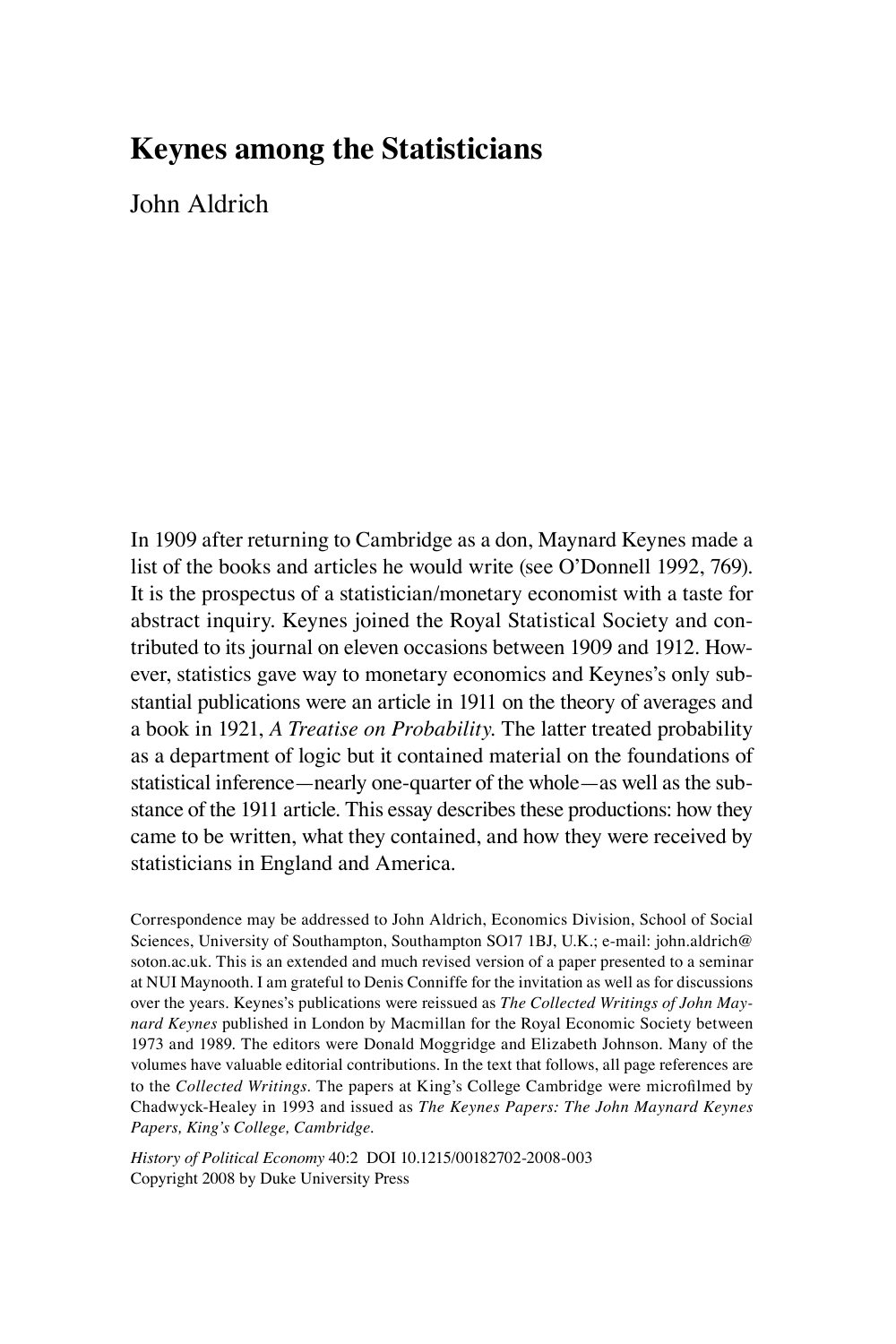Some of the publications Keynes planned came out of his fellowship dissertation, *The Principles of Probability*. This was submitted in 1907, revised and resubmitted in 1908, and, after much laying aside and rewriting, published in 1921. All three *Probabilities* had some coverage of the analysis of data, and the coverage increased with each rewriting. Through a combination of inclination and force of circumstances Keynes's work touched several epochs of statistical thought. In 1907 he was generalizing Carl Friedrich Gauss on the distribution of errors, in 1908 he was disputing Karl Pearson's inferences about associations, and in 1921, as the age of Ronald Fisher was beginning, he was calling for a return to the methods of Wilhelm Lexis. Keynes seemed to be rejecting the "English direction" in statistics in favor of the "Continental."

The *Treatise* was noticed by all the intellectual communities with an interest in probability; Anna Carabelli (1988, 252) and Rod O'Donnell (1989, 25) between them list over twenty reviews. Its home ground was philosophy and it was welcomed by Keynes's friends in Cambridge philosophy, Bertrand Russell (1922) and C. D. Broad (1922), although the young Frank Ramsey (1922) was skeptical. In philosophy the *Treatise* established itself as the classic statement of a particular interpretation of probability and was a source of further developments; see Gillies 2000 for a modern view.

In statistics things were not so happy. The reviews were generally unfriendly and with them interest in the book largely ceased: Keynes did not reply to his critics and only returned to statistical inference when he reviewed the first volume of Jan Tinbergen's work on the statistical testing of business cycles in 1939. Mary Morgan's (1990, 256) observation that the book was "rarely cited in econometrics" applies equally to statistics. The statistician reviewers were F. Y. Edgeworth and A. L. Bowley in England and W. L. Crum in the United States. Representing the biometricians—who were making the running in statistical method were Raymond Pearl and Ronald Fisher; Karl Pearson, the biometricianin-chief, did not review the book. From physics and mathematics came Harold Jeffreys and E. B. Wilson. The Continental reviewers included Emile Borel and Ludwig von Mises. The only review by an economist qua economist was by A. C. Pigou (1921) in the *Economic Journal*; he admired the book and even more its author for making so accomplished a contribution to "another field" (512).

The account below divides in two, separated by the publication of the *Treatise*: section 1 sketches the English statistical scene in 1909; sections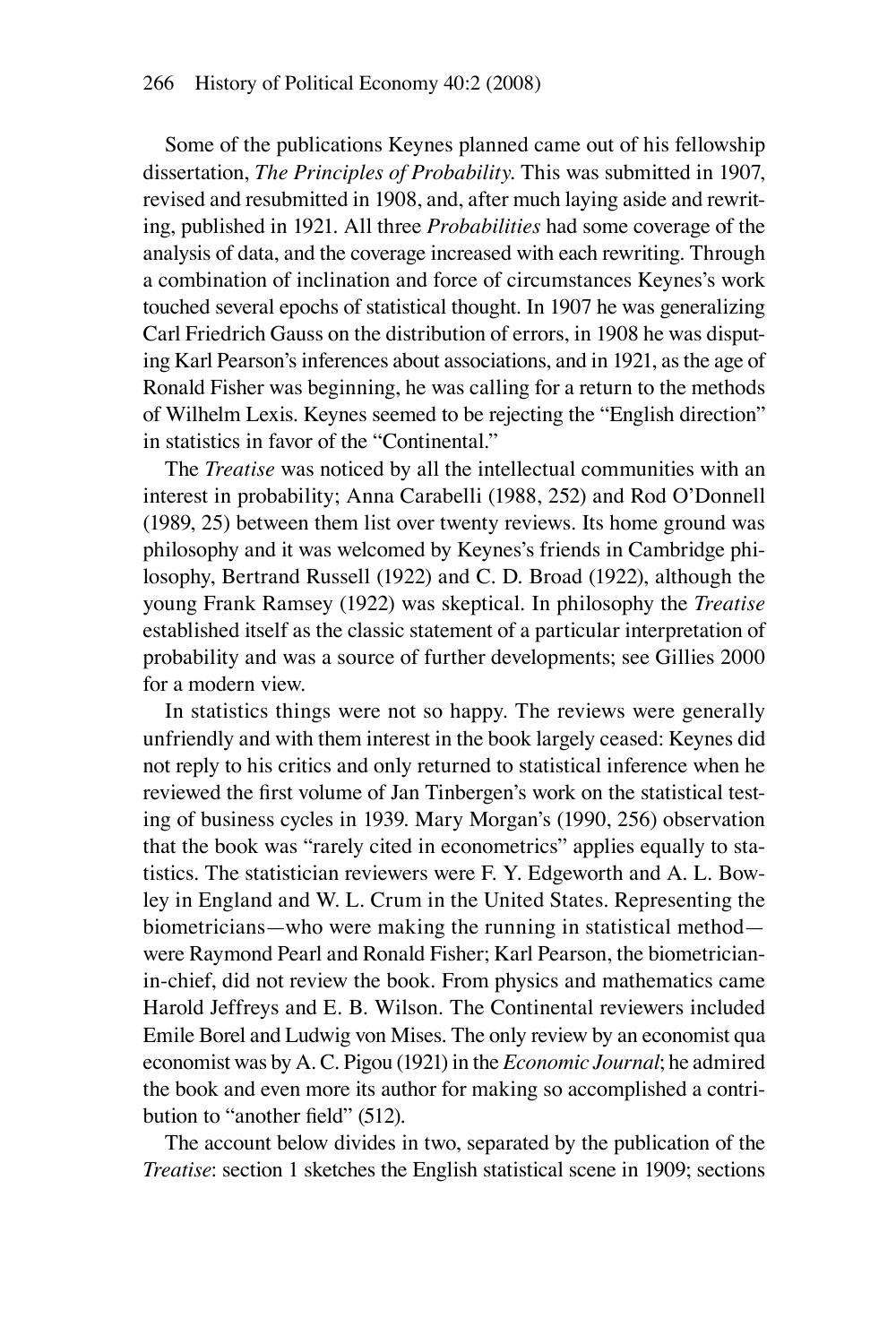2–4 trace the development of Keynes's ideas on averages and on association/correlation; section 5 describes the overall stance of the book, for there was reaction to that as well. The second part of the paper, sections 6–10, considers the reactions. There is not much literature on these topics: Denis Conniffe (1992) and Stephen Stigler (2002) have commented on Keynes's work in statistics, and one episode, Keynes's controversy with Pearson in 1910–11, has become well known but the disciplinary background and the development of Keynes's thinking are not familiar. The histories of statistics by Theodore Porter (1986) and Stephen Stigler (1986) discuss much of the literature Keynes drew on but they stop in 1900; Donald MacKenzie (1981) treats the period 1865–1930, but from a very special angle, while works on the history of econometrics, such as Morgan 1990, do not find much going on in England at this time. In recent decades interest in the *Treatise* has been strong with some Keynes scholars promoting it as his *other* book and the sure path to the *General Theory*—see Mizuhara and Runde 2003 for a guide to this literature. However, apart from Carabelli 1988 and O'Donnell 1989, there is little here on Keynes the statistician or philosopher of statistics.

# **1. The Prospective Statistician**

Keynes's biographers, Robert Skidelsky (1983, chap. 6) and D. E. Moggridge (1992, chap. 5), associate his interest in "probability as a branch of logic" (the preface to the *Treatise*) with an interest in the "application of probability to conduct" (chap. 26 of the *Treatise*), or "ethics and mathematical expectation" (chap. 21 of the 1908 *Principles*). Recent interest in the *Treatise* has concentrated on the link between probability and conduct and on the interpretation of probability. The link played no part in Keynes's negotiations with the statisticians and the interpretation only a very small part, even though Keynes rejected the frequency theory to which they subscribed. Unlike Frank Ramsey (1926) or Rudolf Carnap (1950), Keynes held that there was one true probability, which belonged to the logic of partial belief. However, as Keynes complained, there was no tight connection between the statistical methods of, say, Karl Pearson and his views on probability (Aldrich 2007b investigates the connection). Yet the same applies to Keynes's own work. The criticism of the frequency interpretation is most prominent in the 1908 dissertation; Keynes wrote more than in 1907 and in 1921 he wrote so much more about everything that this discussion was swamped.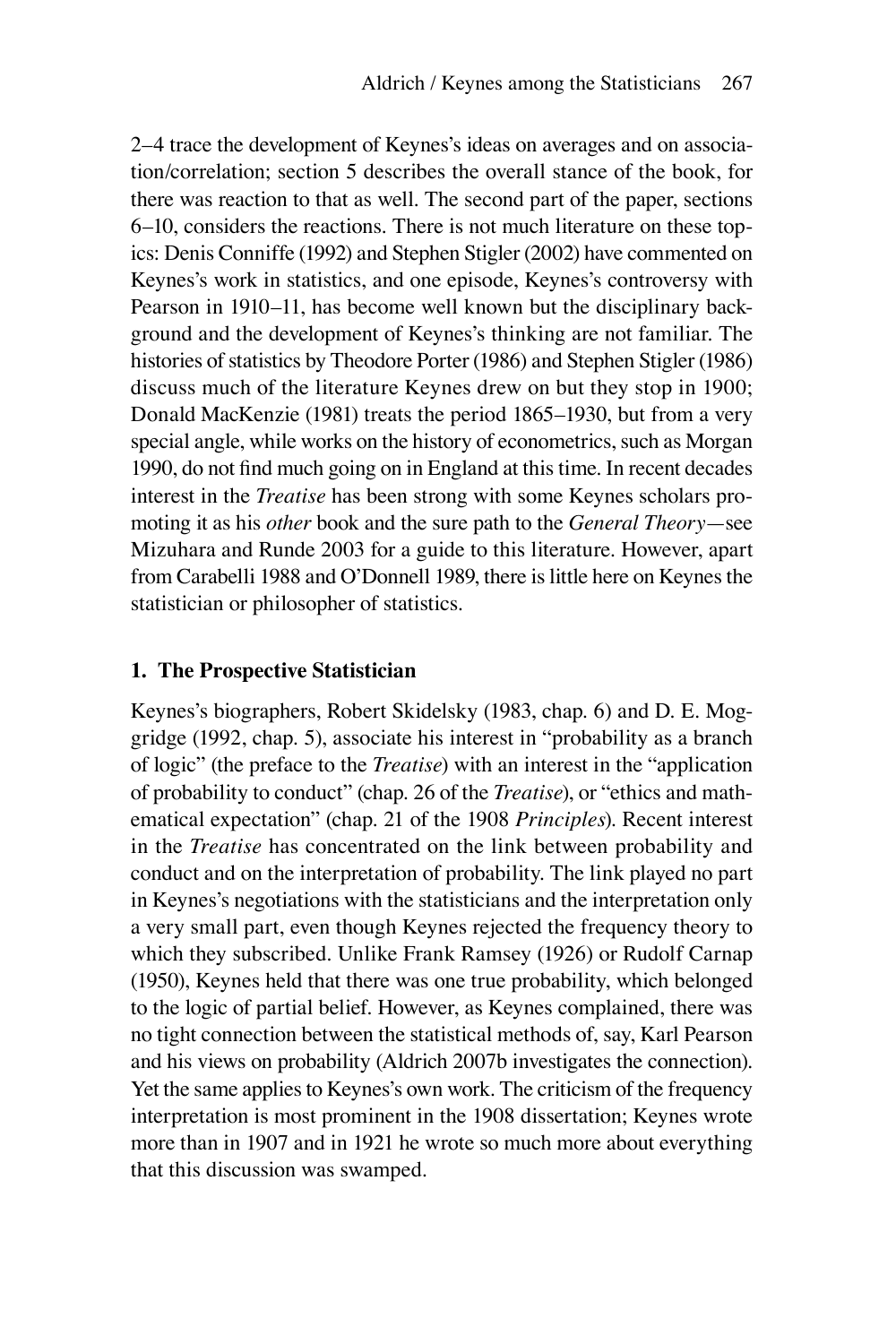Two projects on the list of January 1909 directly reflect the *Principles*, a book with the same title, and an article, "The Logical Basis of the Theory of Correlation," but there were two further statistical projects, a *Methods of Statistics*, and an article, "Mathematical Notes on the Median." Keynes was not only consolidating in statistics, he was beginning in monetary economics and he planned works on index numbers, the subject where the two met. His first extended new piece was "The Method of Index Numbers" (over one hundred pages in vol. 11 of the *Collected Writings*), the essay he wrote in April 1909 for the Adam Smith Prize. His first important publication was a monetary analysis of recent economic events in India (1909b).

The Royal Statistical Society organized meetings, published a journal, and made a home for those interested in numerical facts about society. Economists were prominent and Marshall once expressed the hope that the society and the British Economic Association (the future Royal Economic Society) would "ultimately amalgamate" (Whitaker 1996, 2:81). Even in 1892 statistics was more than economics in figures, but the disciplines diverged as the statistician came to be defined as one possessing special techniques applicable to any kind of material—including the nonsocial. The main force behind the reconception of the subject, the new methods, and the new applications, was Ronald Fisher (1890–1962). His *Statistical Methods for Research Workers* (1925a) begins by declaring, "The science of statistics . . . may be regarded as mathematics applied to observational data" (1) and ends by outlining "the principles underlying modern methods of arranging field experiments" (224). In 1934, its centenary year, the society established an Industrial and Agricultural Research Section and launched a new journal. The center of gravity of the society shifted although even today it holds a brief for economic statistics. (For the history of the society, see Hill 1984 and Plackett 1984; for Fisher, see Aldrich 2003–5.)

In 1909 these changes were far away and Keynes joined a company of three mathematical contributors, F. Y. Edgeworth (1845–1926), A. L. Bowley (1869–1957), and G. U. Yule (1871–1951). Keynes (1883–1946) showed his potential when he reviewed a book about West Ham, an area with serious social problems: "The importance of the volume . . . lies not so much in the attention it calls to questions with which most persons were already acquainted in a general way, as in the statistical methods and tables by means of which precise facts relating to these questions are scientifically collected and displayed" (1908b, 175). A *Methods of Statistics* was not an improbable project for one with such an eye for technique. West Ham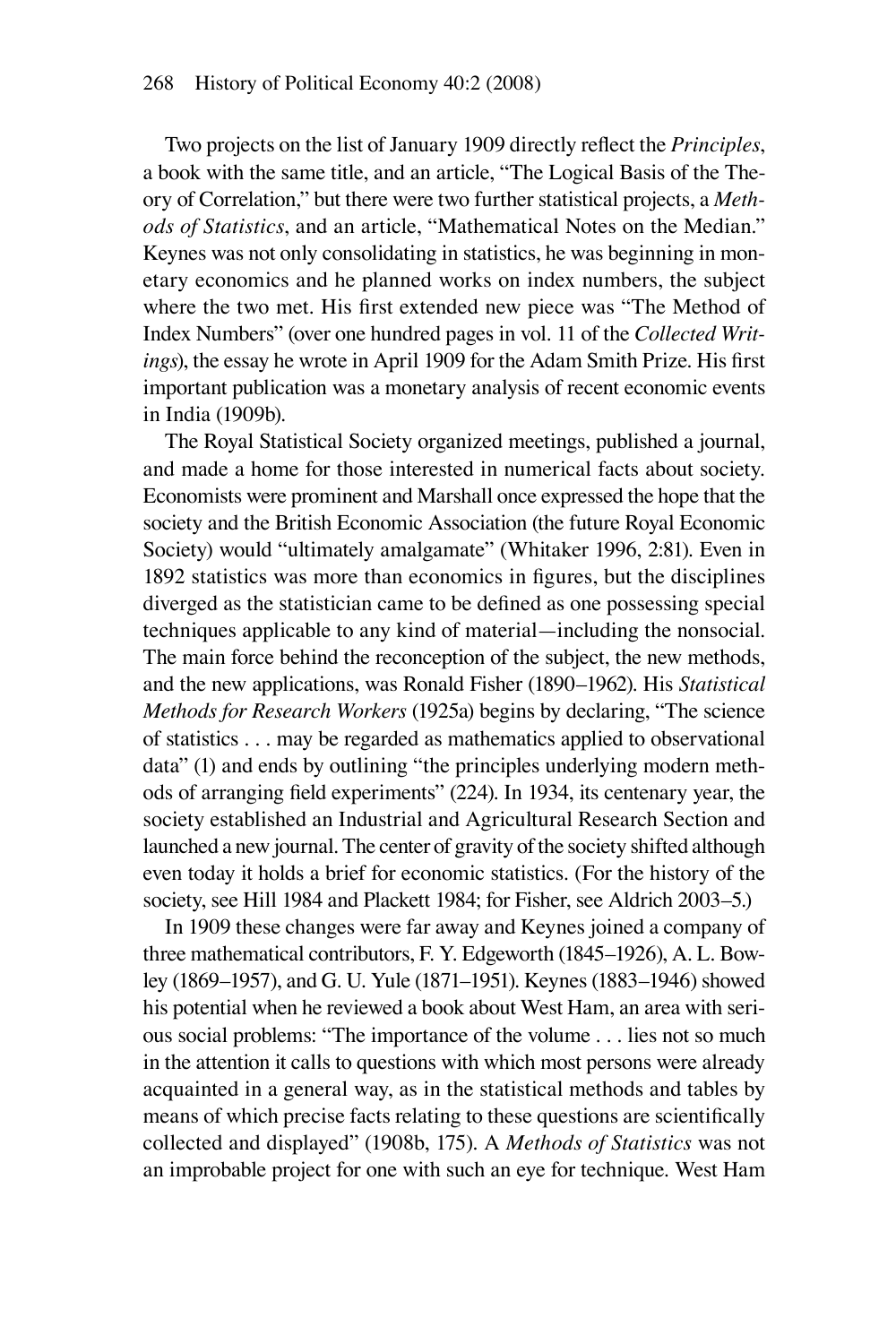even contained a lesson on the median: "The immense value of the median and its superiority to the arithmetic average in such investigations as these receives strong empirical support" (176). Keynes's enthusiasm for the median had an element of *épater le bourgeois*, although Edgeworth had been an enthusiast since the 1880s—see Aldrich 1992, 675—and Keynes's reasoning about averages—see section 2 below—was anything but revolutionary.

Edgeworth was the senior mathematical, the first person to discuss probability before the Royal Statistical Society—in the 1880s, half a century after the founding of the society and a century after probability had entered physical science. He was the statistician whose interests overlapped most with Keynes's and there is something in Philip Mirowski's (1994, 48) take on him as Keynes's intellectual father; he even had a serious interest in philosophy, although his philosophical mind had been formed by John Stuart Mill and Henry Sidgwick. Edgeworth was a master of mathematical statistics and the authority on the theory of index numbers, the only branch of economic statistics where higher mathematics and probability had a recognized role. To William Stanley Jevons's idea that the measurement of exchange value could be treated by the methods of the theory of errors Edgeworth had applied the full resources of mathematical statistics. (See Aldrich 1992 for the development of the stochastic approach, including Keynes's doubts about it; for Edgeworth more generally, see Stigler 1978, 1986, and 2002, Mirowski 1994, and, of course, Keynes's obituary [1926b].)

Bowley was the leading economic statistician and, looking ahead, the only reviewer of the *Treatise* to reply to its criticisms. Like Keynes, he was a Cambridge wrangler who studied with Marshall after finishing his mathematics degree. Bowley's primary interest, from his earliest work, *England's Foreign Trade in the Nineteenth Century* (1893), was in getting the numbers and writing about them. However, he could deal with the technical problems that arose, as his 1897 paper on the accuracy of means demonstrates; in statistical theory he was a disciple of Edgeworth. He had published a textbook, *Elements of Statistics*, in 1901. While it is mainly about preparing data and calculating descriptive statistics, a brief part 2 considers "applications of the theory of probability to statistics." The interpretation of chance (266) is based on Venn's frequency theory, but the probability calculations (269) rest on counting equally likely cases. There is also an outline of the theory of correlation, as developed by Pearson (1896). Alfred Marshall was unenthusiastic: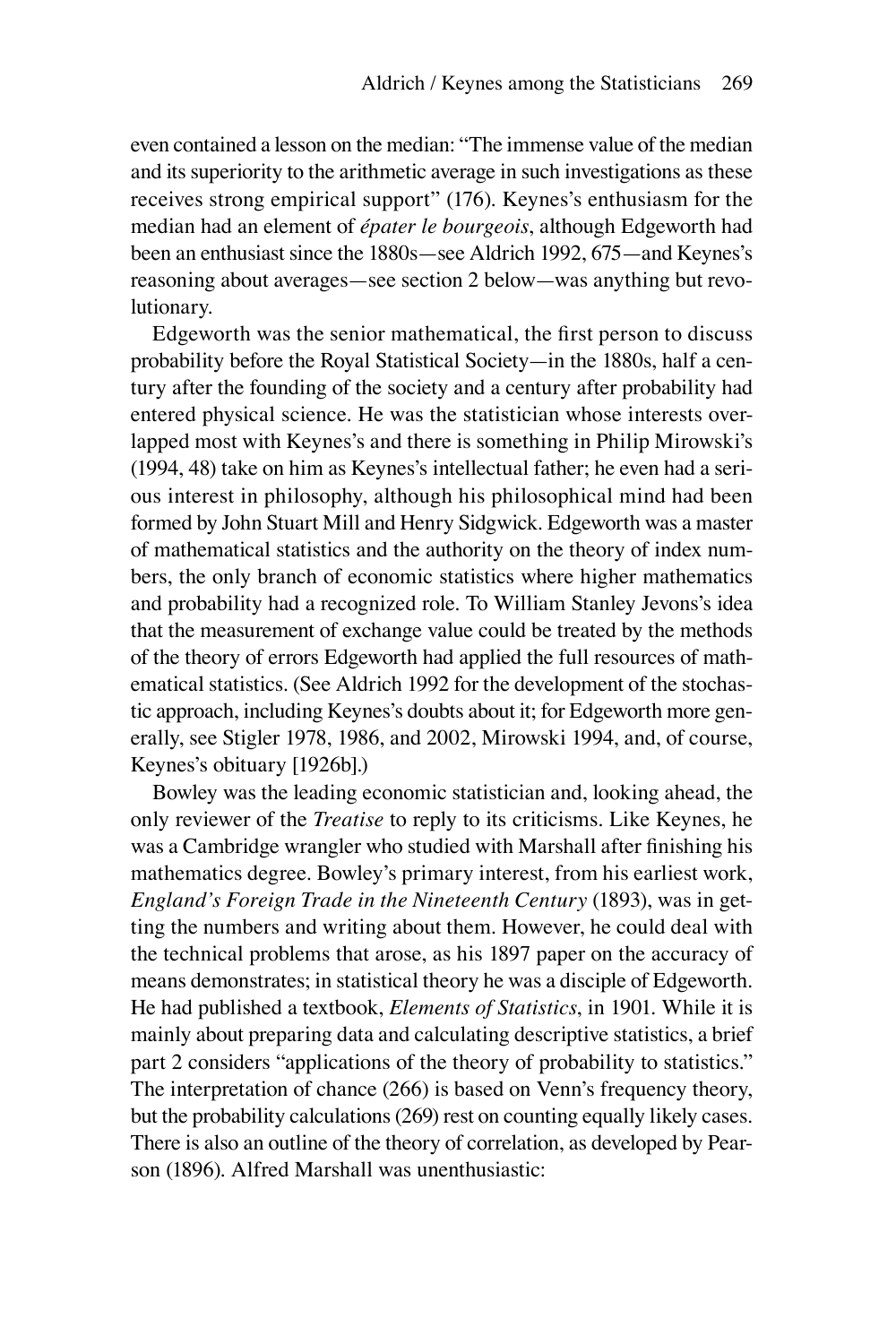If I were younger I would study the abstract mathematical doctrine of correlated curves. . . . I think it may occasionally be helpful in determining a controversy as to whether two movements have a causal connection. But at present, we are not ripe for that, I think. (Whitaker 1996, 2:307)

Keynes's friend C. P. Sanger, another wrangler, thought it "the best book on the Elements of Statistics written in English, French, German, or Italian" (1901, 193), a compliment reflecting as well on his reading as on Bowley's writing. (See Darnell 1981 for Bowley and Keynes 1930a for a short tribute to Sanger, a lawyer and occasional statistician/economist.)

Bowley's work in statistical theory was subordinated to his work in economics while Edgeworth's was only remotely connected to applications; the statistical work of Pearson—and later Fisher—had roots in biological problems. Yule was a modern statistician before there was modern statistics, his professional identity based on the techniques he developed, not the subjects he applied them to—economics, genetics, medicine, agriculture, etc. In 1909 he was best known for his work on correlation where his authority was second only to Pearson's. Yule joined the Royal Statistical Society in 1895 when he was in Pearson's department and he acted as a channel between the two; see his invitation to Pearson's lectures (Yule 1897a). Yule had most to do with the economists in the years between 1895 and 1914. In the early days he published two notes in the *Economic Journal* showing economists how to use correlation; in the second (1896) he introduced the concept of partial ("nett") correlation. Yule and his friend R. H. Hooker (1867–1944) were interested in the relation between demographic and economic variables. This was an important topic in Marshall's *Principles* although Marshall froze the discussion in the fourth edition (1898, 268) and never incorporated the correlation results of Bowley 1901, Hooker 1901, or Yule 1906. Hooker produced some purely economic examples of time series correlation analysis before moving on to agricultural meteorology (see Klein 1997). From 1912 Yule was a lecturer in statistics in the Cambridge University School of Agriculture, a position Keynes helped him to. The society remained the center of Yule's professional life but he did not publish his work on genetics and agricultural experiments in the journal or change the direction of the society. No disciples came out of the School of Agriculture, and Yule's influence was through his papers and his *Introduction to the Theory of Statistics* (1911), a more theoretical book than the early editions of Bowley's *Elements* and one that aimed beyond the traditional statistician. (See Edwards 2001 for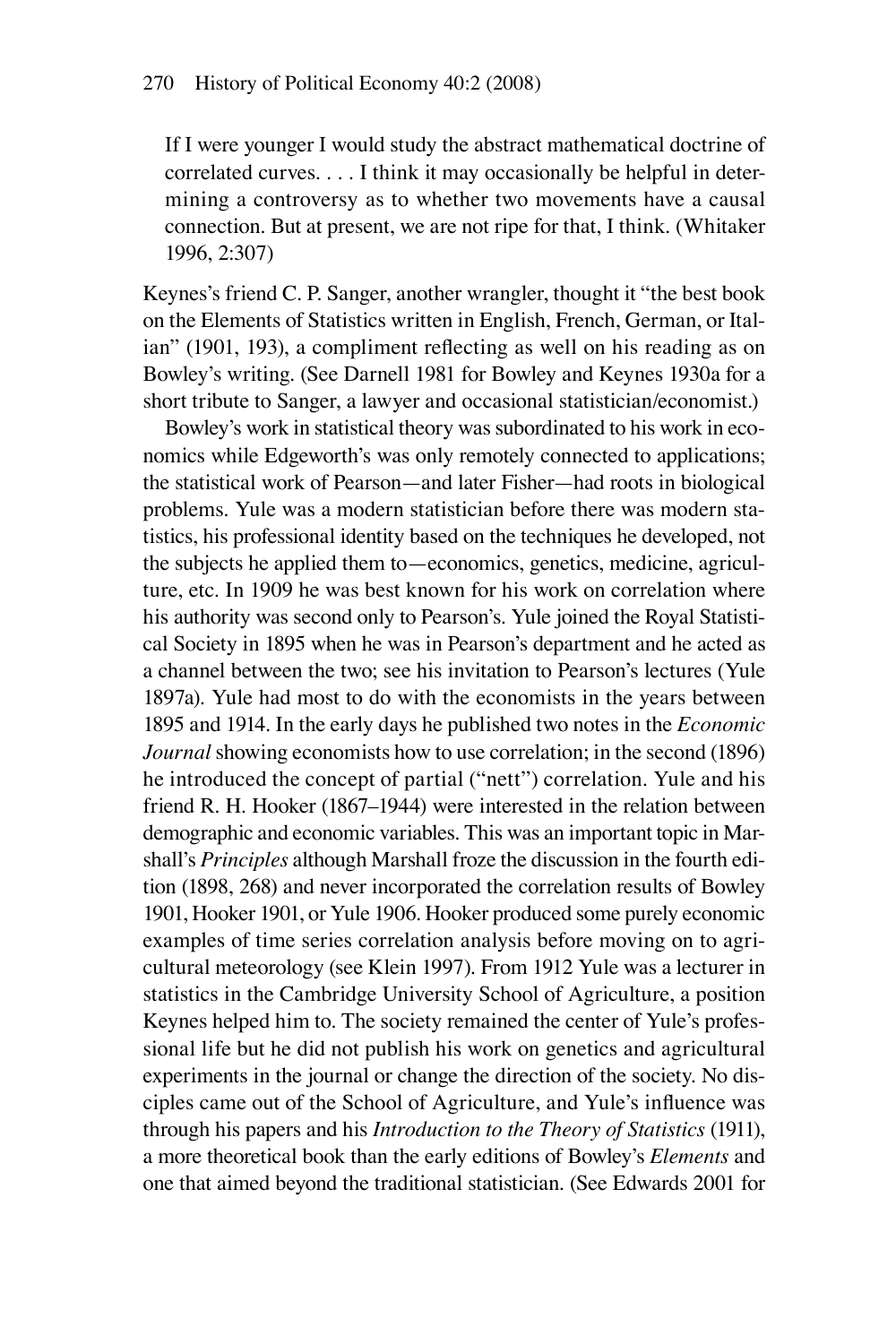Yule's life and further references; Stigler 1986, chap. 10, and Aldrich 1995, 2005a, for Yule's work on correlation and regression; and Morgan 1997 for an account of the economic-demographic work.)

The person teaching the world—including any economists who cared to listen—the new techniques was Karl Pearson (1857–1936), face-to-face in the case of H. L. Moore and through his writing in the case of Warren Persons, Irving Fisher, and Eugen Slutsky. Pearson, another Cambridge wrangler and, like Keynes, a Kingsman, had founded biometry in the early 1890s. The "mathematicals" in the Royal Statistical Society worked alone and usually published their contributions in the "Miscellanea" section of the *Journal*, but Pearson had people working for him and his own journal, *Biometrika*. He never joined the Statistical Society and his relations with its members were often strained; those who could not get on with him found a home in the society. When Keynes joined, Yule and Pearson were in dispute over how to analyze associations between attributes (see MacKenzie 1981, chap. 7, and Stigler 1999). (For Pearson generally, see Aldrich 2001–5; for Moore and Persons, Morgan 1990; and for Slutsky, Aldrich 2005a.)

Keynes was already a critic of Pearson when he joined the society—see section 3 below. He was soon reviewing a study of the effects of parental alcoholism written by Ethel Elderton with the "assistance of Karl Pearson." Keynes's argument is discussed below and here I only want to warn against overinterpreting it. Keynes criticizing Pearson was not Keynes criticizing statistics; Yule asked him to write the review and approved the result—Yule had already published a criticism of a study from Pearson's Laboratory for National Eugenics on the influence of environment on the intelligence of school children. Nor was Keynes criticizing eugenics, as Skidelsky (1983, 236) seems to imply, for Keynes and Pearson were both eugenists. When a branch of the Eugenics Education Society—another society Pearson did not join—was formed at Cambridge University in 1911, Keynes became the treasurer. Marshall told Keynes when he sent his subscription, "I am hugely delighted [the society] has been formed" (Whitaker 1996, 3:284). Keynes's activities in the society have only recently been noticed by Keynes scholars—see Toye 2000—perhaps because there is nothing about them in the King's College archives.

There was no missing eugenics in the case of Ronald Fisher, who became the great figure in postwar statistics, for it shaped both his career and personal life. Fisher was still at school when Keynes made his list but by 1911 he was an undergraduate and a member of the council of the Cambridge University Eugenics Society (see Box 1978, 26). Fisher did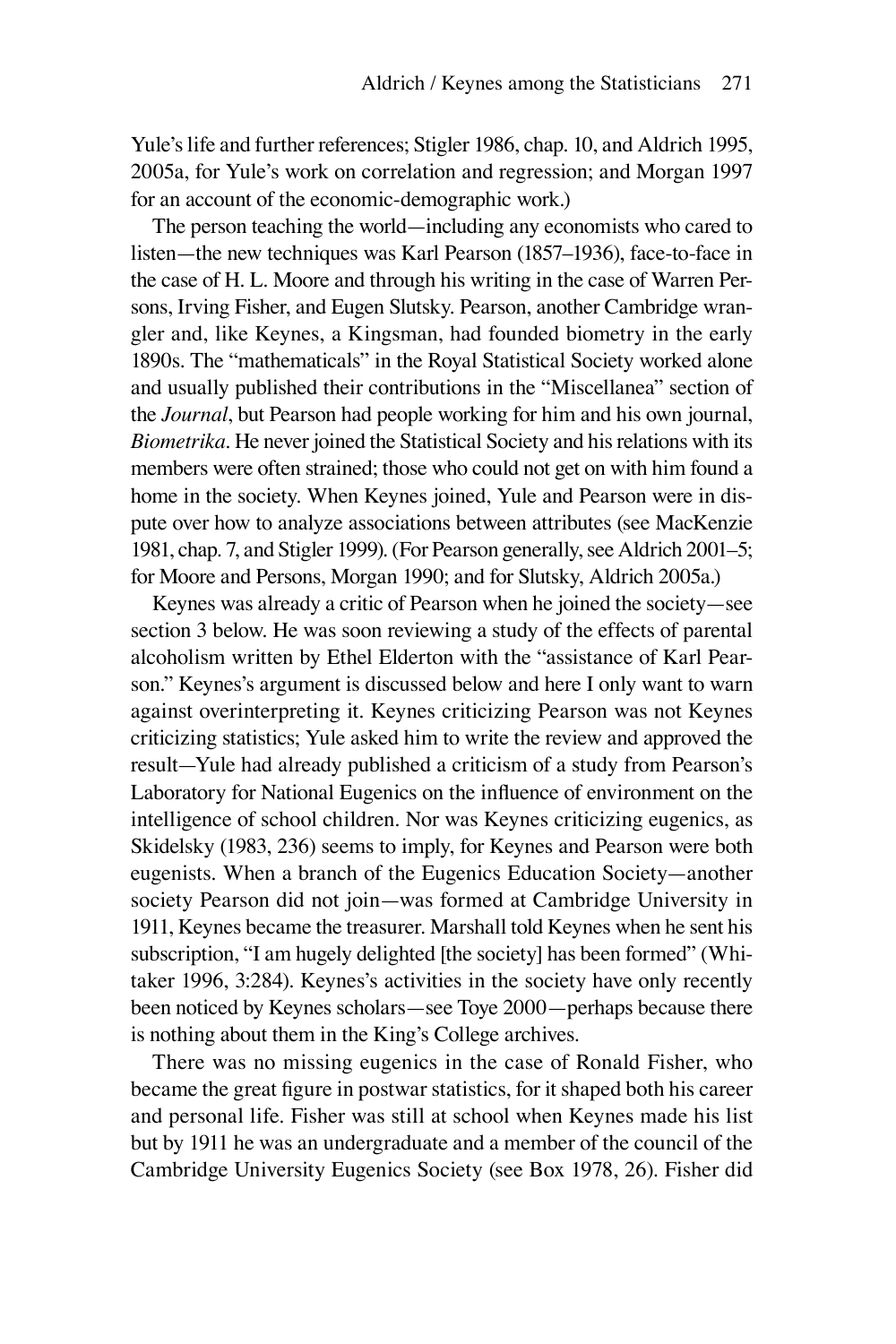not belong to Keynes's Cambridge of W. E. Johnson, G. E. Moore, and Bertrand Russell, for his outside interests were genetics and biometry. One constant inside Cambridge mathematics from before Pearson's time to after Jeffreys's was the course given by an astronomer on the combination of observations. Keynes may have drawn on this teaching when he wrote about means in his dissertation; Fisher certainly did in his "On an Absolute Criterion for Fitting Frequency Curves" (1912). Keynes's discussion of means was published as "The Principal Averages and the Laws of Error Which Lead to Them" (1911b); this was not on the 1909 list, although the projected "Mathematical Notes on the Median" must have covered some of the same ground.

At this time Keynes had many commitments outside statistics: he was still setting up as an economics teacher, working on Indian finance lectures in the spring of 1911, a book in 1913, and a seat on the Royal Commission in 1913–14—and from 1912 he was editing the other economics journal, the *Economic Journal*. And then came the war. Broad (1922, 72) recalled going over the proofs of the *Principles*/*Treatise* with Keynes and Russell in the summer of 1914 when "from these innocent pleasures Mr. Keynes was suddenly hauled away on a friendly sidecar to advise the authorities in London on the moratorium and the foreign exchanges." In 1915 Keynes began the first of his three terms on the council of the society, and in 1919 he published a second economics book. His permanent place among the statisticians would be determined, not by what he wrote in statistics, but what, as an economist, he demanded from statistics and for statistics—the role familiar from Patinkin 1976 and Stone 1978. It is time to consider the ideas of the early Keynes—the inference specialist.

#### **2. The "Principal Averages"**

The paper published in the *Journal* in 1911 was based on material in the 1907 dissertation and was Keynes's earliest work on statistical inference. "The doctrine of means and the allied theory of Least Squares . . . are among the most important practical applications of the pure theory of probability" he wrote in 1907 (286). "Principal averages" like Fisher's "absolute criterion" descends from the first of Gauss's arguments for least squares, a Bayesian argument based on normality and a uniform prior for the coefficients. Gauss's second argument, the modern Gauss-Markov theorem, was not widely taught in the early twentieth century. To get the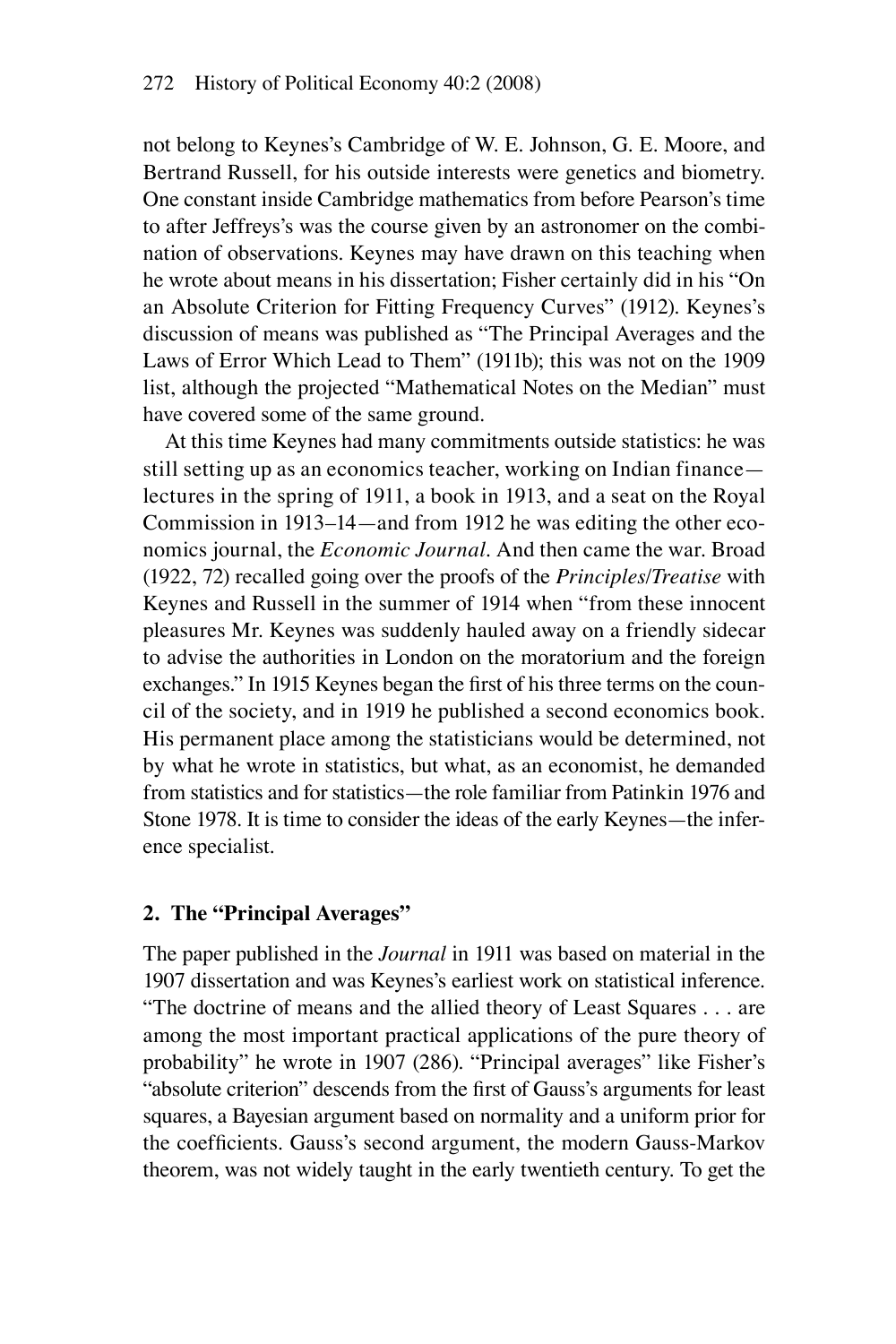first argument going, Gauss obtained the normal distribution by asking, for what distribution is the arithmetic mean the maximum posterior value of the location parameter, assuming a uniform prior? He then used that distribution in the indirect measurement situation which was his real interest. Keynes stopped at the first stage and posed the same question for all the "principal averages"—the arithmetic mean, geometric mean, harmonic mean and median. For the purposes of this paper Keynes's answers and the technique he used—routine for one with his training—are not as interesting as his way of framing the inference problem and what he considered a reasonable answer.

Keynes (1911b, 159) states the measurement problem as follows: "We are given a series of measurements . . . of the true value of a given quantity; and we wish to determine what function of these measurements will yield us the *most probable* value of the quantity"; the solution is a model of reasoning in the mode of inverse probability, or Bayesian inference as it is called today. For Keynes this was how reasoning from data to (quantitative) probabilities about conclusions was conducted. He expresses the argument of article 176 of Gauss [1809] 1963 in his own notation. The first formula is "the ordinary rule of inverse probability" or Bayes's rule,

$$
A_{s} / X_{p} H = \frac{X_{p} / A_{s} H \cdot A_{s} / H}{\sum_{r=1}^{+\infty} X_{p} / A_{r} H \cdot A_{r} / H}.
$$

Here  $A_s$  is the proposition that the true value is  $a_s$ , and  $X_p$  is the proposition that the measured value is  $x_p$ . On Keynes's conception of probability as a logical relation between propositions, only conditional probabilities have any meaning, and the term  $A<sub>s</sub>/H$  represents the prior probability that the true value is  $a_s$  given  $H$ , where  $H$  stands for "any other relevant evidence" which we may have." Keynes's analysis is based on a uniform prior: "Let us assume that  $A_1 / H = A_2 / H = K = A_n / HK$ , that is to say, that we have no reason *a priori* (i.e., before any measurements have been made), for thinking any one of the possible values of the quantity more likely than any other" (162). In Keynes's version of inverse probability—and Gauss's the best conclusion is that for which the posterior probability  $A_s / X_p H$  is greatest; with the uniform prior this is the conclusion for which  $X_p / A_s H$  is greatest. Keynes, like Gauss, specified a finite number (*n*) of alternatives, although both assumed a continuum of values when they maximized; the impropriety of such a prior was not registered by Keynes; it became an important issue in Jeffreys's writings of the 1930s.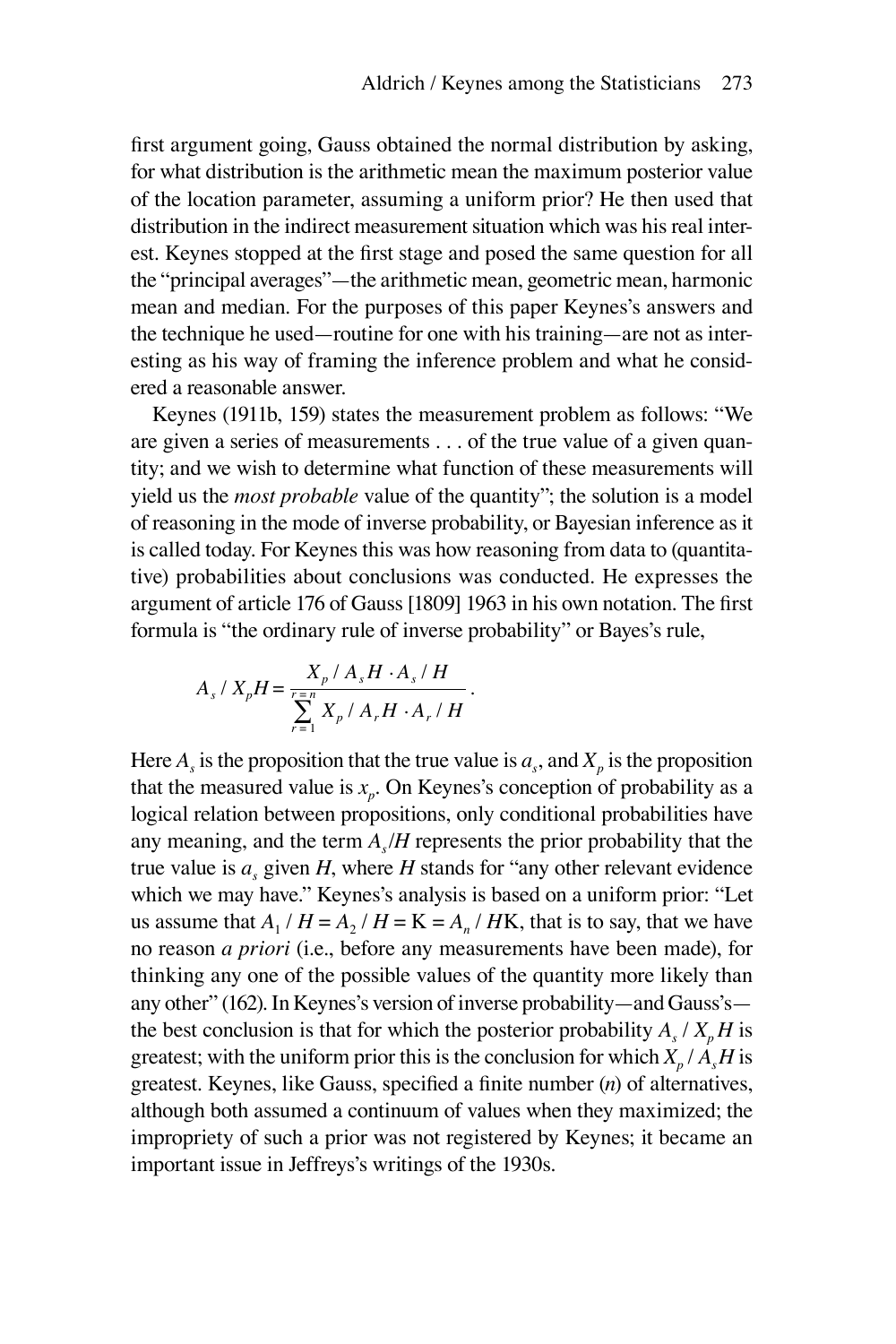The reasoning was old-fashioned but it was clear and conceptually clean, unlike most of the contemporary English textbooks and journal literature. Modern statisticians are sensitive to different shades of frequentist and Bayesian reasoning but this sensitivity has only been acute since the inference wars of the 1930s between Fisher, Jeffreys, and Jerzy Neyman. The book that reflects what Fisher was taught in 1911, David Brunt's *Combination of Observations* (1917), moves innocently between Bayesian and frequentist arguments: Gauss's first argument is used—without mentioning the prior—for estimating the coefficients while there is a medley of principles for estimating precision. Fisher (1912) attacked those principles and made the prior-less Bayes strand in the teaching a general principle—the "absolute criterion" (1912) or "maximum likelihood" (1922); see Aldrich 1997 for details. The research literature was as confusing. Identifying the principles in Pearson's work on correlation is not easy: Pearson 1896 seems to be discussing the posterior distribution of the correlation coefficient (obtained from a prior-less Bayesian argument), while Pearson and Filon 1898 seems to be discussing the sampling distribution of the correlation coefficient. Pearson's lack of logic was something Keynes complained of (section 3 below) as did Fisher (1922, 329 n) from the viewpoint of a different theory of inference. The inferential basis of Yule's "Theory of Correlation" (1897b) is also unclear; the argument is that the use of correlation and regression need not be confined to the multivariate normal distribution yet Yule's inference machinery applies only to that case. Edgeworth was quite clear about the differences between Bayesian and frequentist arguments and used both. (For Pearson and Yule, see Aldrich 1997 and 2005a and, for Edgeworth, Pratt 1976.)

Conniffe (1992, 485) thought Fisher must have seen Keynes's paper and that he was probably influenced by it. The *Statistical Journal* was not required reading for an aspiring biometrician but if Fisher followed the Keynes-Pearson controversy he would have found Keynes's final word and "principal averages" in the same issue. Yet I doubt that he ever studied Keynes's paper—he does not refer to it and the two papers are utterly different in approach. David Brunt (1917, 27) does not mention Keynes when he treats the Keynesian question, For what law of error is the median the most probable value of the unknown? Evidently the Cambridge astronomers did not notice Keynes's work; indeed nobody wrote about it until it was reissued in the *Treatise* when it was generally praised. Fisher 1912 was too minor a piece to be noticed either by the astronomers (from whose world it had come) or by Keynes.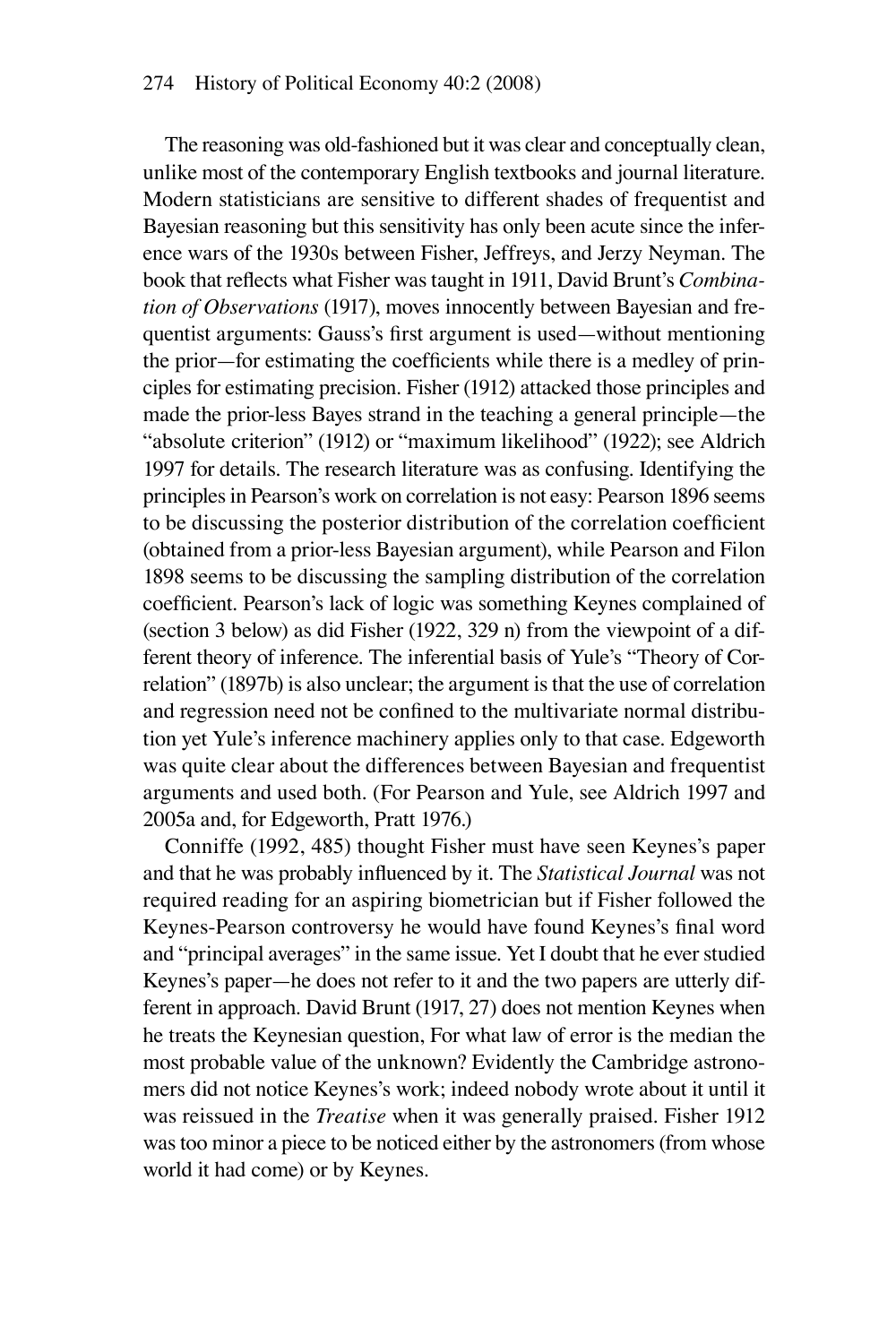Keynes presented "principal averages" on five occasions without ever claiming much for it. It appears in both versions of the *Principles*, though never as an organic part of the work and never linked to the discussion of the principle of indifference on which most authors based the uniform prior. It appears in the index numbers essay (1909a) as appendix B to chapter 8, "The Measurement of General Exchange Value by Probabilities." Yet a demonstration of how the choice of index should reflect the law of distribution of price changes is no priority if, as Keynes thought, obtaining those laws was impractical. The article in the *Journal* is a contribution to the theory of errors which incidentally shows off the *A<sub>s</sub>H* notation. In chapter 17 of the *Treatise* the "analytical power of the method" developed in earlier chapters of the book is being shown off. Keynes (1921, 206) advised the reader that the material in the chapter "is without philosophical interest and should probably be omitted by most readers." Statisticians were not "most readers" and this contribution to Kuhnian normal statistics found a modest place in the literature; Maurice Kendall and Alan Stuart (1967, 677) give it the improbably Fisherian designation, "characterizations of distributions by forms of [maximum likelihood] estimators." One can imagine a chapter 17 Keynesian taking its analysis as a model and recasting the arguments of Pearson, Brunt, etc. as rigorous inverse probability. This was one of the tasks of Jeffreys's *Theory of Probability* (1939) whether Jeffreys could be considered a follower of Keynes is debated in section 6 below.

Keynes's work on the measurement problem stands apart from his other work on statistical inference as both mathematically constructive and unquestioning—it did not press the question, under what conditions can we go from data to a statement of probability? This was his question for proportions and for correlations. While Keynes was most concerned about correlation, he saw it as a variation on the simpler case of the proportion and he treated the two together. The next two sections follow Keynes's thinking on the "logical basis of the theory of correlation" from 1907 to 1921. Curiously, apart from an allusion to the marriage rate and the size of the harvest—see section 1 above—in the *Treatise* (360), Keynes's first discussion in print of the use of correlation in economics was the review of Tinbergen in 1939. For the logician/statistician, correlation in economics had no special significance, but the monetary economist could not have missed the irruption of correlation into this central part of numerical economics. Yule 1909 surveys some of the activity—see also Morgan 1990—and more came in the form of Irving Fisher's *Purchasing Power of*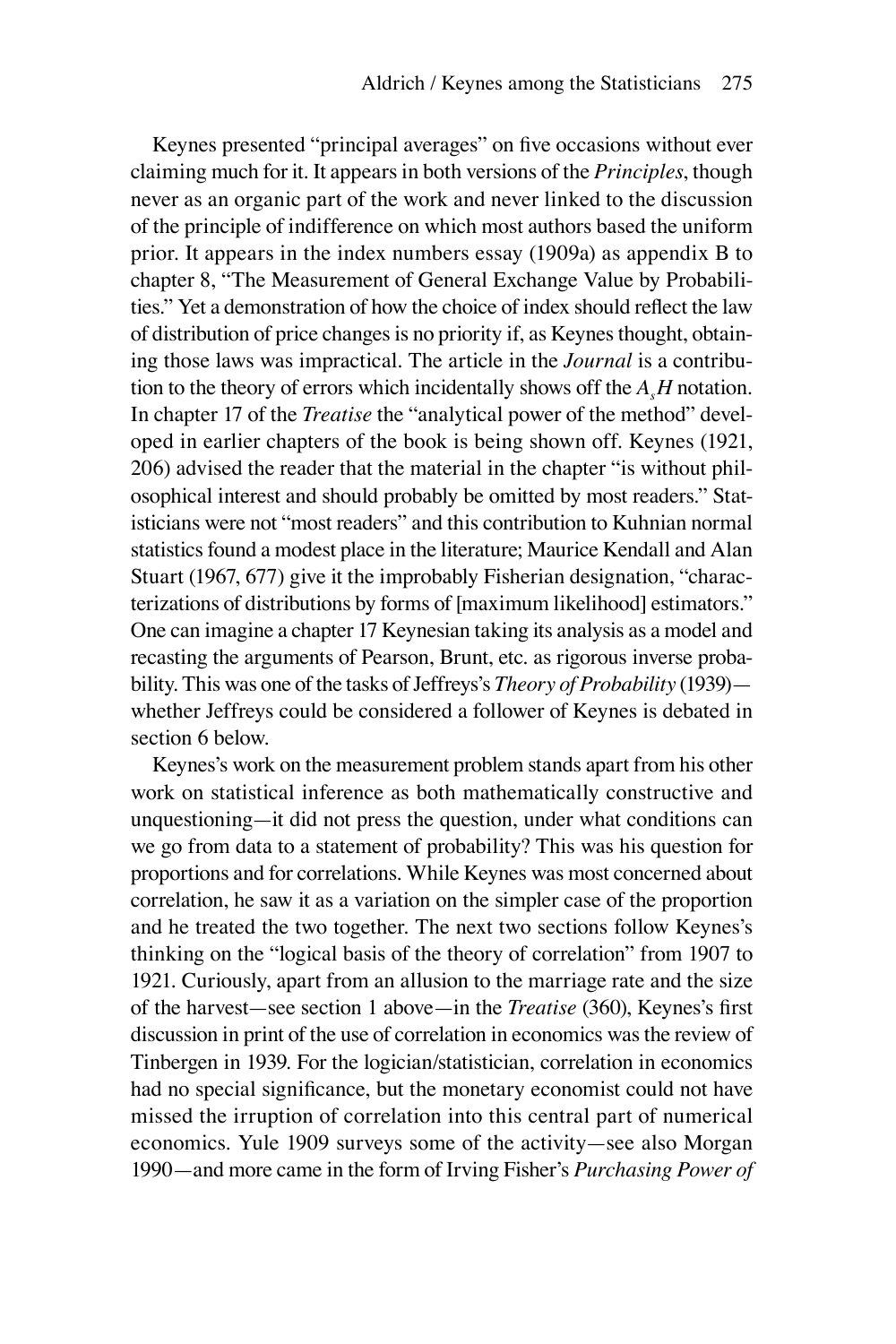*Money*. When Keynes (1911c) reviewed this for the *Economic Journal*, he approached the statistical part as an index number specialist and condemned the figures used in the correlation analysis without ever getting to the analysis. Keynes (1911a) appeared again as the index number authority when he discussed one of Hooker's (noncorrelation) papers.

### **3. "By what logical process . . . "**

This section and the next follow the development of Keynes's views on correlation, the only form of modern statistical inference he took any interest in. The *Principles*—both editions—criticized correlation analysis from the standpoint of inverse theory and, although the attack was continued in the *Treatise*, a new "constructive theory" was added there. That Continental turn—it used the ideas of the German statistician Lexis—is discussed in the next section.

In the 1907 *Principles* correlation is discussed in the chapter on averages and means. Keynes (1907, 320) states his objection to the work of Pearson and other writers on the subject: "I do not understand . . . by what logical process they derive their conclusions in probability from their complicated calculations in statistics" (cf. 1908a, 243). He stressed that he "did not mean to assert that the organon, which they are seeking to develop, is necessarily incapable of a sound foundation or to deny that even now it possesses a practical utility." Keynes wanted an argument which, like that for the average, produced a posterior distribution from a prior and a data distribution. He did not provide the argument himself or state precisely what was required and unfortunately, when he tried to elaborate the critique, he became as unclear as Pearson.

When Keynes discussed averages it was with estimation in mind. In 1908 he relocated correlation to a new section on testing. Correlations are treated with proportions in the chapter on Bernoulli's theorem and correlation. Bernoulli's theorem (the weak law of large numbers for Bernoulli trials) is a direct argument in which the behavior of a proportion is derived from a proposition about probability; the inverse argument goes from the proportion to the probability and a similar inverse argument is, or should be, involved in correlation inference.

Keynes (1908a, 236) states the relevant form of the inverse argument as follows: "If . . . a divergence is realised which was à priori very improbable, it is argued inversely that there must have been a regular cause at work, that all the trials, in fact, had some important and unknown circumstance in common." Keynes processes the argument through Bayes's theo-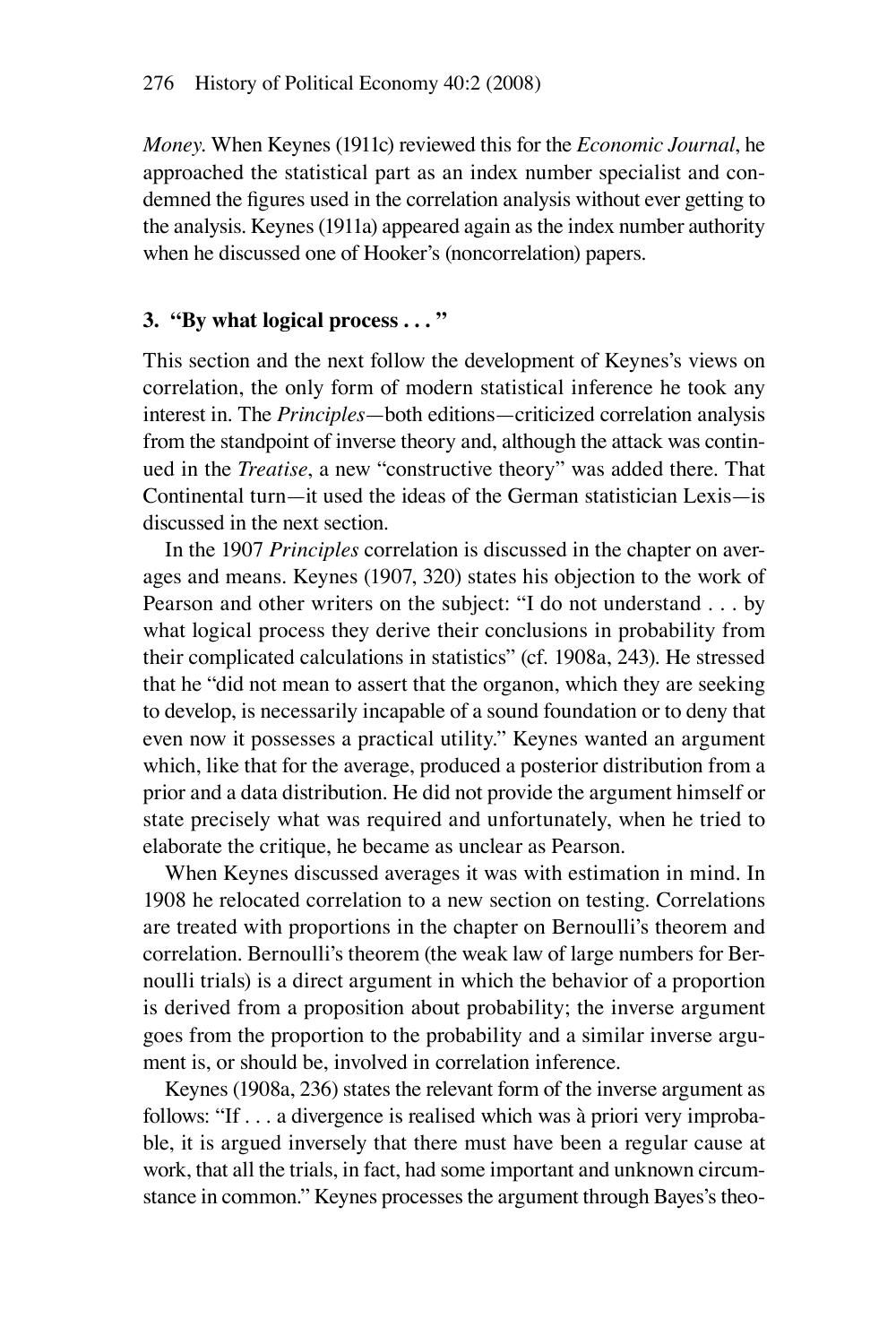rem with *l* representing the "proposition that the events and the circumstances are connected by laws of the required kind . . . and *l* the contradictory of this." His point is that a small value for the probability of the data given *l* and a large value for the probability of the data given *l* is not sufficient to produce a large posterior probability for *l*. The prior probabilities of *l* and *l* must be considered; often they are not.

Keynes (1908a, 251) gives a "simple instance of the error resulting from a neglect of the comparative values of the à priori assumption and its denial." In a certain community 51,600 out of 100,000 children proved to be male, a significant divergence from the accepted probability that a child will be male of 1050/2050 and sufficient ground for modifying the probability of a future male birth in this community. Against this reasoning Keynes argues

if the proportion 1050/2050 is based upon a vast number of observations derived from a great variety of periods and places, many of them showing conditions of life not apparently dissimilar to those of the community in question, and if the proportion has been found to apply in spite of occasional divergences, not merely on the average of all periods and places but on the average in each; then I should require a much more startling divergence before I would modify my opinion. (252)

This example illustrates a general point about testing, that the significance level should reflect the prior probability of the hypotheses, but it also shows the kind of evidence on which that prior should rest. In 1907 Keynes had a formal concern with making Bayesian sense of statistical procedures but in 1908 there was an additional concern: the usual inferences might be wrong. The problem of rationalizing significance tests was not directly posed in the *Treatise* and the problem disappeared until Jeffreys (1939) set about reconstructing Fisher's procedures.

Keynes thought that Pearson's analysis of correlation/association also overlooked the prior. His discussion of generalities does not achieve much but his skepticism is clear from his commentary on Pearson 1904. From a  $2 \times 2$  table of 2000 smallpox cases Pearson had calculated that "the deviation from independent probability . . . is such that the . . . table could only arise 718 times in 1040 cases if the two events [recovery and vaccination] were absolutely independent." Keynes (1908a, 252) objects:

These figures give a high statistical-correlation, and no-one would deny them to be an argument *pro tanto* in favour of the efficiency of vaccination. But, if there were no other evidence whatever, how low a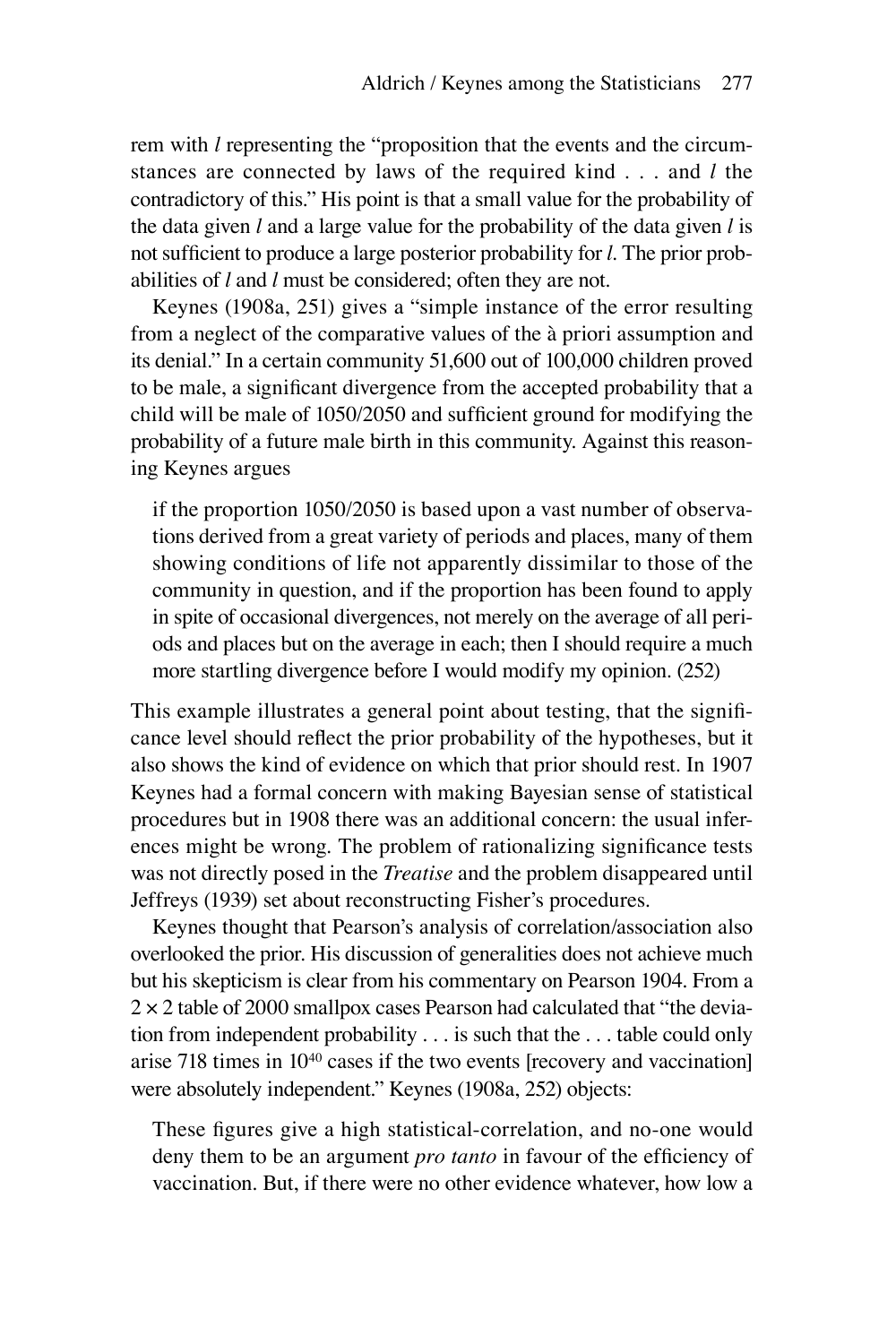probable-correlation this statistical-correlation would justify. Suppose there were no scientific grounds of any kind in support of vaccination and these were the only figures available, how many alternative explanations, in the absence of elaborate knowledge of the individual cases might we not imagine. It would be the height of credulity to affirm with high probability on the sole basis of this statistical table the efficacy of vaccination. If we are to draw substantial conclusions from statistical correlation unsupported by other evidence our statistics must be on a scale commensurable with those on which the fundamental inductions of science have been based.

Besides the issue of how to represent the contribution of "other evidence" in transforming a high statistical correlation into a high probablecorrelation Keynes introduces the possibility of "alternative explanations" to the direct causal one. This was not a topic he pursued though he discussed causation in all three *Probabilities*. The pathologies of correlation and causation had received intermittent attention from Yule and Pearson from the late 1890s. Yule reopened the question with a note (1910) on Pearson's treatment of spurious correlation arising from the use of ratios. Keynes wrote to Yule on the subject (see Keynes Papers, TP/1/1) but it is not possible to determine from Yule's replies what exactly Keynes was saying; none of it left any mark on the *Treatise*. Years later Keynes (1939, 310) wrote, "My mind goes back to the days when Mr. Yule sprang a mine under the contraptions of optimistic statisticians by the discovery of spurious correlations," but neither context nor reference is specific enough to identify the particular discovery Keynes had in mind. Keynes seems never to have discussed partial correlation/association which had an essential role in Yule's analysis of illusory correlations/associations. (The varieties of spurious, illusory, and nonsense correlations in the work of Yule [and Pearson] are set out in Aldrich 1995.)

Keynes's last word on correlation in 1908—it also represented his final position—was this:

Statistical-correlation affords a valuable method of summarising a certain kind of evidence. But we must not incautiously accept conclusions which depend on nothing but the observation of the statisticalcorrelation, when they are offered in solution of practical problems of politics or science. (252)

Similar warnings can be found in the writing of some of the correlationists, including Yule (1910, 647) and Fisher (1925a, 133), although they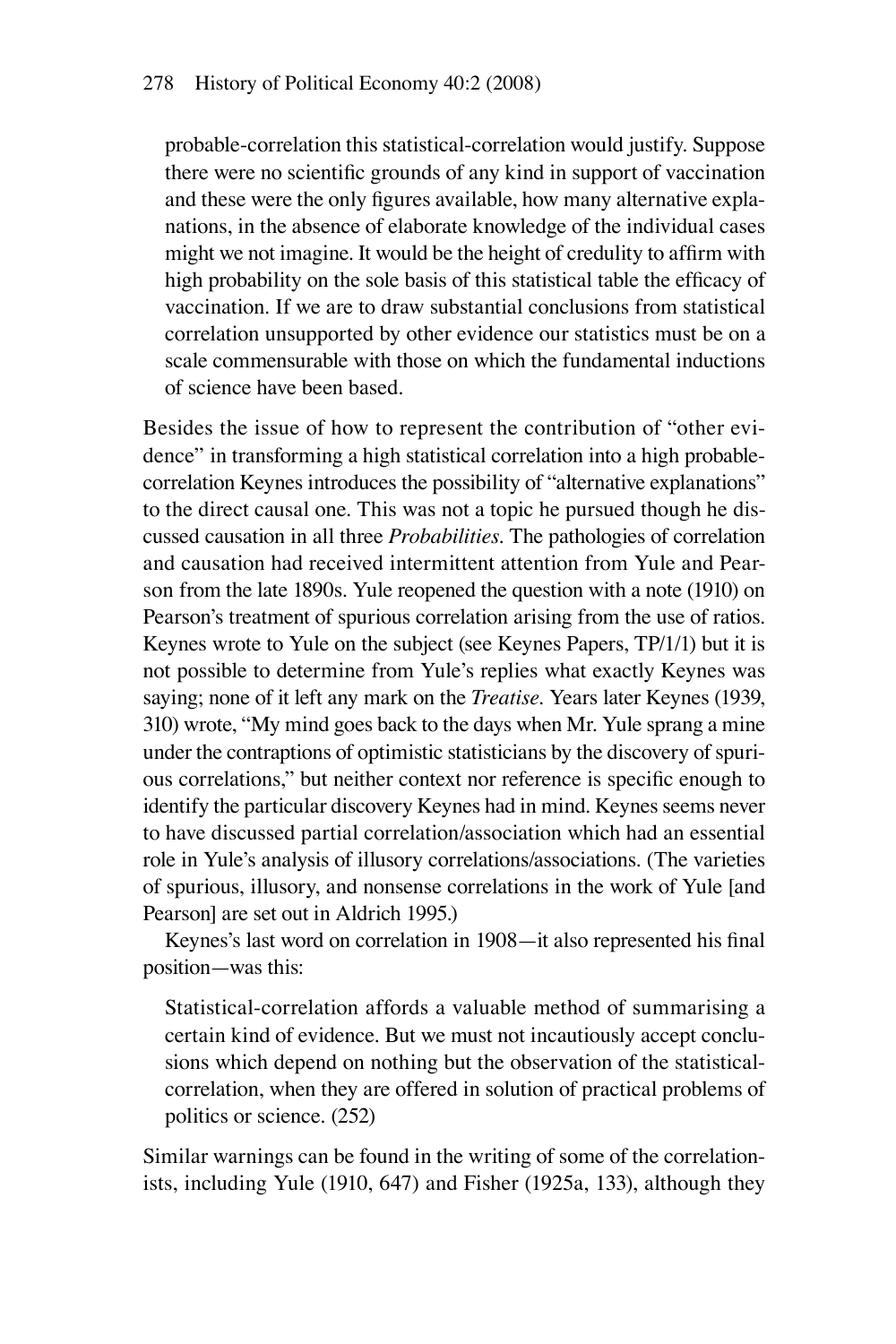employed a distinction between statistical inference and scientific inference foreign to Keynes's undifferentiated notion of inductive inference (cf. "the fundamental inductions of science"). Their arguments fi t into the population-structure framework formalized in Koopmans and Reiersøl 1950, in which the pivotal concept is identification; see Aldrich 1994 for an account.

In his index numbers essay, written a few months after the 1908 *Principles* was submitted, Keynes (1909a, 51) reflected on the state of the theory of statistics. He emphasized the fragmentary nature of the contributions and admitted how "it is not even easy to say what precisely the theory of statistics should comprise." In his view, however,

it should fall into three main divisions. In the first we should discuss questions dealing with the collection, arrangement, and description of statistical data. In the second we should deal with the theory and practice of the measurement of the quantitative characters of groups of statistics. And in the third we should call in the aid of principles of probability to discover what kind of inferences we are permitted to derive from statistical data, regarding the causes and correlations of phenomena.

Keynes complained that the first and third "have not always been clearly distinguished" and went on complaining in the *Treatise* (1921, 359) and the Tinbergen review (1939, 315). (Index numbers fell in the second division.)

One of the "practical problems of politics" was temperance reform, and the Elderton-Pearson study of the effects of parental alcoholism—see section 1 above—had some relevance to this. Keynes wrote three pieces for the *Journal* and two letters to the *Times* on that research. The controversy is familiar from the biographies and from Bateman 1990, among several others, but the most thorough analysis is Stigler's (1999), which encompasses the larger debates between Pearson and the Cambridge economists (and so includes Marshall and Pigou) and between Pearson and the medical doctors. The narrow Keynes-Pearson dispute was mostly about details in the data, but the detail was essential because Keynes (1910b, 205) emphasized that "gaps, beyond repair, in [Pearson's] original materials" cannot be mended by "elaboration of method."

Keynes noticed Elderton's report before the possibility of a review for the *Journal* came up. In a letter to the *Times* he laid down some general criteria:

If we seek . . . to draw general conclusions from partial evidence in such a case as this, we cannot put much faith in our conclusions until we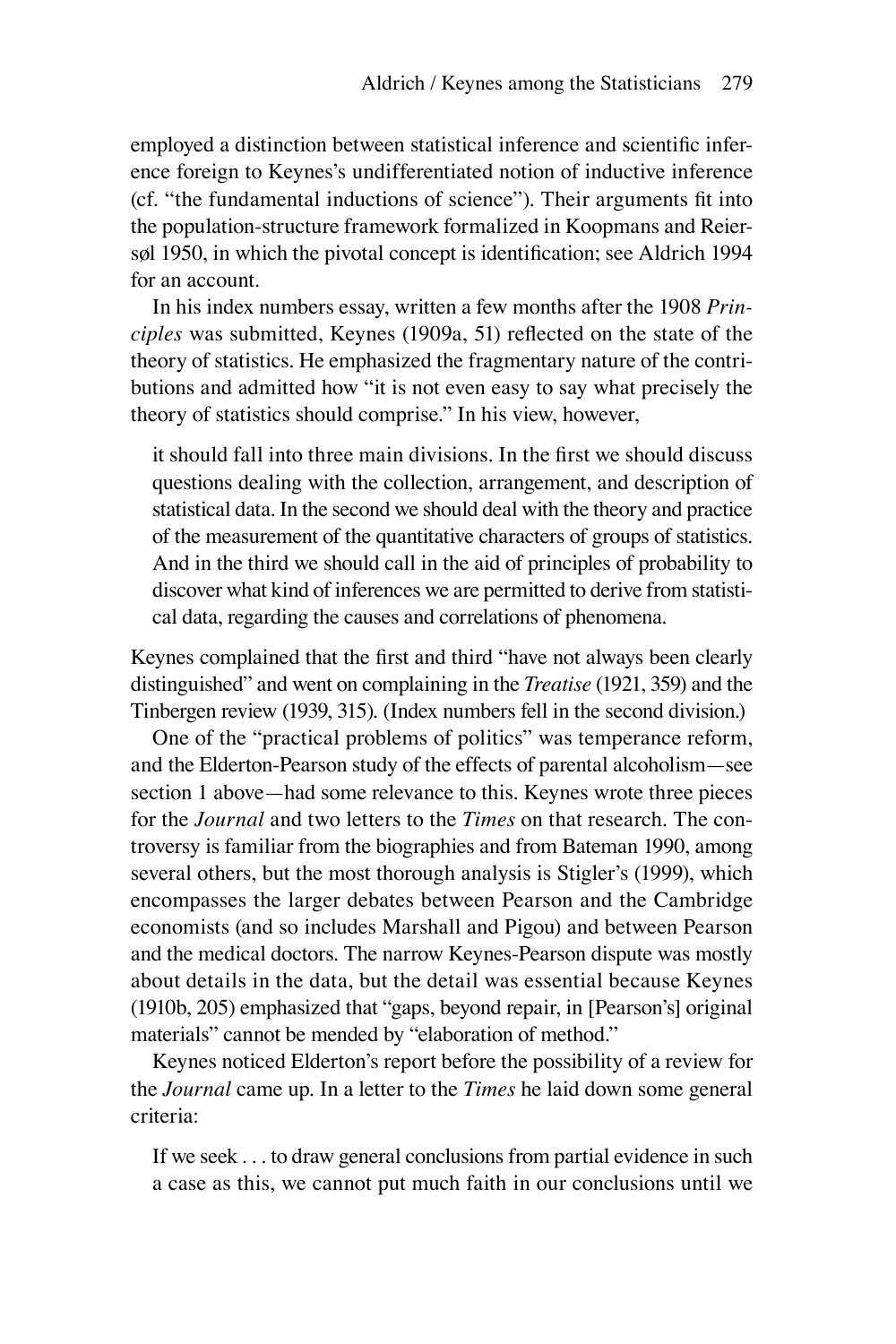are satisfied  $(1)$  that the experiment is on a considerable scale,  $(2)$  that its field is truly representative of the population at large, (3) that the classification—in this case into alcoholic and non-alcoholic—has been skilfully and uniformly carried out. (1910c, 186–87)

The report was wanting in all three departments. Keynes described his objections as paralleling those of Yule (1910) to an earlier memoir from Pearson's laboratory. They also follow on from the critique of association in the 1908 *Principles*. In the *Journal* Keynes (1910b, 192) connects the three considerations with the realistic prior question; in 1908 the issue was the credibility of an association when there were "no scientific grounds of any kind" for it; now it was the credibility of a non-association when there are scientific grounds for an association.

Keynes brings his economist's expertise—prejudice to Pearson—to bear on point 2 in the quotation just above, the degree to which the sample is representative. "The effect on offspring . . . of truly alcoholic parentage has been swamped  $\dots$  by untrustworthy classification." He does not comment on the logic of the correlation analysis; as in his review of the *Purchasing Power of Money*, Keynes stops when he is convinced that the data is worthless.

In 1910–11 Keynes reviewed several foreign works on probability for the *Journal*; he was looking out for that "systematic exposition of the whole subject" he thought would "soon" be possible (1909a, 51–51). In particular he wanted a clear-headed outsider to clarify the English theory of correlation/association: see Keynes 1910a, 183, on Borel, and Keynes 1911d, 567, on Emanuel Czuber. In the 1911 review of Czuber there are some comparisons:

Professor Czuber's methods are in direct line of descent from those of the classical writers on probability and error, and they possess the style and lucidity which such a history naturally gives them. But the reader must feel that these methods have reached their limit of accomplishment, and that nothing very novel can result from attempts to perfect them further. Recent English contributions, on the other hand, fragmentary and often obscure or inaccurate though they now are, seem to have within them the seeds of further development, and to carry the methods of mathematical statistics into new fields. (567)

Keynes mentioned Yule's new book and thus implied that the *Introduction* was not what was needed—perhaps no English work before Jeffreys's *Probability* of 1939 would have been! From Czuber, Keynes learned of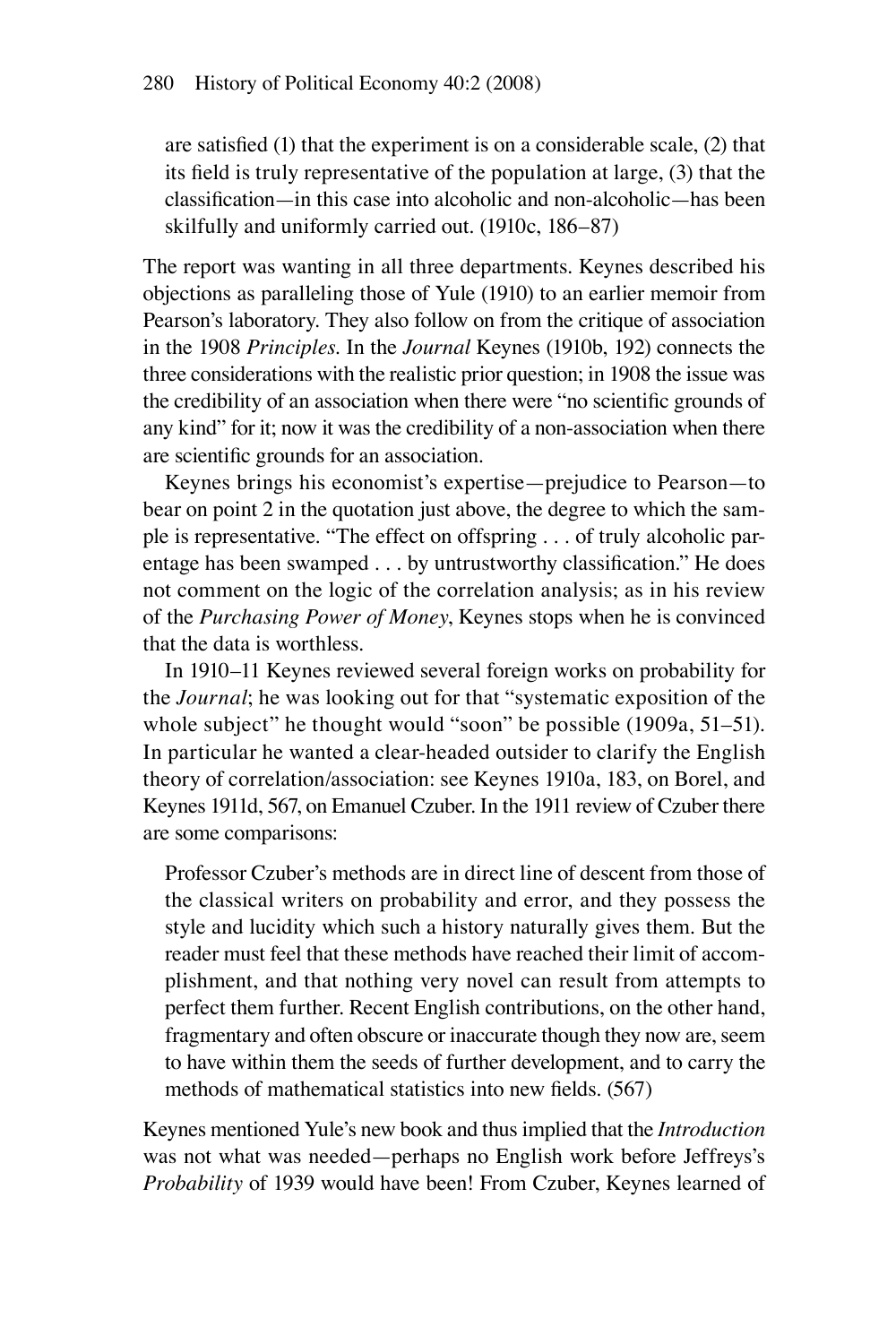Panufny Chebyshev and Keynes became his first British advocate—see his review of Markov (1912a) and the *Treatise* (1921, 386–91). Chebyshev was not, however, put up against the English but against Pierre-Simon Laplace, whom Keynes disparaged even more than Pearson.

When Keynes next spoke on correlation—in chapter 33 of the *Treatise* the works on trial were Yule's *Introduction* and the new enlarged edition of Bowley's *Elements*. Again Keynes (1921, 461) complained about the passage from description to inference: "The transition from defining the 'correlation coefficient' as an algebraical expression to its employment for purposes of inference is very far from clear even in the work of the best and most systematic writers on the subject, such as Mr. Yule and Professor Bowley." Here the lack of clarity was more in Keynes's mind, or in his reading, than in the texts, for both adopted a large-sample Bayesian approach. It is true that they did not give the details for correlation but there was more than the "vague appeal" to inverse probability reported by Keynes (1921, 465).

Part 5 of the *Treatise* reviews other probability failures. Chapter 30 on the methods of Laplace is largely concerned with criticism of the "rule of succession"—for its history see Zabell 1989. Keynes had first treated this in the 1907 *Principles* but in the *Treatise* (1921, 413–17) he savages Pearson's "On the Influence of Past Experience on Future Expectation" (1907). Pearson's variant is to find the predictive distribution of *r* successes in *m* further trials given *p* successes in *n* trials assuming Bernoulli trials (an assumption Pearson does not specify) and a uniform prior for the probability of a success. The article illustrates perfectly Pearson's lack of concern with assumptions and eagerness to get on with the mathematics, in this case to improve upon an approximation used by Laplace. Keynes objects: "The argument does not require . . . that we have any knowledge of the manner in which the samples are chosen, of the positive and negative analogies between the individuals, or indeed anything at all beyond what is given in the above statement." He is equally unimpressed with Pearson's conclusion that there is a 50 percent chance that between 7.85 and 13.71 of a group of 100 will have a certain disease given that 10 out of 100 had the disease in a previous sample; Keynes called it a "*reductio ad absurdum* of the arguments upon which they rest."

The first two paragraphs of chapter 31, "The Inversion of Bernoulli's Theorem," contain a blazing attack on the methods discussed in the previous chapter but they are followed by "nevertheless it is natural to suppose that the fundamental ideas from which these methods have sprung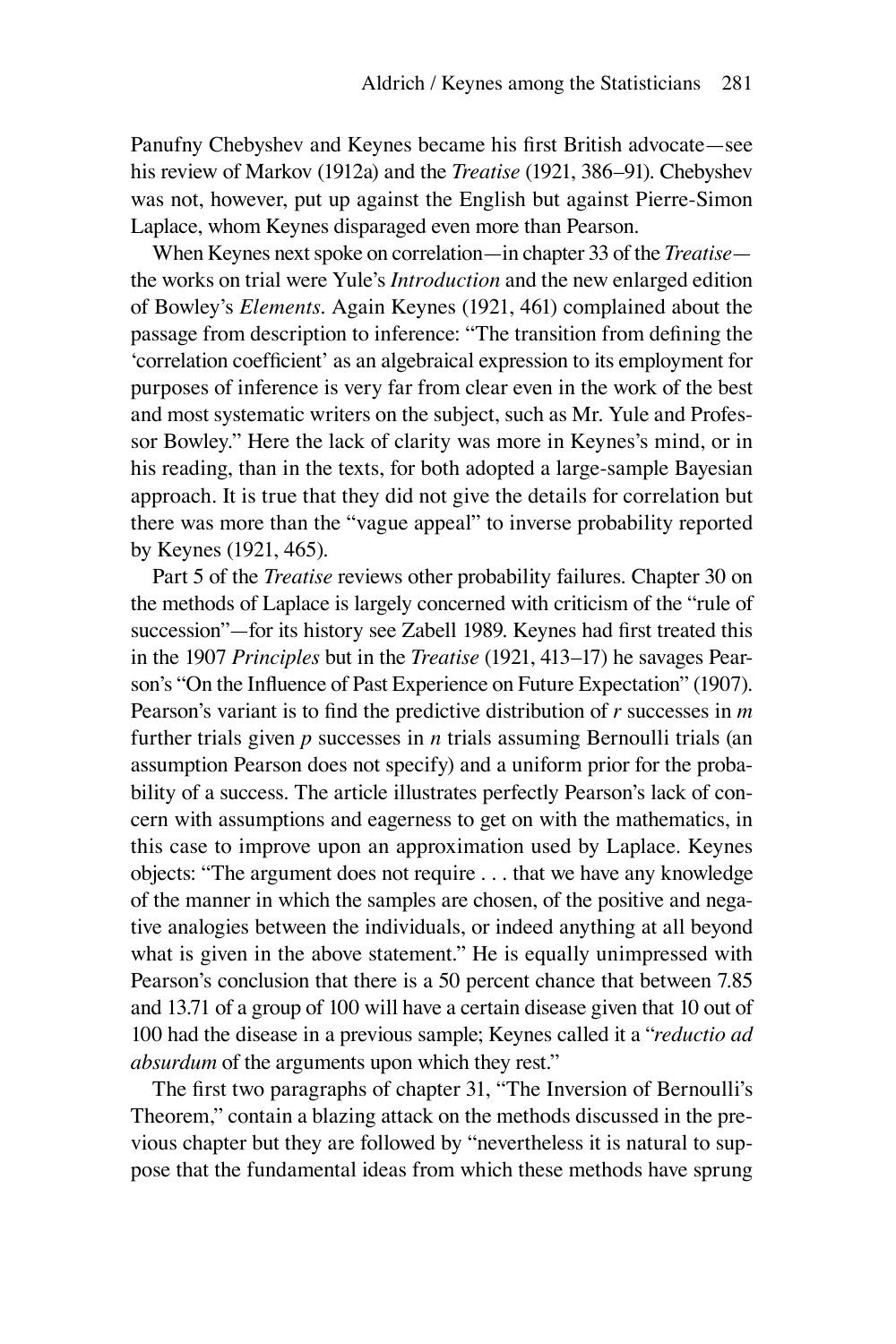are not wholly *égarés*" (419). This grudging introduction leads into a drab account of the conditions under which in large samples the posterior distribution will concentrate around the true value. Keynes mentions no authorities, either to praise or to criticize. This was surprising given that most of the statisticians were chapter 31 Keynesians, largesample Bayesians—see, for example, Bowley 1920, 414; Yule 1911, 273; Edgeworth 1921, 82–83 n; and Wrinch and Jeffreys 1919, 726—and they recognized the limits Keynes put on their activities.

Keynes (1921, 428) was giving up the quest for a "sound foundation" for the correlation organon and delivered his verdict against probabilistic statistical inference:

Generally speaking, therefore, I think that the business of statistical technique ought to be regarded as strictly limited to preparing the numerical aspects of our material in an intelligible form, so as to be ready for the application of the usual inductive methods. Statistical technique tells us how to "count the cases" when we are presented with complex material. It must not proceed also, except in the exceptional case where our evidence furnishes us also from the outset with data of a particular kind, to turn its results into probabilities; not at any rate, if we mean by probability a measure of rational belief.

This was not the same verdict as Marshall's—see section 1 above—for Keynes had a use for complicated methods of counting the cases like correlation. Provided safeguards were observed, the method could be used now. Of course the statisticians disagreed about the exceptionalness of the "exceptional" case; nor were they as exercised about the safeguards—see section 5 below.

In chapter 33, Keynes wrote about "abandoning" the method of inverse probability in favor of the "less precise but better founded processes of induction" (466). We now consider the newcomer, the "constructive theory" based on Keynes's theory of induction.

# **4. Induction, Analogy, and the Continental Turn**

Skidelsky (1983, 259) and O'Donnell (1989, 18) describe how after the dispute with Pearson, Keynes decided to expand the treatment of statistical inference in his book; in July and August 1911 he was at work on the new chapters. What appeared ten years later in the *Treatise* is nicely summarized by Broad (1922, 85):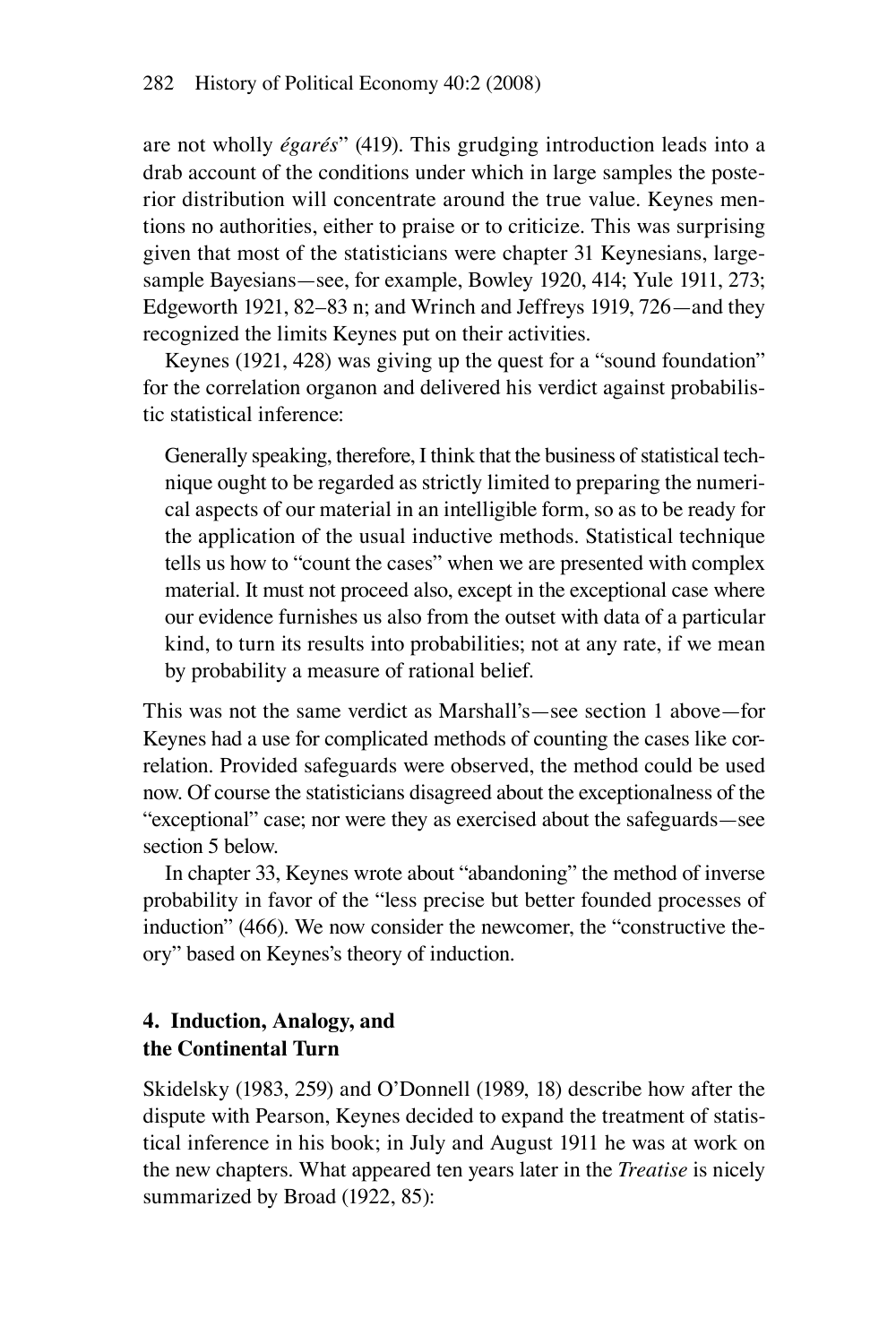[Past statisticians] never have clearly distinguished between the problem of stating the correlations which occur in the observed data, and the problem of inferring from these the correlations of unobserved instances. There is nothing inductive about the former; but as it involves considerable difficulties, the statistician as been liable to suppose that, when he has solved all these, all is over except the shouting. Thus the inductive theory of statistical inference practically does not exist, save for beginnings in the works of Lexis and Bortkiewicz. These beginnings Mr. Keynes describes and tries to extend.

(Broad thought the diagnosis "exactly hits the nail.") Keynes had emphasized the description-inference gap in 1909 but now in 1921 he was advising statisticians to close it by calling in Lexis and Ladislaus Bortkiewicz, rather than the "principles of probability."

Keynes's inductive theory of statistical inference was a synthesis of his own theory of analogy in induction and the dispersion theory of Lexis and Bortkiewicz. In the 1907 *Principles* Keynes conceived of induction as a process by which a generalization gains credibility through the multiplication of instances. In the 1908 version he added a chapter on analogy and in the *Treatise* the discussion of analogy spreads over several chapters of part 3. Keynes developed terminology and some formalism for the analysis of analogy but, while he was able to use Bayes's rule to show how each additional instance increases the probability of the generalization it instantiates ("pure induction"), he was not able to express in the probability calculus his ideas about how varying the circumstances—what he called increasing the "negative analogy"—of instances increase the probability of the generalization. Keynes was not able to formalize the process of universal induction and he recognized that the process of establishing statistical generalizations would be more difficult. In other directions his analysis of induction was well developed, for instance his critique of the principle of the uniformity of nature and his advocacy of the principle of "limited independent variety." (For a fuller account of Keynes's views on induction, see Carabelli 1988, chaps. 4–5.)

Chapter 32 of the *Treatise* presents the method of Lexis, which Keynes (1921, 428) describes as a "valuable aid" to inductive correlation:

This method consists in breaking up a statistical series, according to appropriate principles, into a number of sub-series, with a view to analysing and measuring not merely the frequency of a given character over the aggregate series, but the stability of this frequency among the sub-series, that is to say the series as a whole is divided up on some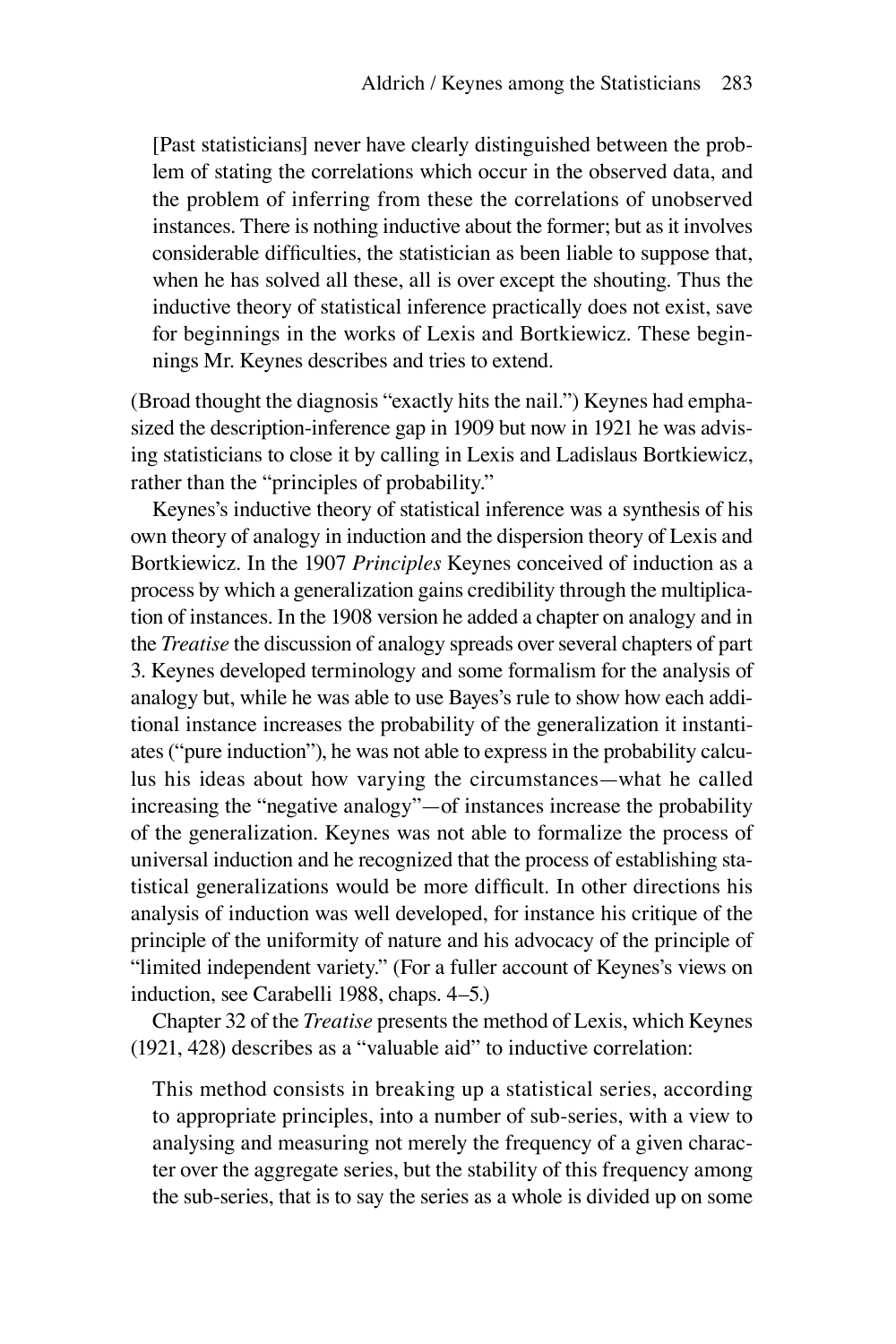principle of classification into a set of sub-series, and the fluctuation of the statistical frequency under examination between the various subseries is then examined. It is, in fact a technical method of increasing the analogy between the instances, in the sense given to this process in Part III.

The basic concern of the dispersion theory is whether the probability of an event in repeated trials remains constant. Christopher Heyde and Eugene Seneta (1977, 49–61) give a brief review of the development of the subject. In their notation the statistical series of *N* trials is divided into *m* subseries with *n* trials in each sub-series so that  $N = mn$ . It is assumed that in the *i*th subseries the probability of a success is  $p_i$  ( $i = 1,...,m$ ). Denoting by *P<sub>i</sub>* the actual proportion of successes in the *i*th block and by  $P$  (= $\sum P_i$  / *m*) the proportion of successes in all  $N$  trials, we have a measure of fluctuation or divergence in

$$
D=\frac{\sum (P_i-P)^2/m}{P(1-P)/n}.
$$

The work of Lexis is described by Stigler (1986, chap. 6) and Porter (1986, chap. 8), but their larger story is of the emergence and confirmation of "the English direction"—represented by Francis Galton, Edgeworth, and Pearson and their work on correlation. Oscar Sheynin's 2005 book, which also finishes around 1900, is written from the perspective of the "continental direction" and emphasizes the statisticians Keynes admired—not only Lexis but Chebyshev and Chuprov as well.

Lexis (1837–1914) and Bortkiewicz (1868–1931) were new to Broad but not to the statisticians. In the 1880s Edgeworth had paid considerable attention to Lexis and to the basic Lexian question, is the data from a single population? Edgeworth, however, lost interest and quarrelled with Bortkiewicz in the 1890s; see Stigler 1978. There is a brief exposition of the Lexis theory in Bowley 1901, 298–300, and when Bowley reviewed the *Abhandlungen* in 1903 he took the view that Lexis's contribution had long been absorbed. Pearson and Yule knew Lexis's work but paid less attention to it. Gunnar Myrdal's (1939, 8) comment on the *Treatise on Money*, that it "suffers somewhat from the attractive Anglo-Saxon kind of unnecessary originality, which has its roots in certain systematic gaps in the knowledge of the German language," does not apply to the earlier *Treatise*, which was the most German of English works on probability and statistics. Keynes could not be an uncritical admirer and he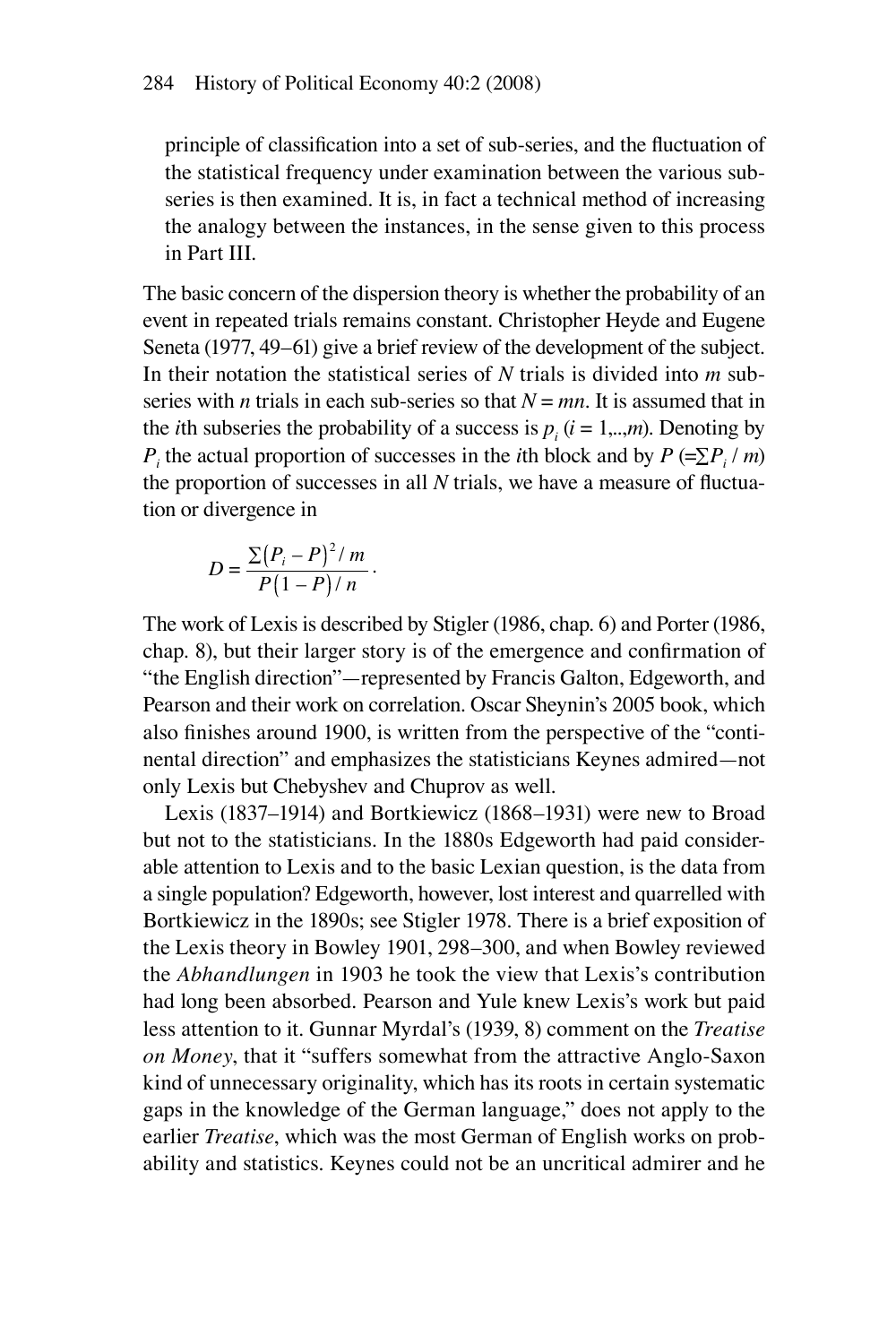criticized Bortkiewicz for letting the mathematics run away with him (1921, 440).

The result of Keynes's (1921, 446) struggle to produce a "constructive theory" is disappointing, justifying Stigler's (2002, 162) comment that "the last chapter is only half-hearted, the work of someone eager to get the book out and move on." Keynes sought a procedure that would do for correlation what the Lexis theory did for proportions. The discussion of how the constructive theory is to be applied to correlation is contained in one (long) sentence:

We must proceed as in the case of frequency coefficients; that is to say we must have before us, in order to found a satisfactory argument, many sets of observations, of which the correlation coefficients display a significant stability in the non-essential class characteristics (i.e. those class characteristics which our generalisation proposes to neglect) of the different sets of observations. (1921, 467)

Keynes had Continental-ized correlation or at least made a gesture in that direction but, like earlier English contributions, the outcome was "fragmentary" and "obscure" and it did not match Keynes's aspirations of a decade before. When he revived the suggestion in his review of Tinbergen (Keynes 1939, 316), it was in the more plausible form of calculating regression coefficients for each decade taken separately to consider whether these differed from the coefficients calculated for the whole time series.

With hindsight, signs of Keynes's new outlook can be found in his earlier work. In 1908—see section 3 above—he emphasized the importance of a "great variety of periods and places" in establishing the value of the sex ratio. Lexis is not mentioned although the sex ratio was his primary example. It is unlikely that Keynes was unaware of his work, for both his book and Bowley's easily accessible review appear in the bibliography of the 1907 *Principles*. The Elderton/Pearson controversy may have motivated Keynes to write more on statistical inference but it does not seem to have generated any new ideas. Reading Czuber may have been more stimulating. Keynes (1911d, 565) criticizes some of its calculations on the sex ratio and insists on the fact that "statistical inductions do not differ fundamentally from any other kind of induction"; the calculations reappear in the *Treatise* (1921, 384). Czuber describes the work of Lexis, although Keynes does not mention this. By 1912 Keynes had turned, for when he reviewed a study of the sex ratios of twins by Kazimierz Horowicz, he considered it worth notice because "these important methods [of Lexis]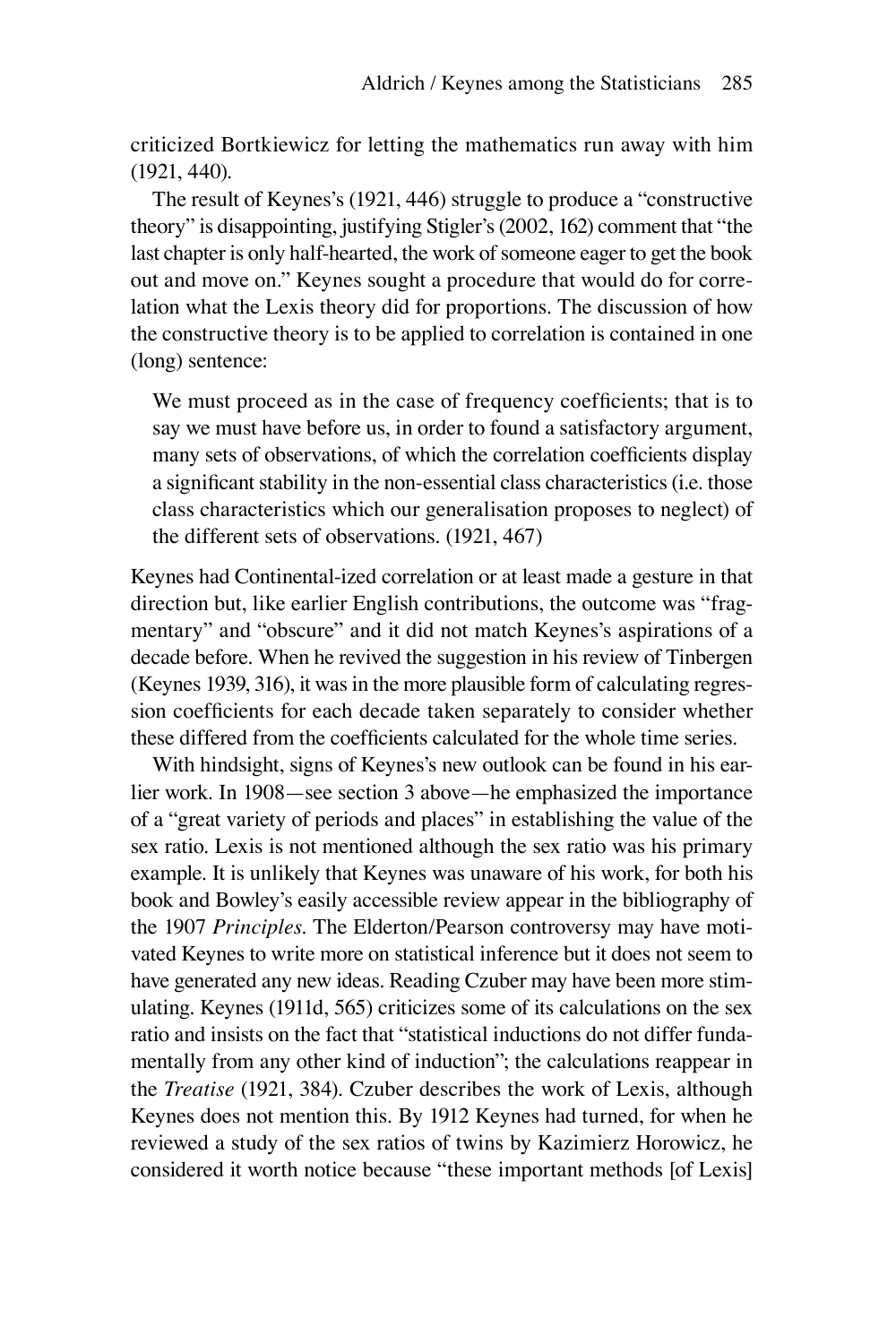have been made use of so seldom by practical statisticians" (1912b). When Lexis died, Keynes (1914, 318) wrote a notice for the *Economic Journal* emphasizing his contribution to statistics where he was responsible for "new theoretical contributions of the highest importance." When Edgeworth died, Keynes (1926b, 260) recalled how "his more general articles . . . were of great value in keeping English students in touch with the work of the German school founded by Lexis." The passing of the great Continentals was better marked in the *Economic Journal*—see also Keynes 1926a and Schumpeter 1932—than in the *Statistical Journal*.

The last three sections have traced the development of Keynes's thought on statistical inference from the first *Principles* to the *Treatise*. After some comments on the shape of the work as a whole, we consider the statisticians' reactions.

#### **5.** *A Treatise on Probability* **(1921)**

Extra mass and supercharged rhetoric made the book of 1921 much more powerful than the dissertation of 1908. There were thirty-three chapters instead of twenty-one—organized into five parts: "Fundamental Ideas," "Fundamental Theorems," "Induction and Analogy," "Some Philosophical Applications of Probability," and "The Foundations of Statistical Inference." (For overviews, see Braithwaite 1973, Carabelli 1988, and O'Don nell 1989, and, for a statistician's view, Conniffe 1992.) The material on averages found a home in part 2, while that on proportions and correlation went into part 5. For all except a Cambridge few, this was a new book—the statisticians had only seen "principal averages" and a few reviews.

The *Treatise* ranged widely: it was a positive contribution to probability as a branch of logic, an attack on false conceptions of probability, an entertaining exposé of the follies of probabilists, and a critique of modern statistics. *Economica* used two reviewers, a philosopher and a statistician see section 7—while Edgeworth wrote one review for philosophers and another for statisticians—see section 6. The *Treatise* had so much to say on so many loosely connected topics that the reviewers ignored most of it. The only reviewer to respond to the critique of the frequency theory was the anti-frequentist Jeffreys, who complained that it missed the most effective version of the theory! Harrod's ([1951] 1972, 160) rebuke, "Certain persons of actuarial training showed irritation, not realizing that they themselves had not the faintest idea what the philosophical problems were that Keynes was trying to solve," does not recognize how overextended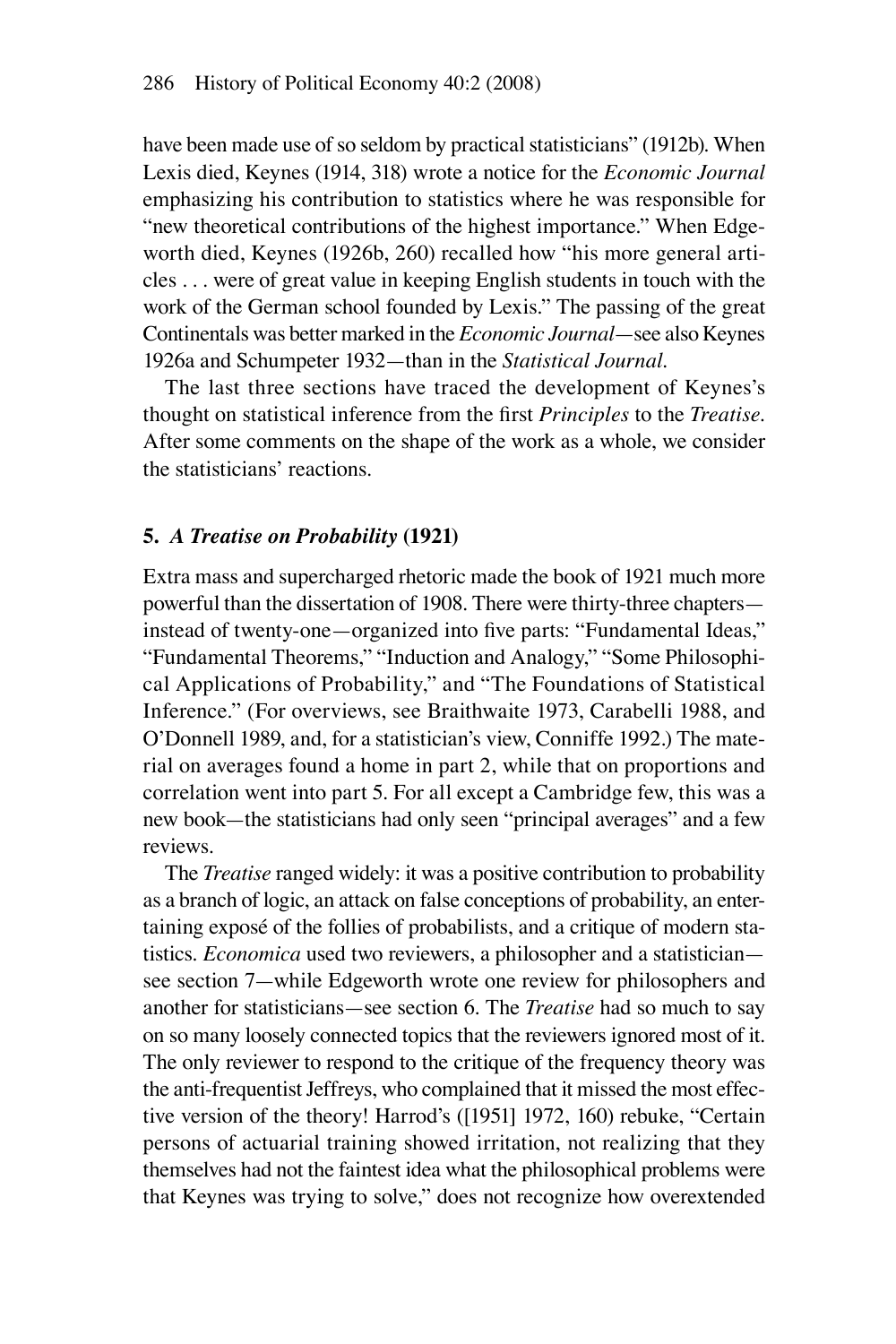Keynes was; the persons were irritated by Keynes's performance in their subject—see section 9.

The *Treatise* begins by laying down massive foundations in the form of Fundamental Ideas and Fundamental Theorems. However, the constructive theory of chapter 33 rests only on chapter 32 for the methods of Lexis, chapter 27 on the nature of statistical inference and the introductory remarks from chapter 18 on induction and analogy—the rest of part 3 and the whole of parts 1 and 2 are superfluous. There was also a disproportion in tone, between the sympathy Keynes expected—"the reader will perhaps excuse me if I have sometimes pressed on . . . with decidedly more confidence than I have always felt" (467)—and the ferocity of his criticism.

In the rewriting, the *Principles* was turned into a very aggressive book, an *Economic Consequences of the Peace* without the self-censorship; "this is so foolish a theorem that to entertain it is discreditable" (1921, 417) is a typically stylish insult, directed at Pearson, while "error and delusion" and "charlatanry" (419) were broadcast to all. "Never perhaps since ancient biblical times has such a redoubtable army of philistines been so deftly slain," commented Wilson (1923, 319) on one onslaught. The imagery is apt for a book set so much in the past: the particular philistines were Condorcet, Laplace, Poisson, Cournot, and Boole; the only example of modern English writing Keynes examined thoroughly was Pearson 1907—see section 3 above. Wilson (1923, 322) did not object to the weight of the past because in a work of reflection, "it would be unreasonable to expect any discussion of categories to reach nearer the date of issue than about 50 years." Keynes had some new references but, given his belief that the moderns were repeating the old mistakes and that he was pressing for a return to the methods of the 1870s, it is no wonder that Stigler (2002, 161) found "no sensitivity at all to the striking statistical developments of the period 1880 to 1920." R. A. Fisher's opinion of advice based on fifty-year-old intelligence is noted in section 9 below. The past presented no difficulty to the senior reviewer—he had been doing statistics for forty years, had experience of the old methods, and knew the remoter past from his extensive reading.

#### **6. "Confirmation"—Edgeworth**

Keynes (1926b, 261) regarded Edgeworth as a philosopher fallen from grace with a "bad conscience about the logical, as distinct from the pragmatic, grounds of current statistical theory." Keynes recalled often pressing Edgeworth to "give an opinion as to how far the modern theory of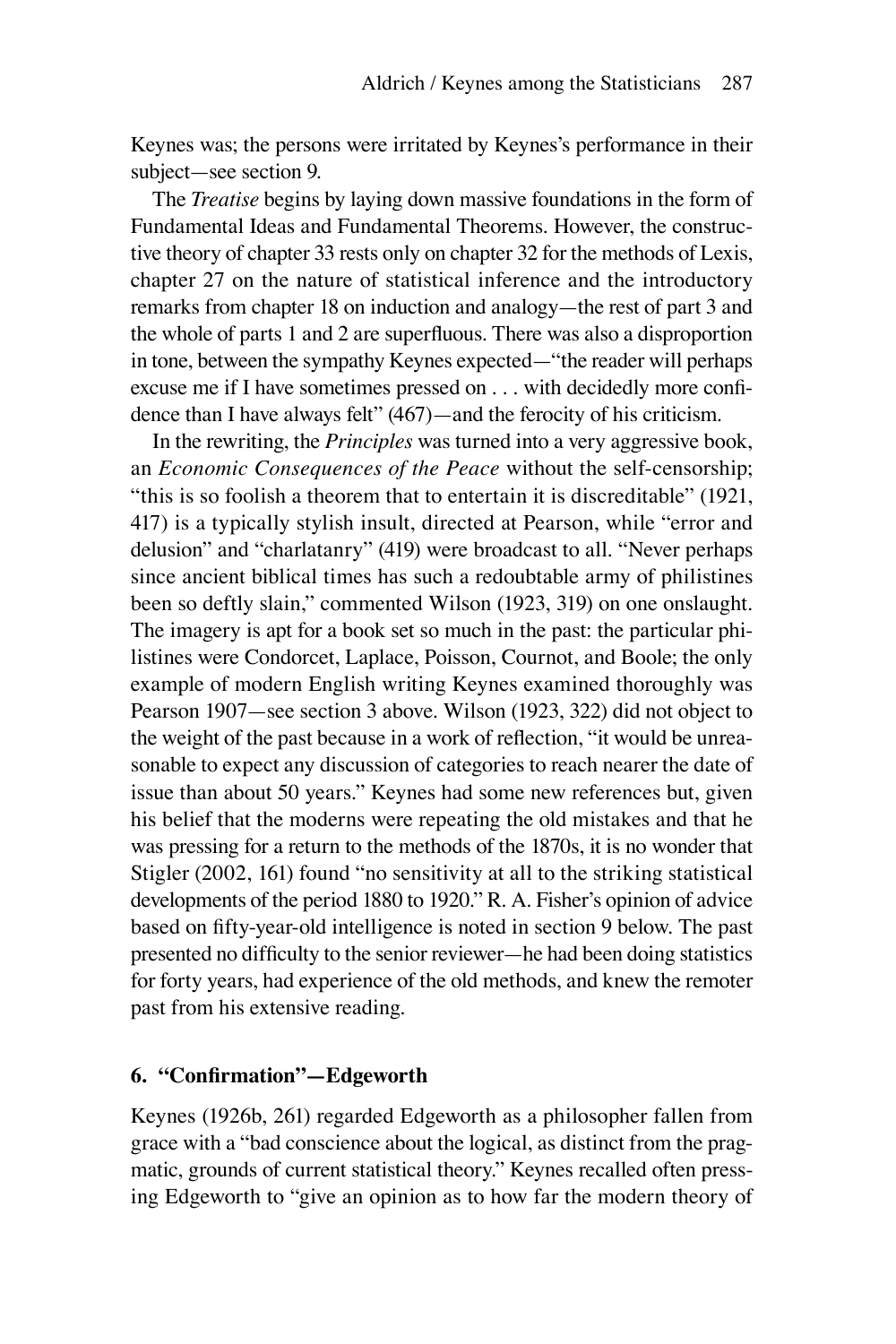statistics and correlation can stand if the frequency theory falls as a logical doctrine" (260):

He would always reply to the effect that the collapse of the frequency theory would affect the universality of application of statistical theory, but that large masses of statistical data did, nevertheless in his opinion, satisfy the conditions required for the validity of statistical theory, whatever these might be. I expect that this is true. It is a reasonable attitude for one who is mainly interested in statistics to take up. But it implied in Edgeworth an unwillingness to revise or take up again the more speculative studies of his youth. (260)

Of course, Keynes himself was no longer a youth.

In 1907 Keynes told W. H. Macaulay—fellow of King's and contemporary of Pearson—"Edgeworth's work does not seem to me to come to very much; he is very ingenious but often a little perverse and very old fashioned" (Moggridge 1992, 161). Edgeworth went so much his own way that even his contributions to the Pearsonian mainstream were easily overlooked. The very abstract and technical work, which Keynes regarded as Edgeworth's way of salving his conscience, is admired today—see, for example, the papers on the "generalised law of error" (1905) for Edgeworth expansions and on "the probable errors of frequency-constants"  $(1908-9)$  for what Fisher  $(1922)$  called the efficiency of maximum likelihood estimation. At the time it had little impact.

Keynes (1921, 473) considered the *Treatise* had only one predecessor among "systematic works in the English language on the logical foundations of probability"—John Venn's *Logic of Chance* published fifty-five years earlier. Edgeworth's first substantial essay on probability (1884) was a meditation on Venn's second edition, and his meditation on the *Treatise* in *Mind* (1922a) was a meditation on that earlier meditation. For the *Statistical Journal* Edgeworth (1922b, 108) confined himself to that "portion of the author's [Keynes's, this time] philosophy which bears directly on statistical science." Yet this was just as idiosyncratic, a review only Edgeworth could have written and one whose purpose could only have been Keynes's instruction. In Edgeworth's mind, Laplace, Gauss, and his own younger self were as present as Keynes, and the newcomer did not add much beyond an incomplete knowledge of the past.

Edgeworth (1922b, 108) begins by considering Keynes's treatment of the principle of indifference which had been used to justify a uniform prior. Edgeworth doubts whether Keynes's modification of the principle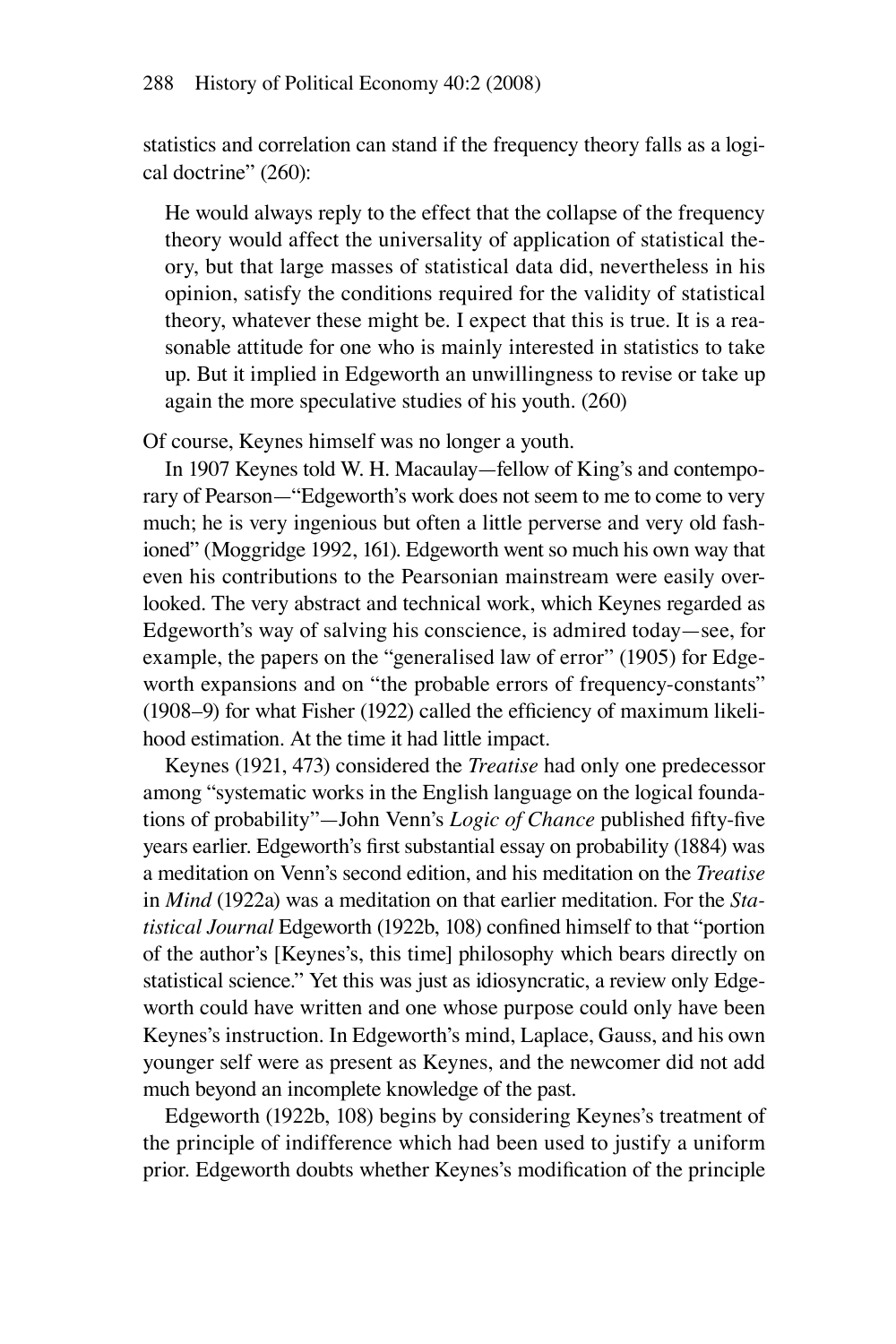could cover situations like that put by von Kries—and discussed by Keynes—whereby a uniform distribution applied to the specific density is inconsistent with a uniform distribution applied to its reciprocal, the specific volume. (Ramsey [1922] had similar doubts.) Edgeworth refers to three of his own papers, including his "On the Probable Errors" (1908–9), before concluding that

we do not gather that our author differs fundamentally from the views which have been expressed in this *Journal*. Rather we find in his more philosophically worded and carefully limited statements confirmation of what has been advanced in this *Journal* . . . respecting *à priori* or "unverified" probabilities. (109)

Edgeworth's impersonal form of reference is curious, as though his work were a collective achievement of the Royal Statistical Society, or something to which the society would subscribe.

Edgeworth was always well up in the current literature, but Laplace was his chief inspiration. He had to react to Keynes's (1921, 391) bouquet to Chebyshev and his followers Markov and Chuprov: "The Laplacian mathematics . . . is really obsolete, and ought to be replaced by the very beautiful work which we owe to these three Russians." After examination, Edgeworth concluded that the praise was excessive. Edgeworth praises Keynes's extension of Gauss's investigation of the arithmetic mean but the longest section of the review (111–13) is a criticism of Keynes's account of Laplace's theory of errors: Keynes, like "some respectable authorities" (presumably Todhunter [1865]), had overlooked Laplace's later frequentist theory of least squares which was based on the central limit theorem. Keynes did not know quite enough history. Edgeworth scarcely notices the material in part 5 but from his concluding paragraph he does not appear to find anything remarkable in it. He quoted Keynes's statement, "This is the way in which in fact we do think and argue," and let it speak for itself.

Edgeworth liked talking about the *Treatise* because its subject was close to his heart—see the one hundred papers in the three volumes edited by Charles McCann (1996). He discussed the book through 1923 and into 1924 with Edwin Wilson, the reviewer for the American Mathematical Society; Mirowski (1994, 433–39) presents extracts from their correspondence. Wilson (1879–1964), a professor in the Harvard Department of Vital Statistics, was a mathematician at large who expounded Willard Gibbs's vector analysis in 1901 and theorized about utility in the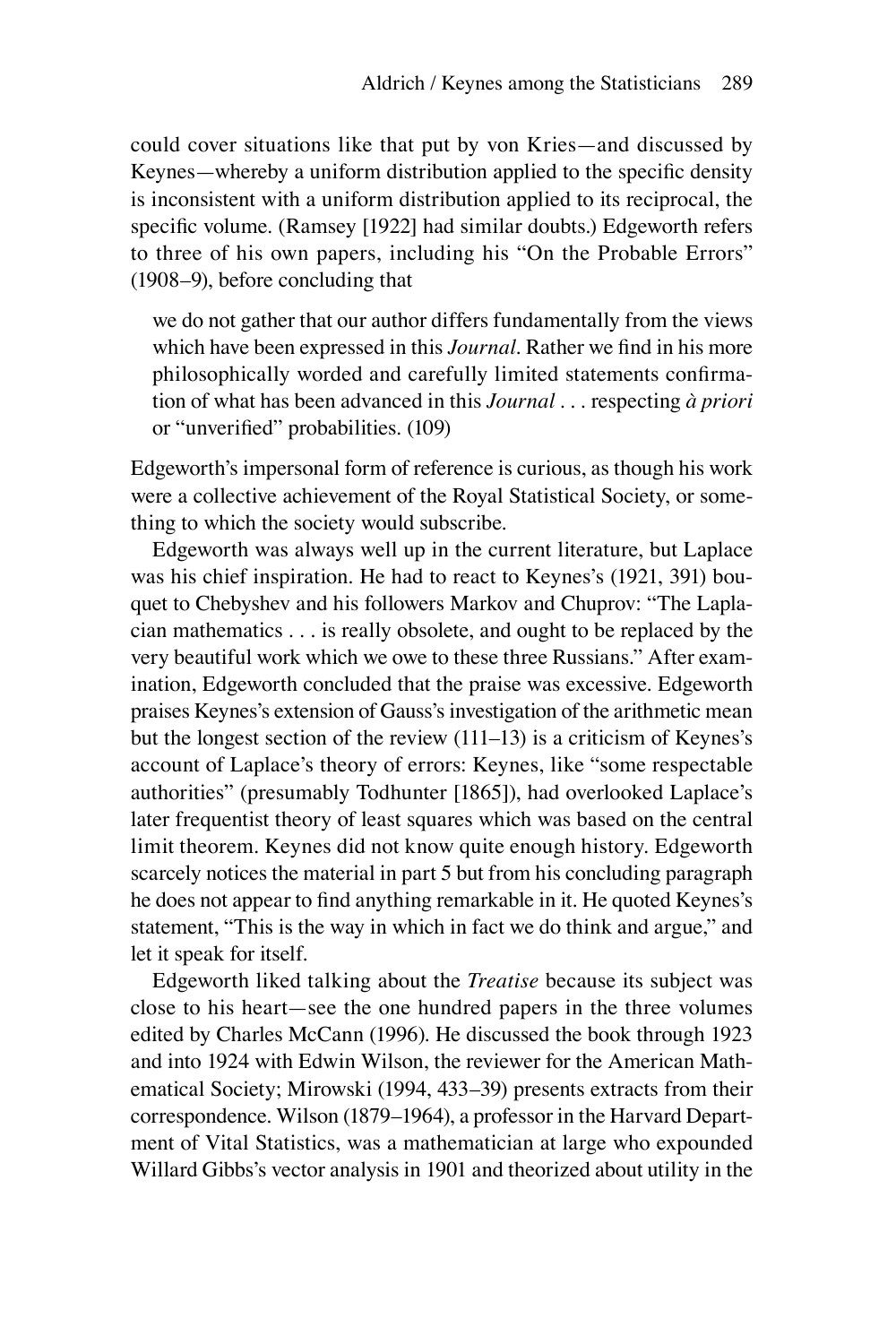1940s; see Hunsaker and MacLane 1973. Wilson professed awkwardness about discussing a philosophical work but he loved it. He saw more good in the book than some other American authors, notably Raymond Pearl and Arne Fisher—see section 9 below—although he never said precisely what the good was.

## **7.** "A vast field of investigation **to which he hardly alludes"—Bowley**

Bowley reviewed the *Treatise* for *Economica* in tandem with the philosopher Abraham Wolf (1876–1948), who took parts 1–4. Wolf appeared occasionally as the statisticians' philosopher and was a discussant of Fisher 1935—see section 10 below. Of the reviewers, Bowley had most cause to be irritated with the *Treatise*, for the *Elements* was punished in chapter 33. Keynes (1921, 464–65) comments on Bowley's interpretation of correlation as follows: "By this time the student's mind, unless anchored by more than ordinary scepticism, will have been well launched into a vague, fallacious sea." The interpretation of correlation as a measure of the extent to which variables are acted upon by common causes was in the first edition—it came from Pearson 1896—but it was more prominent in the new edition of 1920. The new *Elements* might have been written for the Keynes of 1907, but now it just met disapproval.

Bowley (1922, 97) described the thrust of part 5 of the *Treatise* and registered his dissent:

A reader of the book, not versed in modern statistical investigations, would undoubtedly obtain the opinion that the conclusions which statisticians reach with the help of mathematics commonly go far beyond the premises, and that their legitimate sphere is very limited. . . . but there is a vast field of investigation to which [the author] hardly alludes, which is nearly free from the errors he discusses.

In the portion cut, Bowley admits that some statistical work is open to criticism and even agrees that "the rigid criticism which Mr. Keynes develops is very useful in exposing faulty deductions and in suggesting rules by which the validity of arguments can be tested" (97). From the sequel, though, it seems that Bowley saw no use for these rules in his work.

Bowley accepts without demurring Keynes's criticism of hasty inference from group to group (98). While the chemist may be able to rely on the homogeneity of his material, "the statistician, when dealing with a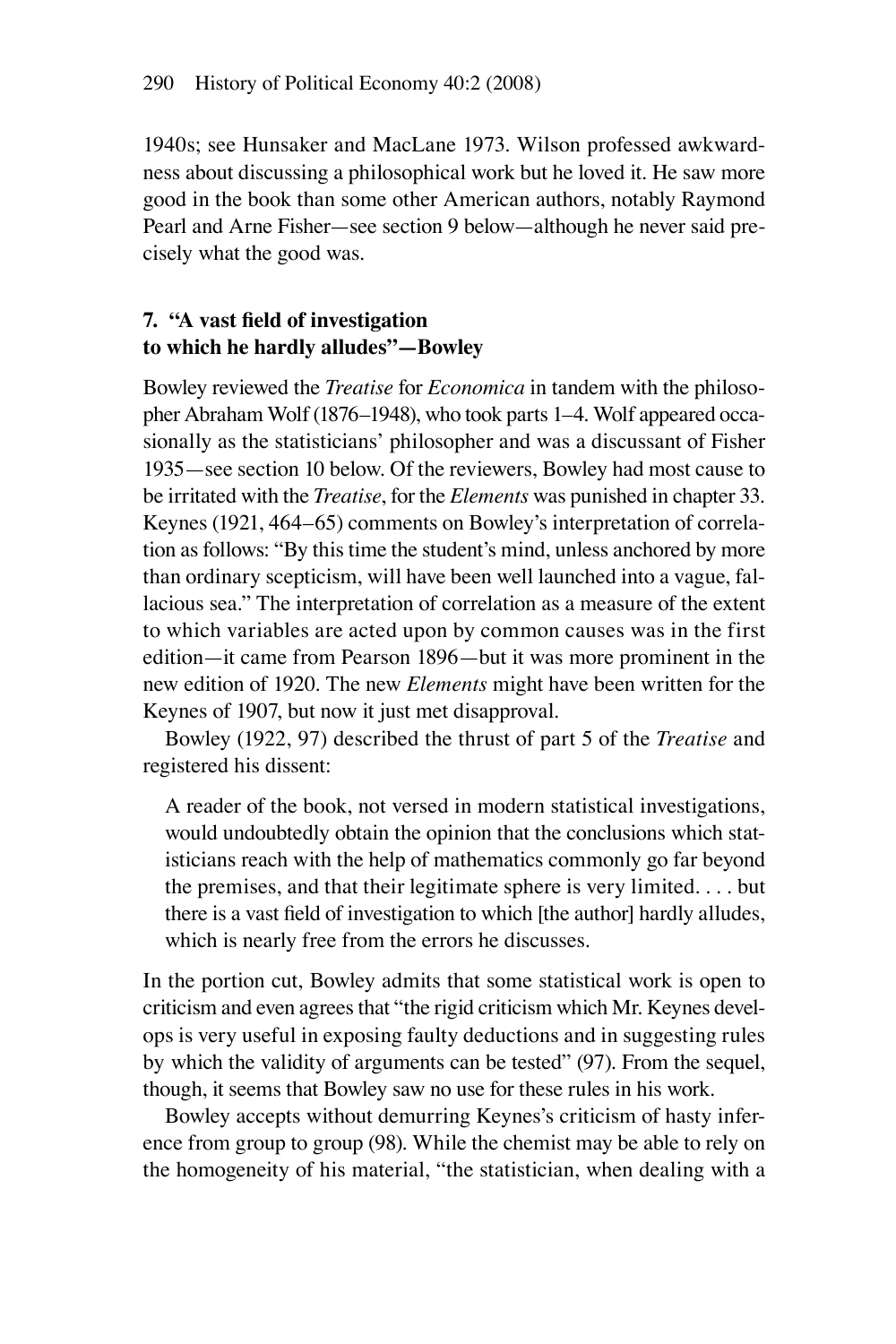heterogeneous and progressive society, cannot make a similar assumption." However, Bowley insists that

a very great part of statistical analysis is concerned not with extending a measurement made on one group to other separate groups, but in inferring from a sample selected at random or by rule from a single group what is the composition of the group. (98)

This was the case with his own work.

Bowley did not reply in kind to Keynes's ridicule but instead he met Keynes's central point about statistical inference using an example from part 2 of the *Elements*—this now had three chapters on correlation:

From the examination of the circumstances of 600 households in Reading it was computed that the (partial) correlation coefficient between rent and the number of (equivalent) adults in the household was −.136, when variation of income was eliminated. . . . Can we infer from this without other data (1) that there is a connection between size of family and rent; (2) that nearly the same measurement would be obtained if we had examined the 12,000 working-class households in Reading instead of only 1 in 20; (3) does the actual number −.136 in any sense measure the amount of connection between rent and size of family; and (4) can we generalise to other towns of South England, of England, or of Great Britain? We understand Mr. Keynes would answer each of these questions in the negative. (99)

The data on which these calculations are based was first described by Bowley and Alexander Burnett-Hurst (1915). The sample households were chosen by taking every twentieth from the list of households (178). This book contained no correlations, only tables; the new part 2 was Bowley's first real venture into correlation.

Bowley (1922, 99) deals with the four questions as follows:

With the answer to (4) we may agree, and add that it is known that relevant conditions are not the same. For (3) we can only in this case make the general statement that a great number of coefficients, varying between +1 and −1 have been computed for a great variety of phenomena, in some of which the whole system of causation is known, and that a general impression has been obtained of the correspondence between the values of r found and the scale of correlation on which zero stands for complete independence and unity for complete connection. As to (1) we should say that if, in fact, there were no relationship but that rent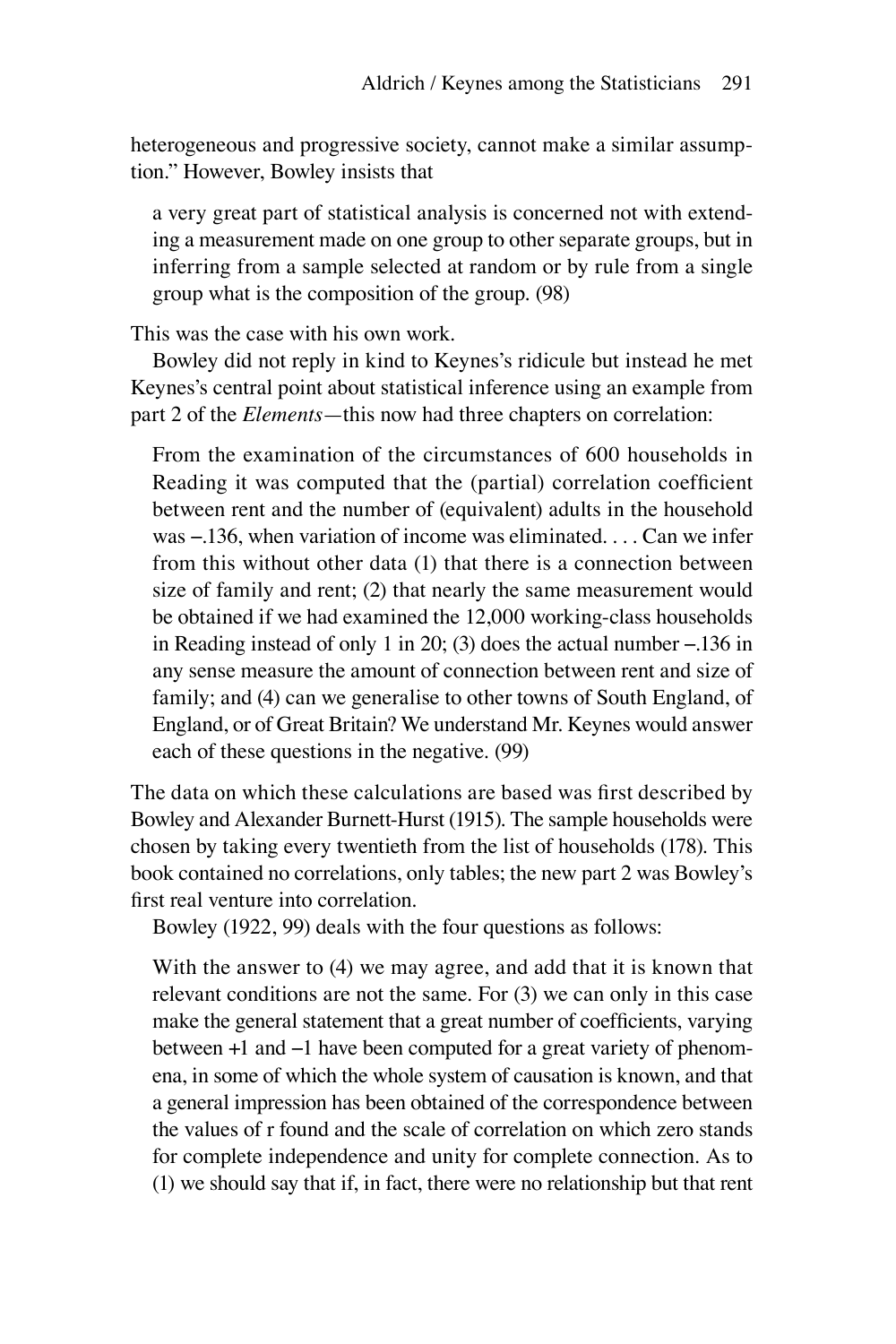and numbers were independent, the chance against so great a value as .136 being found in a random selection was approximately 1400 to 1, while there was no a priori impossibility of a negative correlation. For (2) we should express the correlation coefficient as  $-.136 \pm .040$ , where .040 is the standard deviation of the measurement; the chance is about 2 to 1 against the observed value appearing if the value for the whole town was not between −.10 and −.18, and very great against its appearance if the value were beyond, say, −.4. We can make such a statement more definite if we use inverse probability, and can then estimate the probability of the value for the town. In this case the precision of the measurement is low; as the number in the sample increases, the precision rises.

These answers would have been assented to by the other statisticians although Yule would have found much more to say about (3), the interpretation of correlation, because he had written extensively on illusory correlations; see Aldrich 1995.

Bowley knew that Keynes's point about non-homogeneity did not apply to his work but he conceded that it might apply to the work of statisticians dealing with a "progressive society," that is, time series analysts. Bowley reports without comment that "the method used by Lexis is approved." Of the statistical writers only Keynes's old friend Sanger (1921, 652) approved Keynes's enthusiasm for Lexis. Yule was just beginning his work in time series analysis—see his "On the Time-Correlation Problem" (1921)—and it is a pity that this friend from 1909 did not review the *Treatise* or apparently leave any reaction to it. A time series analyst, W. L. Crum, reviewed the book for the *Journal of the American Statistical Association*; the American association was similar in its purpose and composition to the Royal Statistical Society. Crum's review is an enthusiastic and undiscriminating summary that concludes that this is "the most stimulating book on the fundamentals of statistical theory that [the reviewer] has read in many months" (1923, 681). It pays no special attention to Keynes's constructive theory. Crum was associated with the Harvard economic barometer project—see Morgan 1990, 56–63—and the project's senior statistician, W. M. Persons, also admired Keynes's book. His presidential address to the American Statistical Association contains a "vehement rejection of probability" (Morgan's [1990, 235–36] phrase). Persons (1924, 6) states that "the view that probability provides a method of statistical induction or aids in the specific problem of forecasting economic conditions, I believe, is wholly untenable." He pointed to Keynes for support and praised the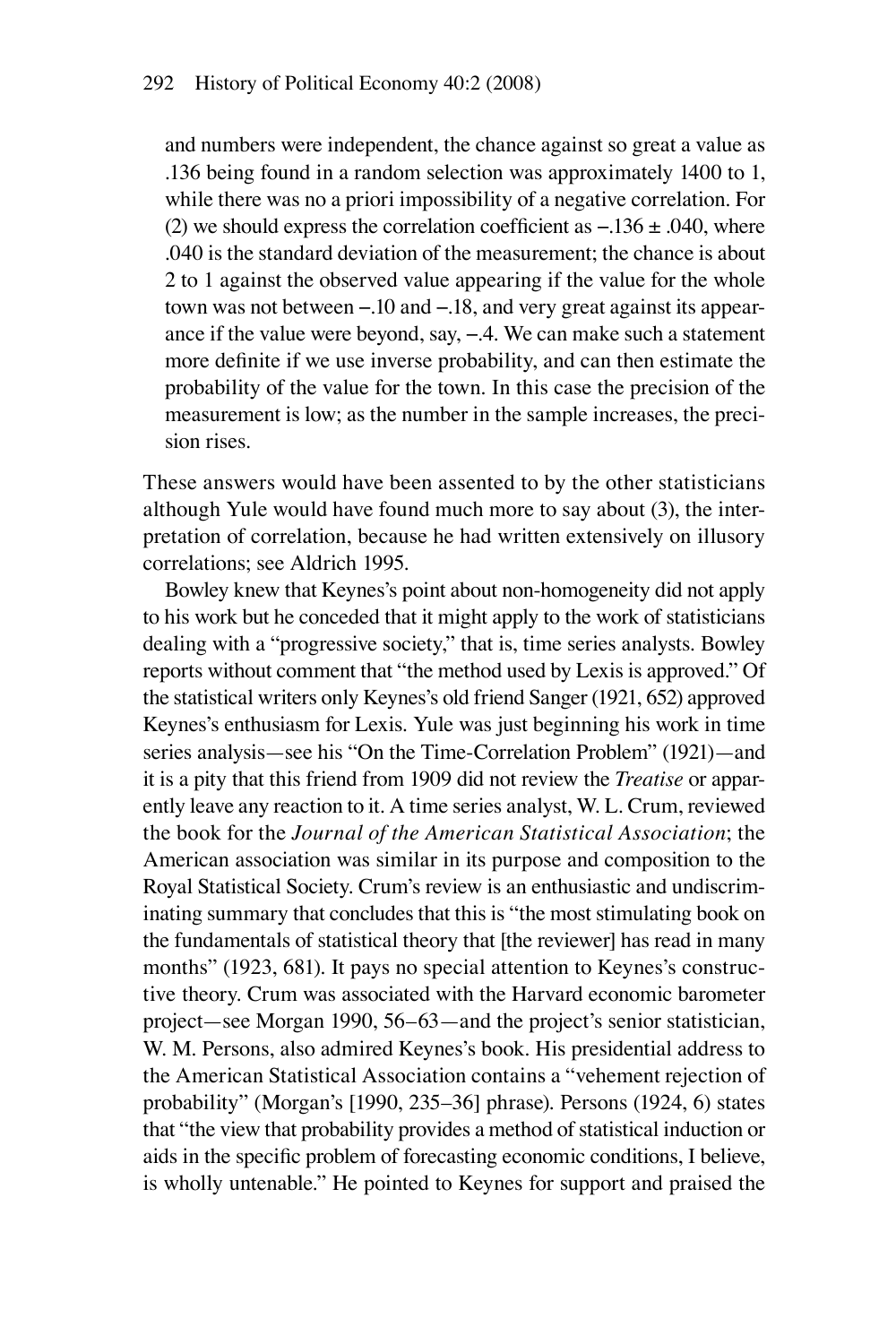"great skill" with which Keynes had argued "that statistical probabilities give us no aid in arriving at a statistical inference" (7). Persons took the heterogeneity objection to its limit and argued that we have too much information to "view 1924 as any year taken at random." For Persons, probability was a matter of independent draws and a stochastic process was beyond his imagining: "Granting as one must that consecutive items of a statistical time series are, in fact, related makes inapplicable the mathematical theory of probability" (7). The American friends of the *Treatise* read its lesson as, keep away from probability! They did not use Keynesian methods to found their inductions, nor, of course, did those others in the association (such as Working and Hotelling [1929] and Schultz [1930]) who ignored Keynes's book and used probability in time series analysis.

The reactions of Bowley and Edgeworth and Crum and Persons show how Keynes was read by some of the more mathematical statisticians. Outsiders read the book, too, and we examine the response of two— Harold Jeffreys and Ronald Fisher.

### **8. "A searching analysis"—Jeffreys**

Probability in natural science—physics and biology—barely figures in the *Treatise*. Wilson (1923, 321) thought a discussion of Gibbs's statistical mechanics would have been useful but did not complain because of his fifty-year rule. The book was reviewed for the British science magazine *Nature* by the physicist/applied mathematician Harold Jeffreys (1891–1989). Jeffreys was not put out by the lack of attention to physics—indeed he liked the book almost as much as the philosophers. This is not so strange for, at one remove, he was one of them: his collaborator Dorothy Wrinch had attended the lectures of W. E. Johnson. Jeffreys was only ever a philosopher at a distance; he spent his life in Cambridge but he did not know Keynes—David Howie (2002, 98) tells how they met once, sharing a railway compartment. Howie is excellent for Jeffreys's life and Jeffreys's Cambridge; see also Aldrich 2003–6.

Jeffreys was asked to review the *Treatise* because of the work with Wrinch. Later he became irritated at being described as a follower of Keynes, and he pointed out that the first Wrinch and Jeffreys paper appeared in 1919 before the *Treatise* was published when all that he had read was Broad 1918 (Jeffreys 1948, v). The review begins by describing the *Treatise* as "a searching analysis of the fundamental principles of the theory of probability and of the particular judgements involved in its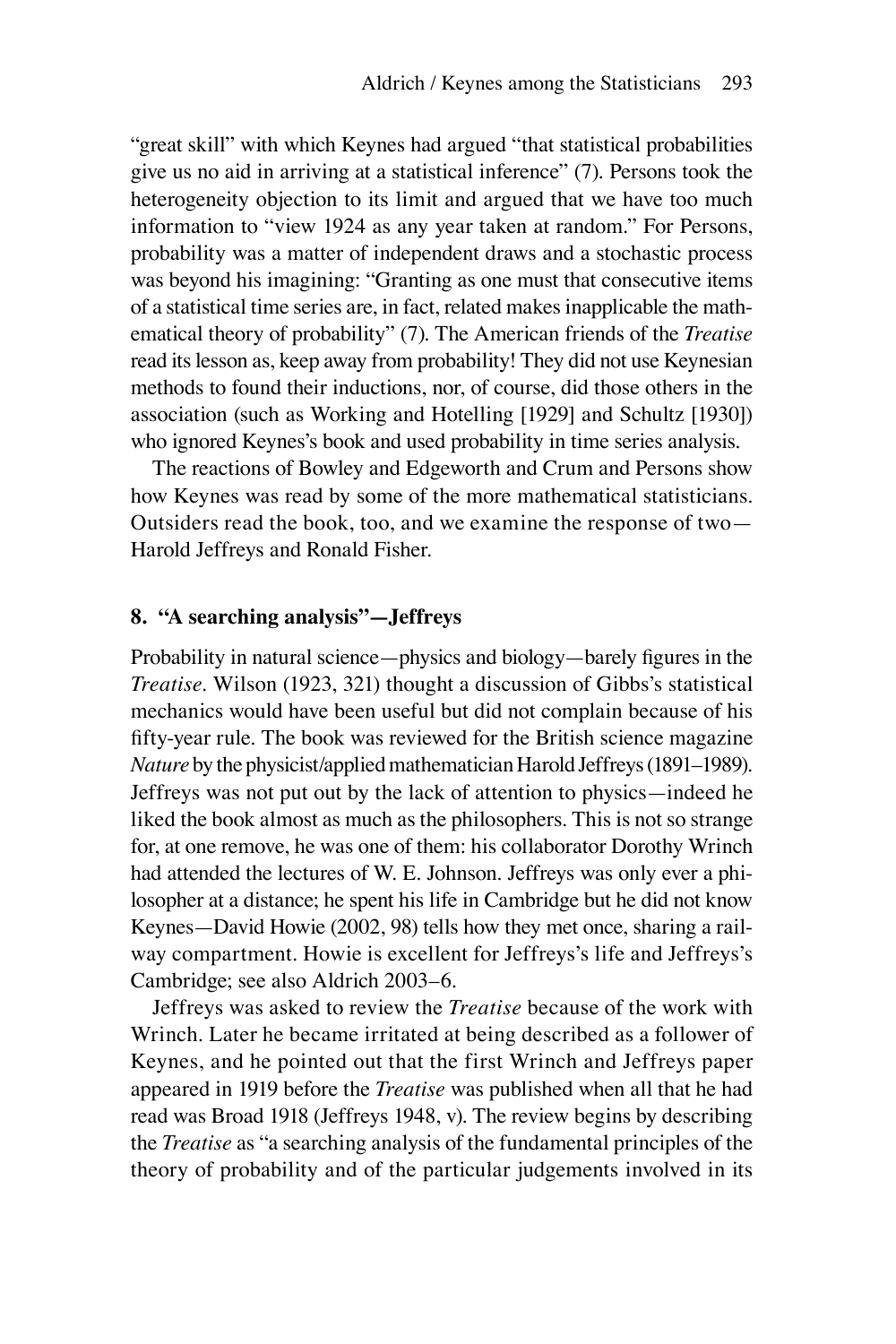application to concrete problems" (Jeffreys 1922, 132) and ends by urging that it "be read by every student of science who aims at a real understanding of his subject" (133). The praise disguised the fact that Jeffreys missed most of what Keynes was saying to the student of science. Jeffreys does not mention part 3, "Induction and Analogy," and nothing in his current or future system corresponded to it. Jeffreys wanted to use "the theory of probability" (his term for Bayesian inference) to evaluate the theory of relativity or different theories of the origin of the earth, and Keynes's analysis of induction was of no assistance.

The body of the review details the differences between Keynes's probability system and the Wrinch-Jeffreys system; the principal ones are that the latter admits only numerical probabilities and it gives more scope to the application of the principle of sufficient reason. Wrinch and Jeffreys assign numbers to combinations of propositions and data; their "property 2" states:

If in one combination [of proposition and data] the proposition is more probable relative to the data than in another, the number corresponding to the first is greater than that corresponding to the second. (1919, 720)

This axiom "yields as an obvious corollary the famous 'principle of sufficient reason'; according to this, equal probabilities are assigned to propositions relative to data when the data give no reason for expecting any one rather than any other" (720). In the *Treatise*, Keynes (1921, 45) presented this argument but indicated that it fails because probabilities are not usually comparable.

In his review Jeffreys naturally responded to chapter 4 on the principle of indifference, which describes "the paradoxical and even contradictory conclusions" to which the principle leads. Jeffreys (1922, 132) comments that Keynes "criticises severely many previous applications of this principle (so severely that an unprepared reader is likely to be betrayed into expecting him to reject the principle altogether)." Jeffreys believed that Keynes's severity was generally unjustified and that some of the paradoxes were generated by neglecting differences in information. Jeffreys came back to this point in 1933 in the course of a controversy with Fisher; see section 7 above. Jeffreys's interest was almost entirely confined to parts 1 and 2, although he quarrels with the analysis of the law of succession in chapter 30, which conflicts with his and Wrinch's analysis of "sampling inference."

The Wrinch-Jeffreys collaboration came to an end in 1923, but Jeffreys returned to probability in his 1931 book, *Scientific Inference*. The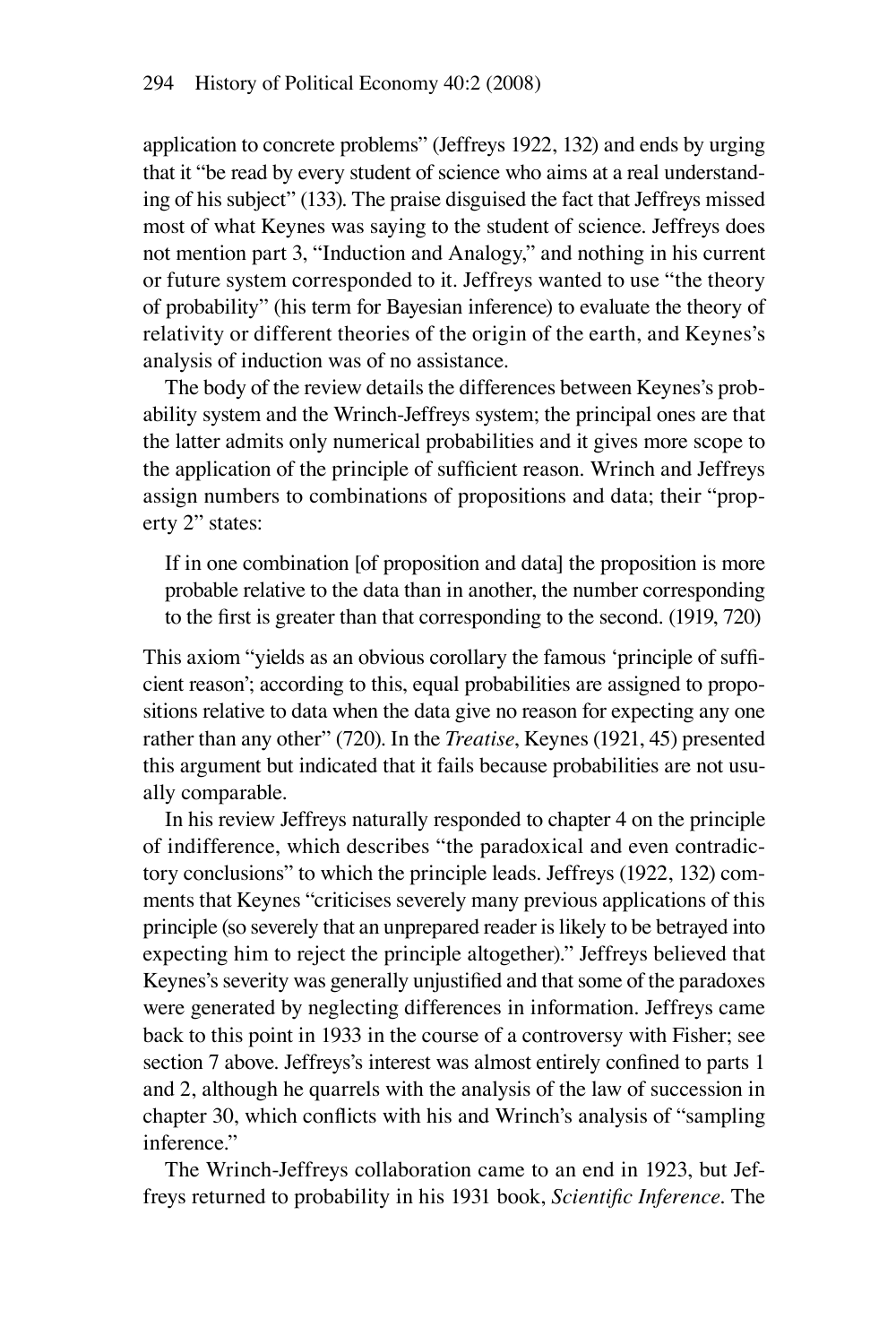final chapter, titled "Other Theories of Scientific Knowledge," has a section on Keynes but it adds little to the review. Jeffreys gave his definitive opinion of the *Treatise* in his *Theory of Probability* of 1939:

This book is full of interesting historical data and contains many important critical remarks. It is not very successful on the constructive side, since an unwillingness to generalise the axioms has prevented Keynes from obtaining many important results. (25)

More than any other reviewer, perhaps, Jeffreys misconstrued Keynes's objectives. It is unlikely that Keynes ever read anything by Jeffreys— Wrinch and Jeffreys 1919 is not referred to in the *Treatise*—but had he, Jeffreys might well have seemed the modern Laplace. On the other hand, Jeffreys's use of probability was very controlled and limited to the kind of problem Keynes treated in "Principal Averages."

In 1921 Jeffreys was already practised in combining astronomical observations but it was a decade before he went back to basics and considered measurement problems using his theory of probability. *Scientific Inference* contains his first result, an extension of Gauss's first argument for least squares—see section 2 above—to accommodate unknown precision. Numerous papers followed, and in 1939 he published the *Theory of Probability*, a comprehensive objective Bayesian version of "modern statistics"; see Aldrich 2005a. Keynes might have found it useful in 1909; in 1939 it was respectfully rejected by the statisticians and little notice was paid to it before the Bayesian revival of the 1960s.

R. A. Fisher was the reason why the *Theory of Probability* was such a marginal work in 1939. Just as the *Treatise* was appearing Fisher was beginning to produce the works that would have a decisive influence on the course of statistics for the next two decades. He would replace Karl Pearson as the central figure and would have much more influence on the economists' use of statistical techniques than the economists Bowley and Edgeworth.

# **9. "Elaborate show of critical exactitude"—Fisher**

If Jeffreys was the friendliest of the non-philosopher reviewers, the biometricians Pearl and Fisher were the most hostile. Raymond Pearl (1879–1940) reviewed the *Treatise* for *Science*, the American equivalent of *Nature*; "the most distinguished student of Pearson in this country" was how Wilson described him to Edgeworth (Mirowski 1994, 437). Pearson did not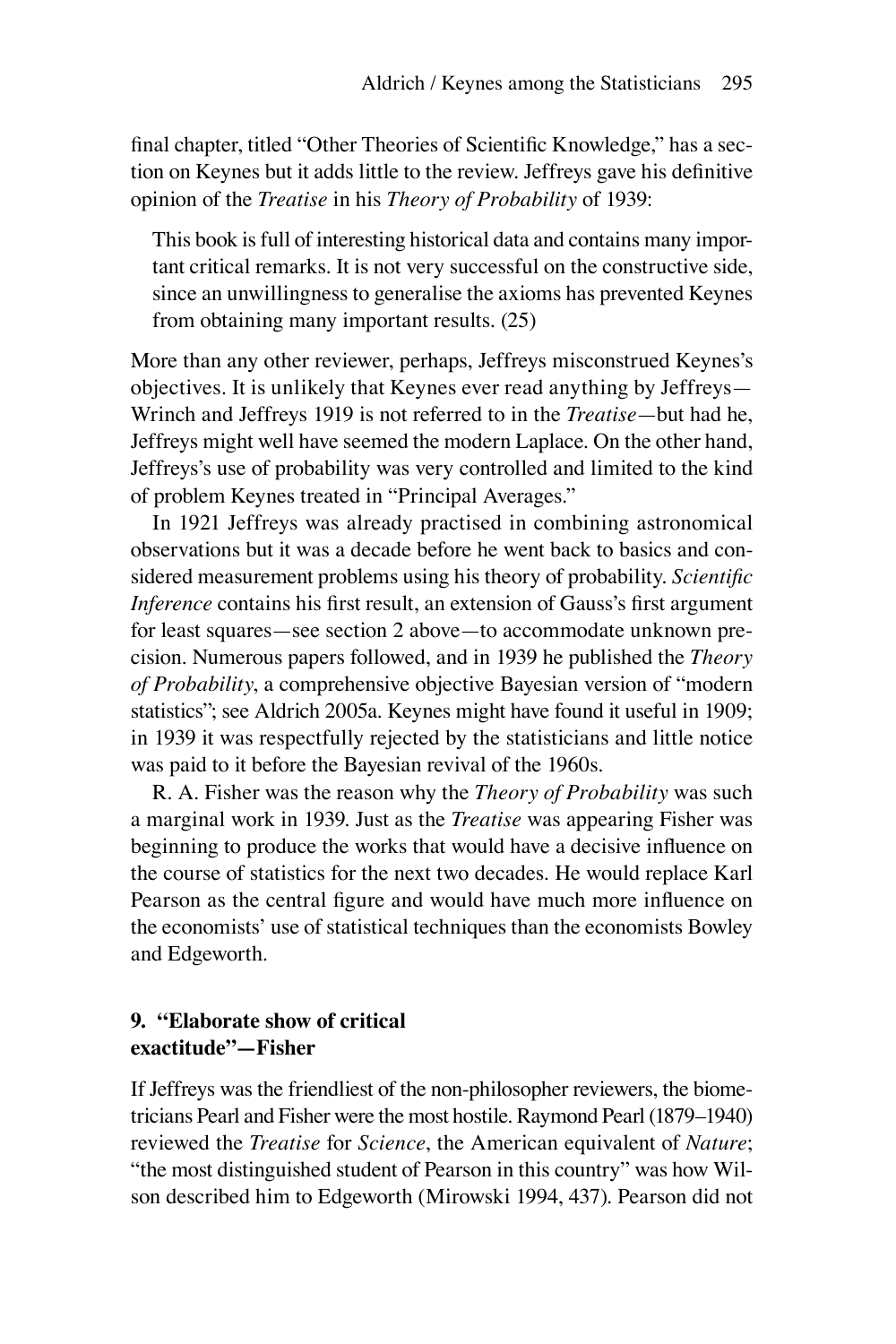write a review of the *Treatise* or apparently anything on it; there is, however, a reference to its contention that "it is almost discreditable to base any reliance on so foolish a theorem" in E. S. Pearson's (Karl's son) paper on Bayes's theorem (1925, 388).

Pearl (1923) reviewed the *Treatise* with the *Mathematical Theory of Probabilities* by Arne Fisher, the Danish-American actuary. Pearl liked the latter, a work written from the point of view of the scientist, "who sees in the theory of probability one of the most potent tools the human mind has ever devised for penetrating deeper into the relations and laws of phenomenal nature" (51). Pearl did not like books written from the point of view of one who regards the theory as "essentially only a branch of metaphysics and finds its usefulness in the fact that it furnishes an entertaining and involved subject to speculate and talk about" (51). Keynes's book was worse than superfluous:

The thing which makes it not only an unreliable guide, but in the reviewer's judgement a positively pernicious one for at least a large group of students who wish to make practical use of the theory of probability in scientific research, is its abandonment of the experiential basis of probability, and the substitution in its place of the thesis that the basis of probability is simply a logical relation, independent in respect of its ultimate philosophical validity of any experience whatever. (51)

Pearl directs the reader to the pages Arne Fisher added to his book (1922, 277–79) in which he "flays Keynes and tacks his integument up for public display and ridicule" (51). The books by Keynes and Fisher might have been complementary, for Fisher was a spokesman for the Continental direction and he gave Keynes's heroes, Lexis and Chebyshev, their due. However, Keynes's combination of attitude and amateurism was too much for Fisher.

Ronald Fisher, like Keynes, was a critic of the statistical inference establishment but his rejection of the Bayesian argument set him against Keynes as well as against Edgeworth, Bowley, Pearson, Yule, and Jeffreys. Fisher first noticed the *Treatise* in his "Mathematical Foundations of Theoretical Statistics" (1922) in which many of his mature ideas first appear; for elaboration see Aldrich 1997 and Stigler 2005. Fisher's footnote reference to the *Treatise* comes after the polemic against Bayes in a calm passage explaining the difference between likelihood and probability: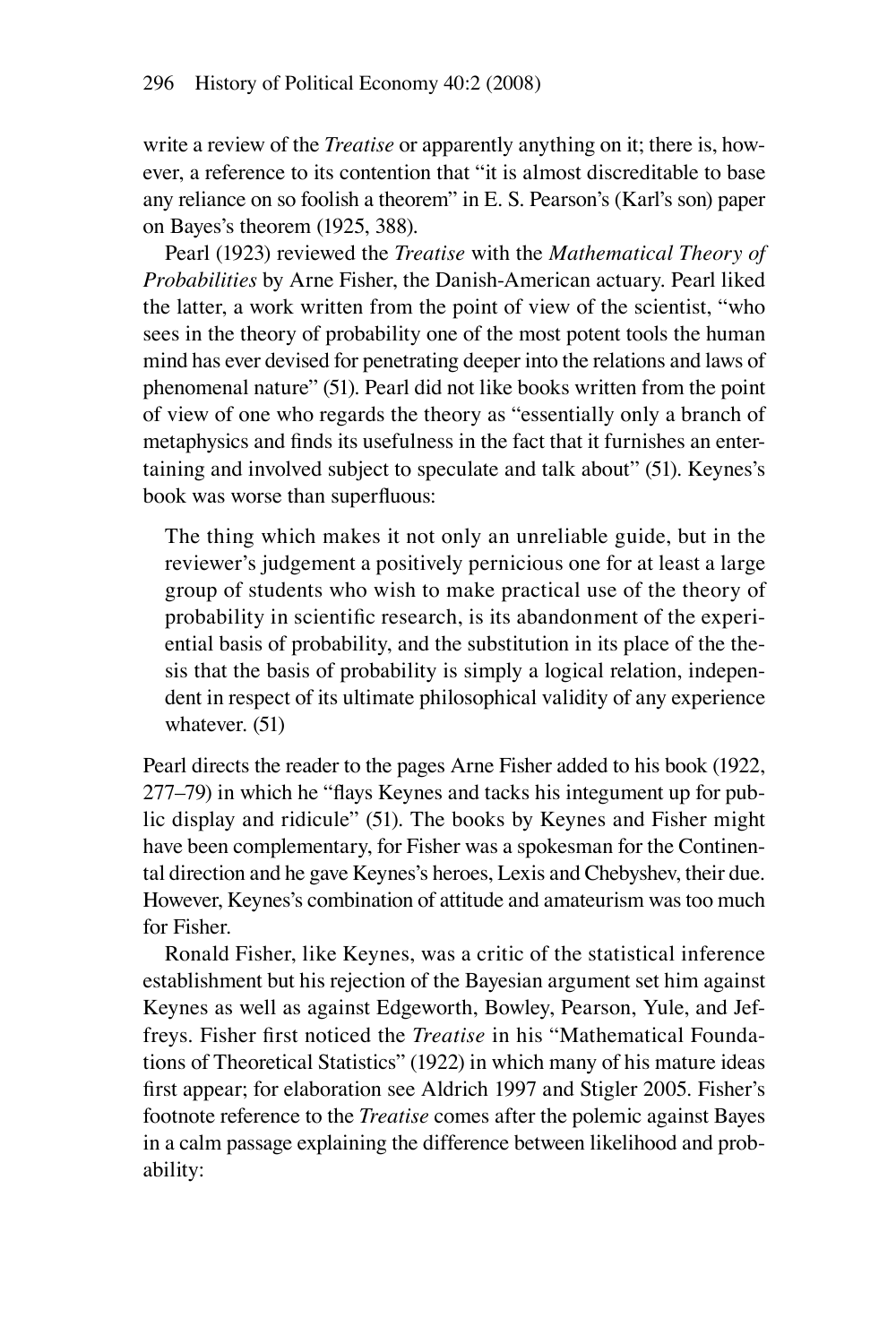Likelihood . . . is not only fundamentally distinct from mathematical probability, but also from the logical probability by which Mr. Keynes has recently attempted to develop a method of treatment of uncertain inference, applicable to those cases where we lack the statistical information for the application of mathematical probability. Although, in an important class of cases, the likelihood may be held to measure the degree of our rational belief in a conclusion, in the same sense as Mr. Keynes' probability, yet since the latter quantity is constrained, somewhat arbitrarily, to obey the addition theorem of mathematical probability, the likelihood is a quantity which falls definitely outside its scope. (1922, 327)

This description of what Keynes "attempted to develop" is so wild that I suspect Fisher read the beginning of the book and guessed the rest.

The "Mathematical Foundations" makes no further references to Keynes, yet, in laying the foundations for statistical methods, it goes into his territory. Fisher took a brisk line on the issue of the appropriateness of the population, or the correctness of the specification. He begins by maintaining, "It should be noted that there is no falsehood in interpreting any set of independent measurements as a random sample from an infinite population" (313), and ends with a remark on the choice of mathematical form of the specification:

For empirical as the specification of the hypothetical population may be, this empiricism is cleared of its dangers if we can apply a rigorous and objective test of the adequacy with which the proposed population represents the whole of the available facts. (314)

From Keynes's viewpoint, this is to wish away the problem of induction, and the test of significance was not an adequate control. For his part Fisher soon found a way of rationalizing the Lexian approach within his scheme.

Turning to the review, where Arne Fisher had been amused and patronizing, Ronald Fisher was angry. He was repelled by the author's manner, what Pearl (1923, 52) called his "flippancy, super-smartness and debonair conceit." However, Fisher (1923, 47) maintained that

the question of taste would be of secondary importance, if this elaborate show of critical exactitude were supported by the announcement of valid and applicable criteria, or even by a clear and thorough acquaintance with the subject.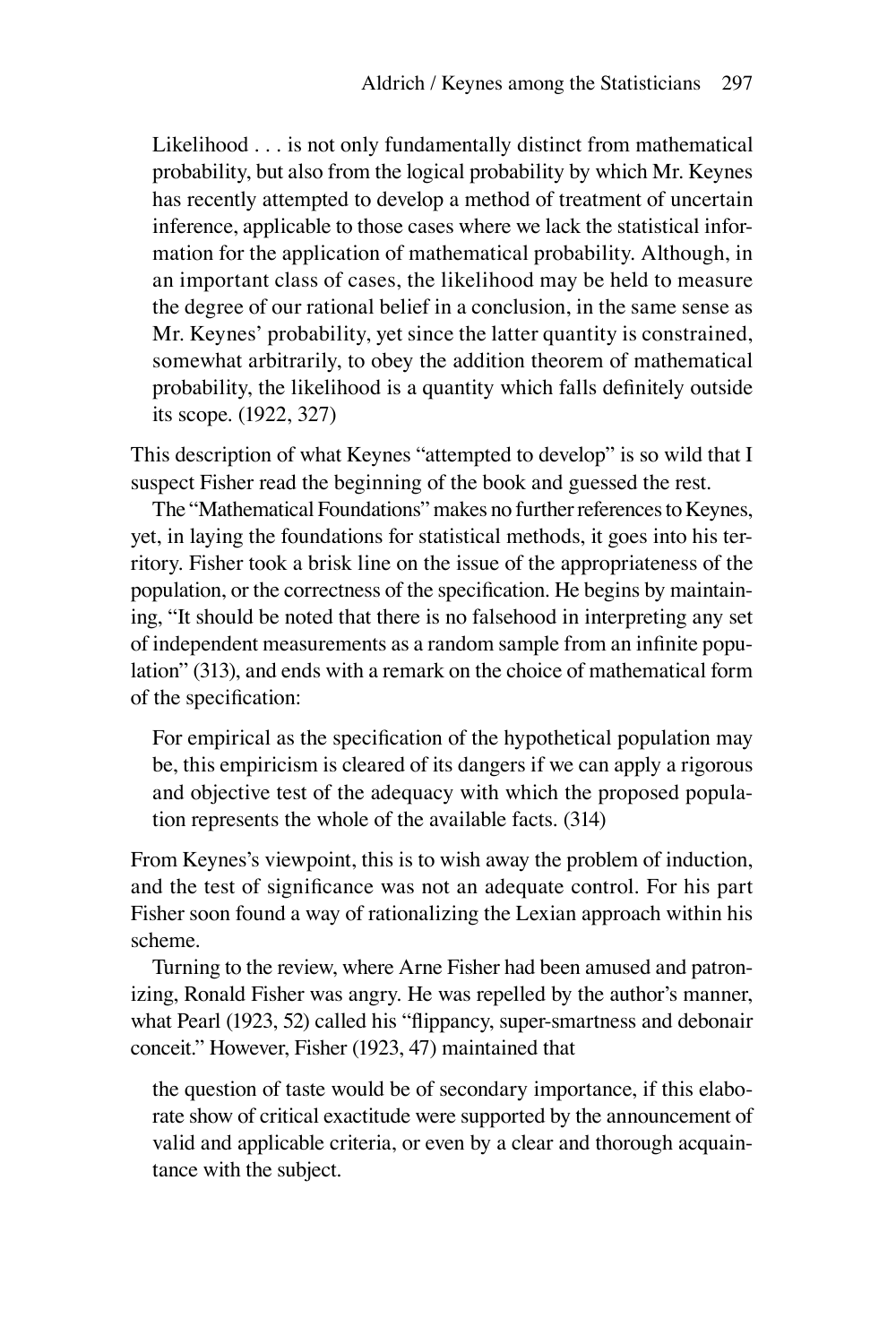Fisher matched Keynes for righteous indignation, using the voice he usually kept for criticisms of his own work. In the final paragraph he explained why:

It would be unnecessary to occupy so much space with a criticism of a work which will be chiefly of interest to logicians, were it not that statistics is a practical means of research, attempting in all directions the problems which accumulated data present. Statistical science offers to the applied mathematician a region of thought which may be described almost as unexplored: it is a science, too, in which the English student enjoys exceptional advantages: and if the views of the last section of Mr. Keynes' book were accepted as authoritative by mathematical students in this country, they would be turned away, some in disgust, and most in ignorance, from one of the most promising branches of applied mathematics. (50)

Fisher was outgrowing biometry which, in the person of Pearson, had rejected him and he saw the book as striking at his ambitions for his new subject, "statistical science"; see Aldrich 2006. The "exceptional advantages" enjoyed by the English student was a positive gloss on the situation Keynes lamented—see section 3 above. Another perspective on Englishness was Major Greenwood's likening of Pearson to Newton and his foreseeing the decline of the English school unless it adopted the methods and notation of the Continentals (Farewell, Johnson, and Armitage 2006, 2164). As things turned out, these hopes for union were not realized until well after the Second World War; see Aldrich 2003 for further aspects of the divide.

Fisher (1923, 46) described Keynes's conception of probability and, like Pearl, thought it useless:

To the statistician probability appears simply as the ratio which a part bears to the whole of a (usually infinite) population of possibilities. Mr. Keynes adopts a psychological definition. It measures the degree of rational belief to which a proposition is entitled in the light of given evidence. Often, as Venn has pointed out, have writers on Probability formally adopted some such psychological definition. But when anything has to be proved about this probability, the definition based upon statistical probability has always to be used.

Fisher was prepared to dictate on probability but not to discuss it, as later non-exchanges with William Burnside and Jeffreys would show;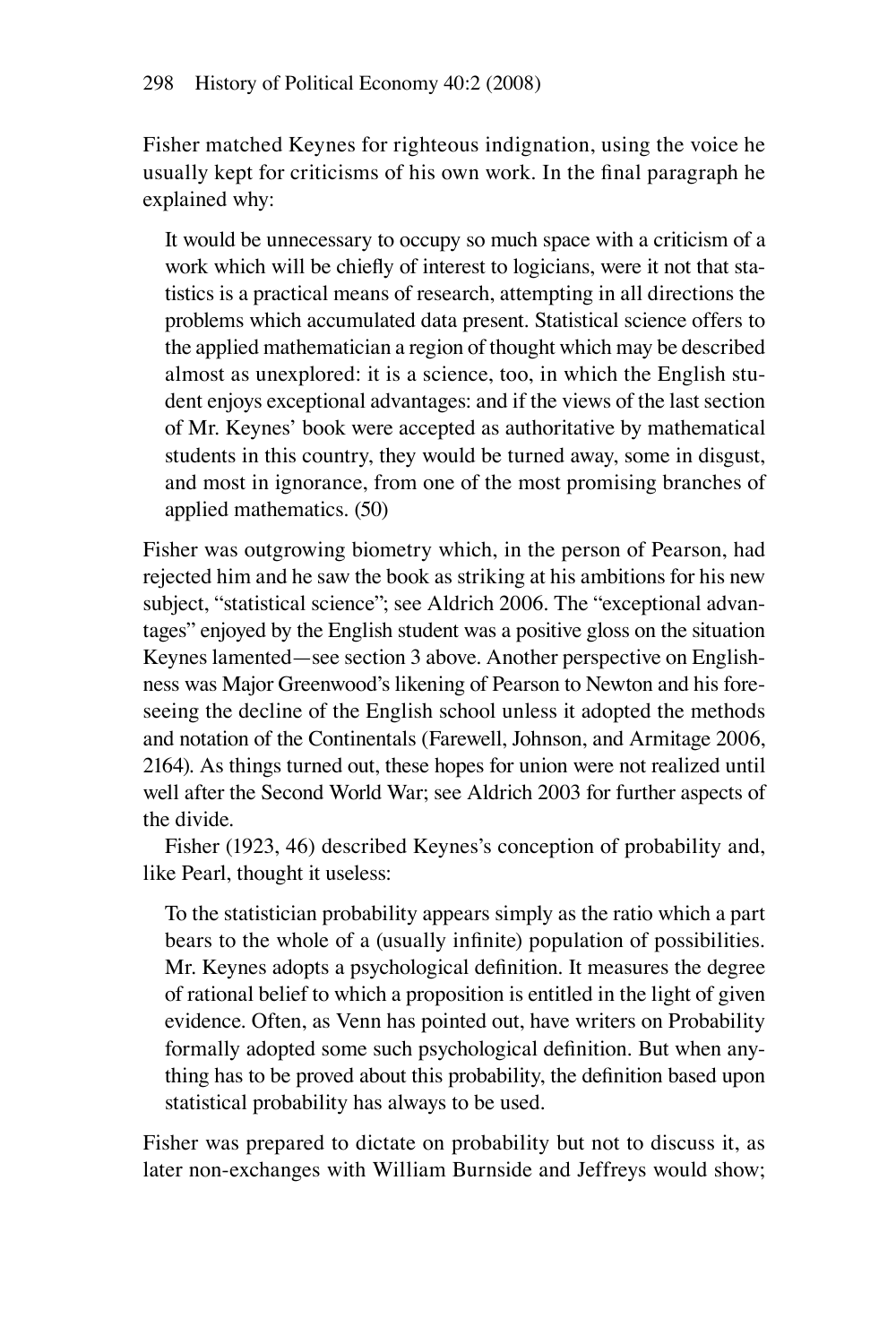for these see Aldrich 2005b and 2006. Apart for the odd sentence and a whole paragraph in (1925b, 700), Fisher did not discuss probability until his 1956 book, *Statistical Methods and Scientific Inference*.

In statistical science Fisher lets Keynes speak only to trip him up; he does not answer or even state Keynes's criticisms of statistics; Keynes was too evidently unqualified to make any. Nothing in the book is praised even though there were points with which Fisher agreed. Where there was something they both criticized, Fisher criticized Keynes's criticism. On the Laplace rule of succession—the main topic of chapter 30—Fisher (1923, 47) writes, "In the present writer's opinion the assumption of such equal distribution is usually illegitimate, but it involves no such inconsistency as Mr. Keynes imagines."

Some of Fisher's criticisms are unfair; for instance, to illustrate the "unnecessary detraction" in which the book "abounds," he quotes Keynes on Quételet—"There is scarcely any permanent, accurate contribution to knowledge, which can be associated with his name"—but without the sequel: "But suggestions, projects, far-reaching ideas he could both conceive and express, and he has a very fair claim, I think, to be regarded as the parent of modern statistical method." Paradoxes were part of what Richard Stone (1978, 62) called the "splendours and . . . fun" of the style.

For Fisher, Keynes's greatest disqualification was his "apparent lack" of acquaintance with the modern developments of Statistical Science." This was a fair point, though Fisher's examples were not quite fair. However, fairness was irrelevant when Fisher was producing so many "modern developments." Many entered circulation through the *Statistical Methods* Fisher began writing in 1923 (see section 1 above). This was a book on significance testing, a practice whose logic Keynes found defective (section 3 above), but one which the *Treatise* did not engage. The *Treatise* appeared before the explosion of Fisherian tests but that development was not anticipated at all; the book missed the previous contributions that Fisher (1925a, 16–17) identified: Pearson 1900 on  $\chi^2$  is in the bibliography but is not discussed; Student 1908 on the probable error of the mean is not even in the bibliography.

Fisher's review could not have been read much—he was not yet an authority and the *Eugenics Review* had no authority in this field—and Fisher did not mention Keynes in his other writings. Yet there were aftereffects. Fisher, Thornton, and Mackenzie (1922) used  $\chi^2$  as an index of dispersion for sets of parallel plates of soil bacteria where the distribution was the Poisson. The work is reported among the applications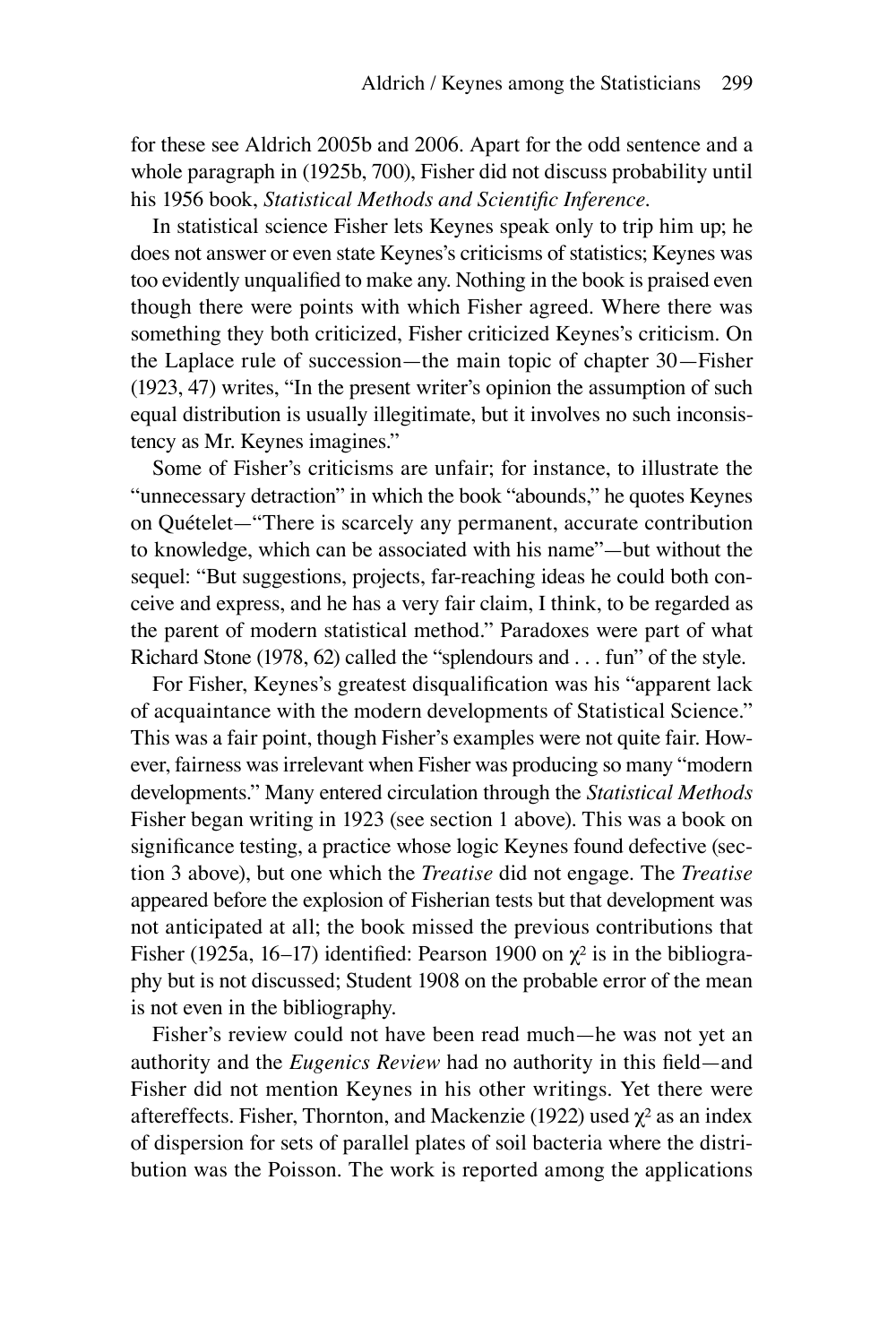of  $\chi^2$  in Fisher's paper on distributions based on the normal distribution, but there he notes the possibility of a similar procedure for the binomial and multinomial distributions, adding that

the case of the binomial is interesting to economists, in that it leads at once to a test of the significance of the Divergence-Coefficient of Lexis. In fact, the method of Lexis was completed and made capable of exact application, from the time of the first publication of the tables of  $\chi^2$ . (Fisher 1928, 807)

Fisher must have enjoyed trumping Keynes, for he made the same point in the *Statistical Methods* (1925a, 79). However, this line from the new statistical mainstream did not make the method of Lexis any more prominent than it had been in Pearson's day. It was visible in the 1920s, particularly in the United States—in Arne Fisher 1922, chaps. 10–12, and Coolidge 1925, chap. 4—but seen only occasionally later, for instance, in Irwin 1932 and David 1949. When modern econometricians follow Keynes's instruction and test for the stability of relationships, as in Hendry 1995, 529, the means they use descend from Fisher.

The reviewing experience produced other ripples in the *Methods*. The passage on statistics as a branch of applied mathematics (quoted in section 1 above) echoes the concluding paragraph of the review; on the next page Fisher (1925a, 2) writes:

Statistical methods are essential to social studies, and it is principally by the aid of such methods that these studies may be raised to the rank of sciences. This particular dependence of social studies upon statistical methods has led to the painful misapprehension that statistics is to be regarded as a branch of economics, whereas in truth economists have much to learn from their scientific contemporaries, not only in general scientific method, but in particular in statistical practice.

The "pain" may not have been wholly Keynes's doing, for by 1925 Fisher had troubled relations with the economist officers of the Royal Statistical Society; see Box 1978, 86–87, and section 10 below.

The *Treatise* may have turned away "in disgust" some students of economics but some economists—foreign ones at least—grasped Fisher's "truth." In 1929 Harold Hotelling went to Fisher to learn, as Henry Ludwell Moore had gone to Pearson twenty years before, and Mordecai Ezekiel consulted Fisher over *Methods of Correlation Analysis* (1930), which from Pearsonian origins became the first book after Fisher's own to pre-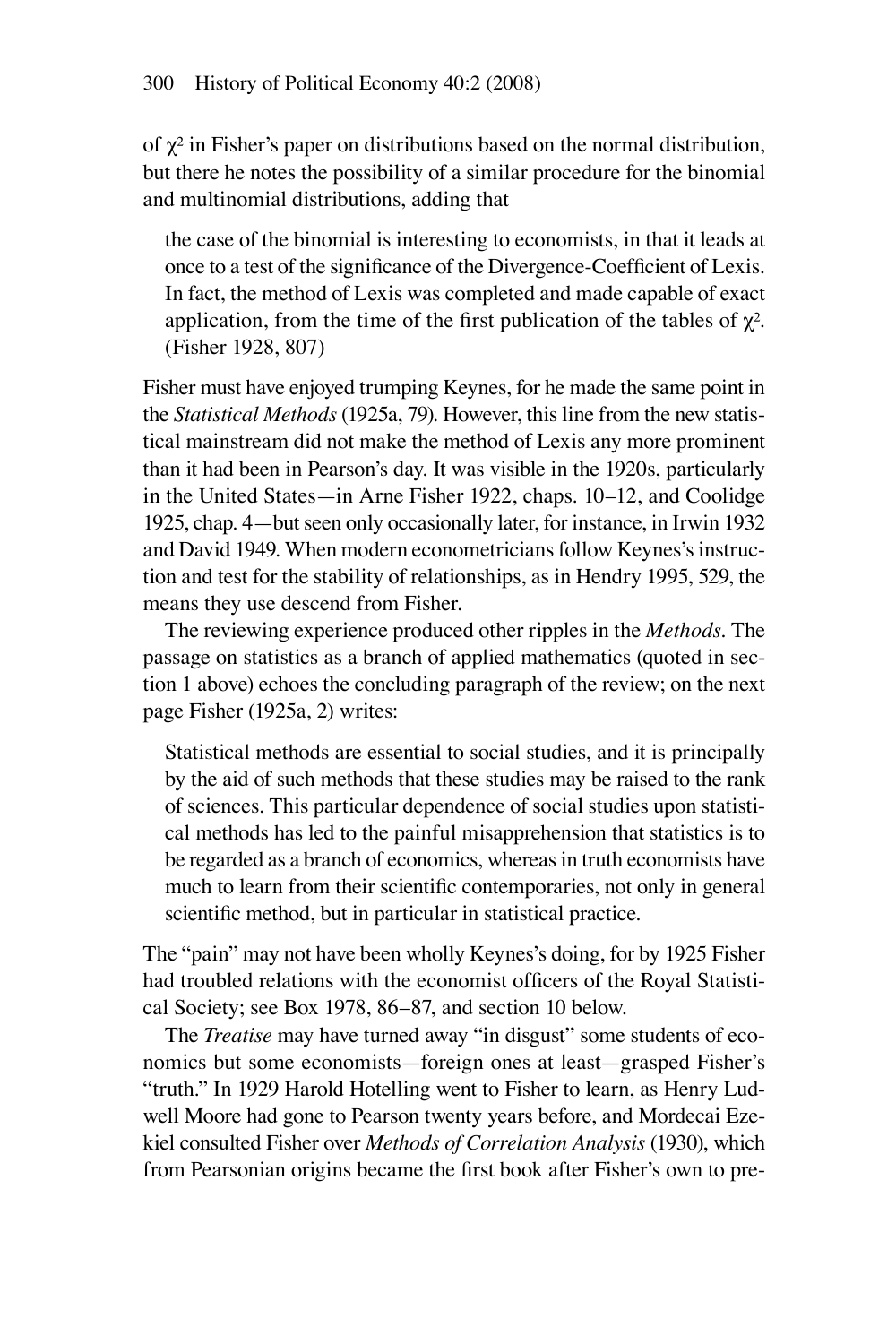sent *t*- and *z*-tests; for more on Fisher's relations with Ezekiel and Hotelling, see Aldrich 2000. In the fifth edition of *Statistical Methods* of 1934, "the painful misapprehension" was softened to "the unfortunate misapprehension." In a 1936 letter to the mathematician A. C. Aitken he was still complaining that in universities statistics "is often absurdly confused with economics" (Bennett 1990, 2). By the late 1930s the econometricians' regression was Fisher's regression—see Aldrich 2005a for the Fisher transformation of regression—and Koopmans (1937) was even thinking like Fisher and applying maximum likelihood to errors in variables. (For a general account of how the ideas of Fisher and other statisticians entered econometrics, see Aldrich 2007a.)

Keynes the economist figures in some correspondence between Fisher and Leonard Darwin in 1931 (Bennett 1983, 141). Fisher was preparing an article on family allowances, a topic of some interest to eugenicists, and Darwin suggested some economic reading, including an article by Keynes. Fisher replied, "[I] heartily condemn his one incursion into theoretical statistics. But he does write well, and is wonderfully clever in characterizing different points of view" (Bennett 1983, 142).

Fisher and Jeffreys collided when the latter started doing statistics in his objective Bayesian way—see section 7 above; see also Howie 2002 and Aldrich 2005a. After a frustrating exchange, Jeffreys (1933, 532) decided he "should explain why a theory of probability is necessary, and what is the scope of such a theory." He had covered the ground in 1919 and 1931 but this time he put more emphasis on the principle of non-sufficient reason (528), as though this were the most contested point. Jeffreys quoted a strong prima facie argument against the principle from page 44 of Keynes's *Treatise*:

If . . . we have no information whatever as to the area or population of the countries of the world, a man is as likely to be an inhabitant of Great Britain as of France. And on the same principle he is as likely to be an inhabitant of Ireland as of France. And on the same principle he is as likely to be an inhabitant of the British Isles [Great Britain plus Ireland] as of France. And yet these conclusions are plainly inconsistent. For our first two propositions together yield the conclusion that he is twice as likely to be an inhabitant of the British Isles as of France.

Jeffreys argues that the contradiction is only apparent because the conclusions are based on different information. However, criticizing Keynes on this point was no way to establish common ground with Fisher, who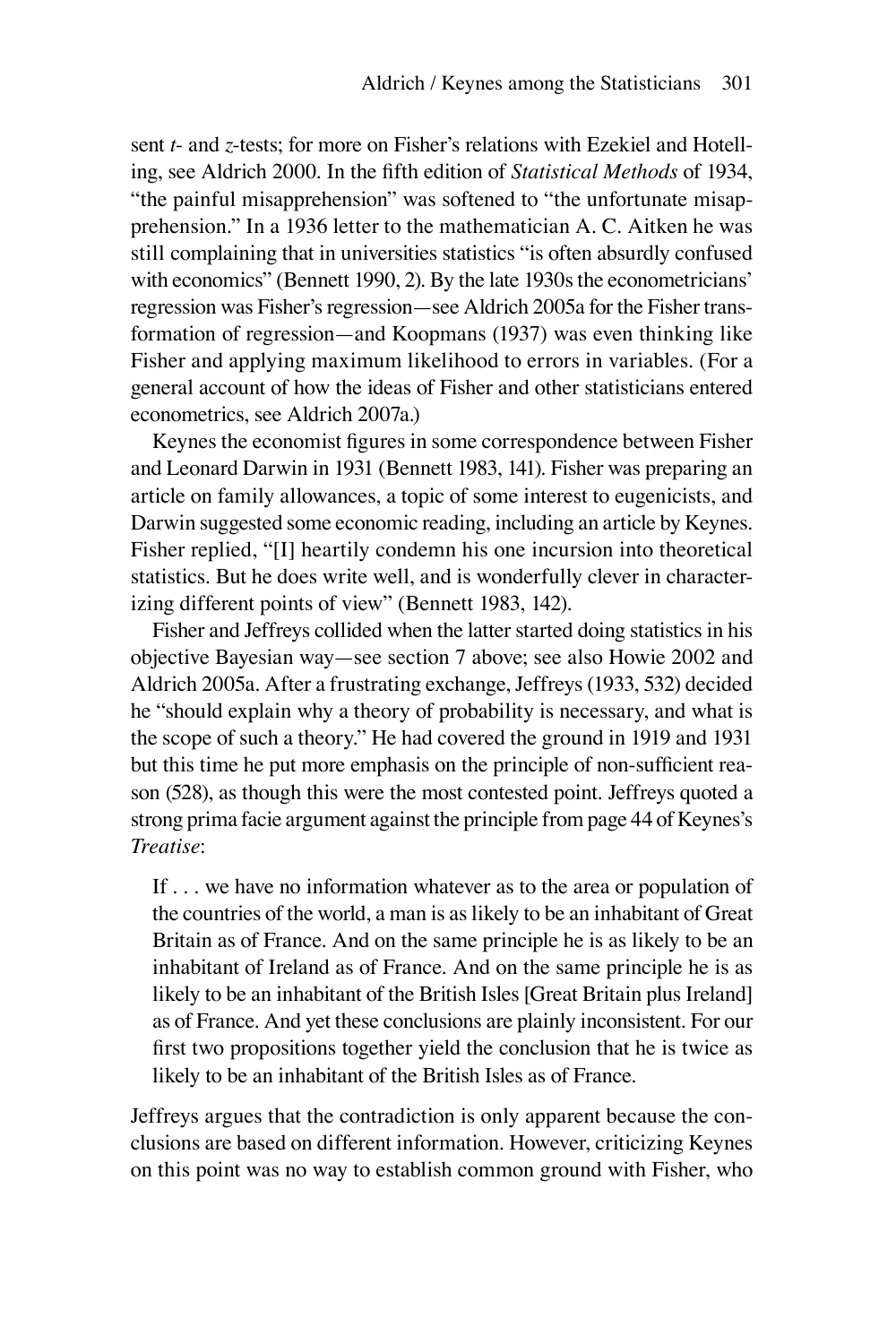agreed with Keynes and went further in comprehensively rejecting the principle: "As a succession of writers has shown . . . this supposed principle leads to inconsistencies which seem to be ineradicable" (1934, 4). Fisher would have included himself in that succession on the strength of his "Mathematical Foundations" (1922) and perhaps even his "Criterion for Fitting Frequency Curves" (1912). Teddy Seidenfeld (1995, 44) suggests that the Fisher-Jeffreys disagreement over the Keynes argument reflects two "more substantial" themes in Keynes's work that divide Jeffreys and Fisher: (1) that the logical probability between pairs of propositions is not always defined; and (2) that in part 5 of the *Treatise* Keynes tries to ground statistical inference on empirical premises only.

# **10. "Flimsy throughout"—Keynes on Fisher**

On one occasion Keynes reviewed Fisher—it was for the Royal Statistical Society. Although Fisher was the main force behind the reconceptualizing of statistics—see section 1 above—he was not really in the society during the most critical period. He had become interested in the society after Pearson rejected one of his papers for *Biometrika*; he published two articles in the *Journal* in 1922 but he left the society when it rejected another; see Box 1978, 87, and Bennett 1983, 76–77. In 1929 Darwin engineered Fisher's reentry—see Bennett 1983, 103–4—but Fisher took no part in the society's activities until 1934 when he was elected to the society's council. He was asked to present a paper, an invitation he interpreted as a conciliatory gesture.

Fisher's paper reviewed the direction of his thinking since he had last communicated with the society:

I have called my paper "The Logic of Inductive Inference." It might just as well have been called "On making sense of figures." For everyone who does habitually attempt the difficult task of making sense of figures is, in fact, essaying a logical process of the kind we call inductive, in that he is attempting to draw inferences from the particular to the general; or, as we more usually say in statistics, from the sample to the population. (1935, 39)

Fisher chose the word *logical* because he wanted to consider the principles of statistical inference rather than describe the mathematical theory. By "inductive inference" he meant simply inference from sample to population.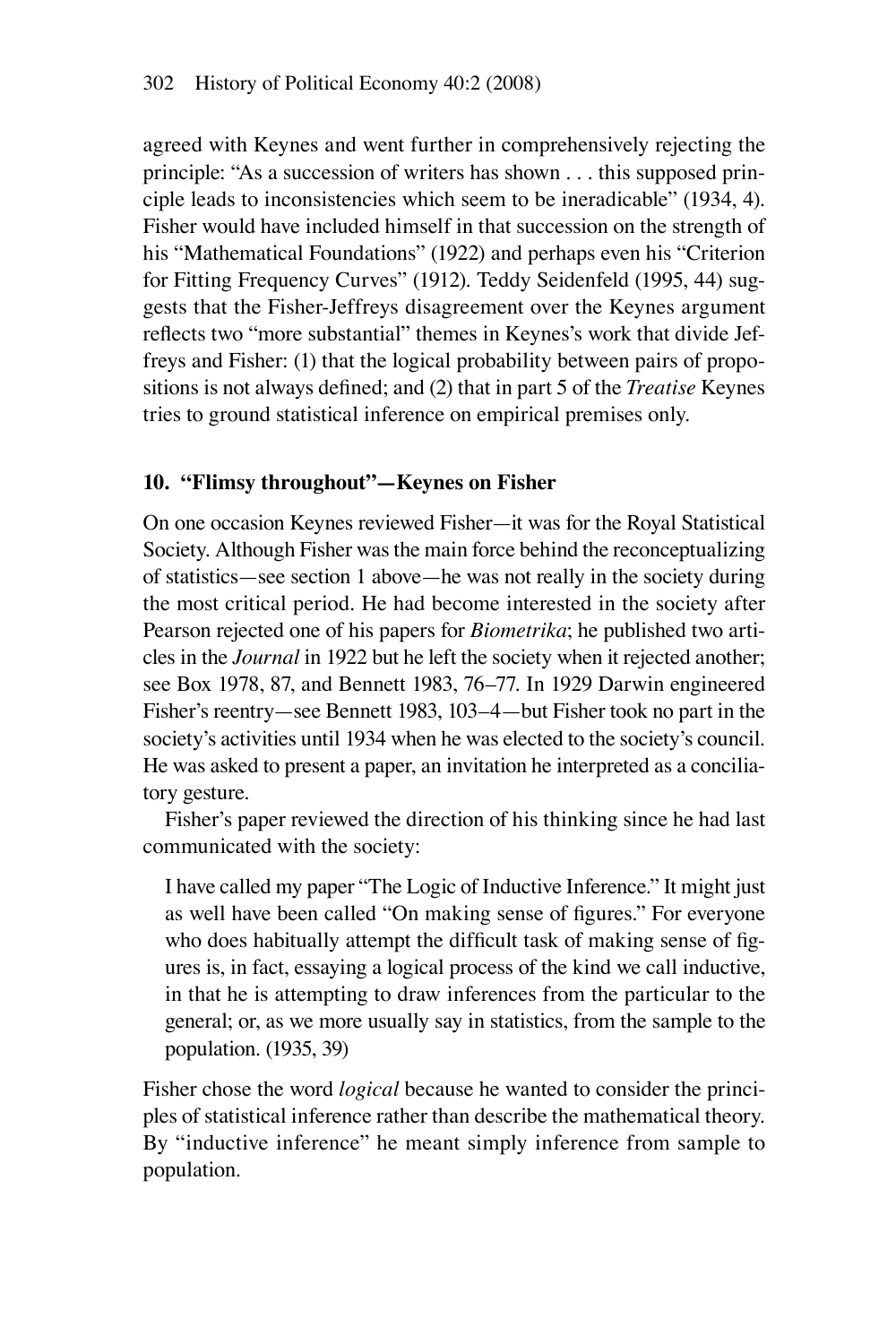Keynes was a member of the society's council and an authority on the paper's ostensible subject. After reading the paper, he wrote to the assistant secretary, Catharine Thorburn:

I am sorry to say that I have not been able to make very much of Dr Fisher's paper. It seems to me that the logical concepts from which he sets out are far from clear and, indeed that the logical treatment (as distinct from the mathematical) is somewhat flimsy throughout.

Perhaps, however, one is rather misled by the title of the article, for assuredly it is a very minor contribution, if any, which this paper makes to the Logic of Inductive Inference. Its real interest seems to me rather different. It is in effect an account of the sort of way in which a statistician of Dr Fisher's experience uses his intuition when he believes himself to be working within a field in which the Gaussian law probably operates more or less though not with accuracy.

At any rate, apart from some of the introductory remarks, it is really within this more restricted field that the paper moves and not in the more general field of inductive inference as indicated by the title.

I should hesitate to suggest that a paper of Dr Fisher's should not be accepted, and I do not do so. But I ought, perhaps, since I have been asked to report, to set down as I have done above such reserves as I feel about it. The Council should not infer from the above that the paper should not, in my opinion be accepted. But I do think that it is not quite what it purports to be. (1934)

For a philosopher something has to explain the success of the unreflective practitioner, but *intuition* and *experience* were not terms Fisher liked being applied to his own work—even when meant as compliments.

Fisher presented the paper but Keynes did not attend the meeting. It proved a disastrous exercise in peace-making; Fisher's (1935, 76) reply to the discussion begins, "The acerbity . . . with which the customary vote of thanks has been moved [by Bowley] and seconded . . . does not, I confess, surprise me." Fisher next presented a paper to the society in 1953 as its president.

Keynes returned to the logic of inductive inference when he reviewed Tinbergen's econometric study of investment. He made the link with his earliest work: "Thirty years ago I used to be occupied in examining the slippery problem of passing from statistical description to inductive generalisation in the case of simple correlation; and today in the era of multiple correlation, I do not find that in this respect practice is much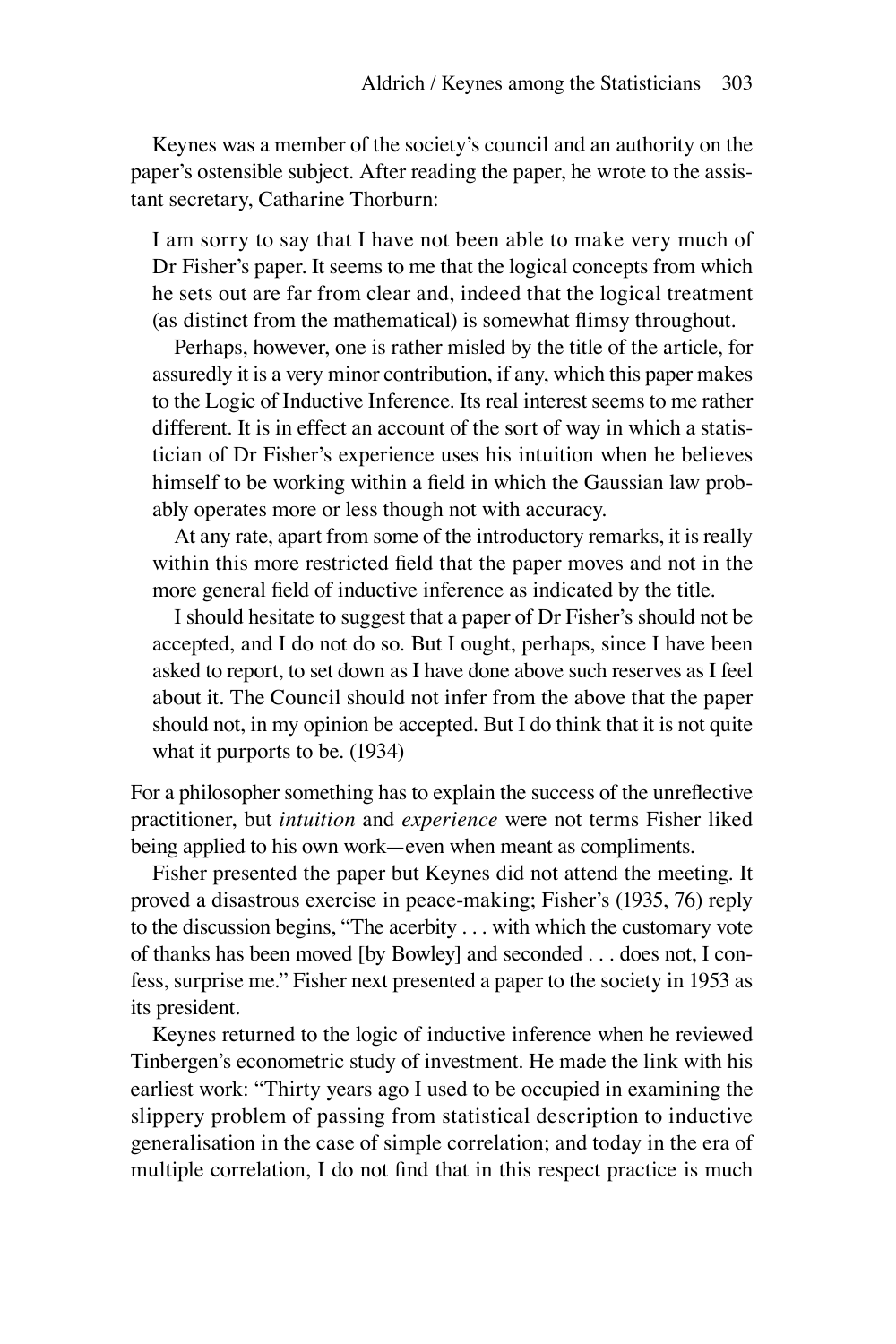improved" (1939, 317). The contrast is not quite accurate for, while Keynes wrote only about simple correlation, multiple correlation was already well established. Like everyone, Tinbergen was using Fisher's regression methods but, from Keynes's point of view that would have been a detail and Fisher's name did not come up in the review or in the correspondence around it. Paradoxically, Fisher was more involved in econometrics than Keynes but less interested. Keynes's debate with Tinbergen has been discussed many times; see, among others, Patinkin 1976, Stone 1978, Bateman 1990, and Hendry and Morgan 1995, as well as a useful afterword by O'Donnell (1997). As noted in section 4, Keynes suggested that Tinbergen perform regressions for each decade to consider whether they differed from the regression for the entire series.

Keynes disappears from Fisher's writing and (published) correspondence to reappear in his 1956 book *Statistical Methods and Scientific Inference*. Of Fisher's books, this most resembles the *Treatise* except that it is the work of an angry old man demanding acceptance for principles he had been applying for more than thirty years and not a young man outlining a theory to be constructed. Like the *Treatise*, it presents a string of previous attempts before presenting its own but the historical scholarship is lighter and probably owed something to the older work, as in the treatment of Laplace.

Of course Fisher did not agree with Keynes but he was polite in dissent: "Even so shrewd a writer as Keynes has exposed himself to this criticism" (1956, 44), and he chose a quotation from the *Treatise* as an epigraph for his own book. Between 1921 and 1956 Fisher's attitude to Keynes and the Keynes-Jeffreys line on probability changed—which is why it is so variously reported by Conniffe (1992), Seidenfeld (1995), and Stigler (2002). The infant statistical science had not been smothered and the present danger was from the Neyman-Wald version of frequentist statistics. (The shift of econometricians to the Neyman-Wald camp is familiar from Morgan 1990, chap. 8.) Again the appearance of a third party made the disagreement between the original parties seem smaller—in the 1930s it was Jeffreys who had made Keynes and Fisher seem not so antipodal. Another possible extraneous influence was Fisher's friendship with Roy Harrod, Keynes's friend and biographer. Fisher and Harrod were drawn together in the 1940s by eugenics and their concern with the falling British birthrate. In the preface to the second edition of his *Economic Essays* published after Fisher's death Harrod writes how the thinking of "the great R. A. Fisher" had influenced him.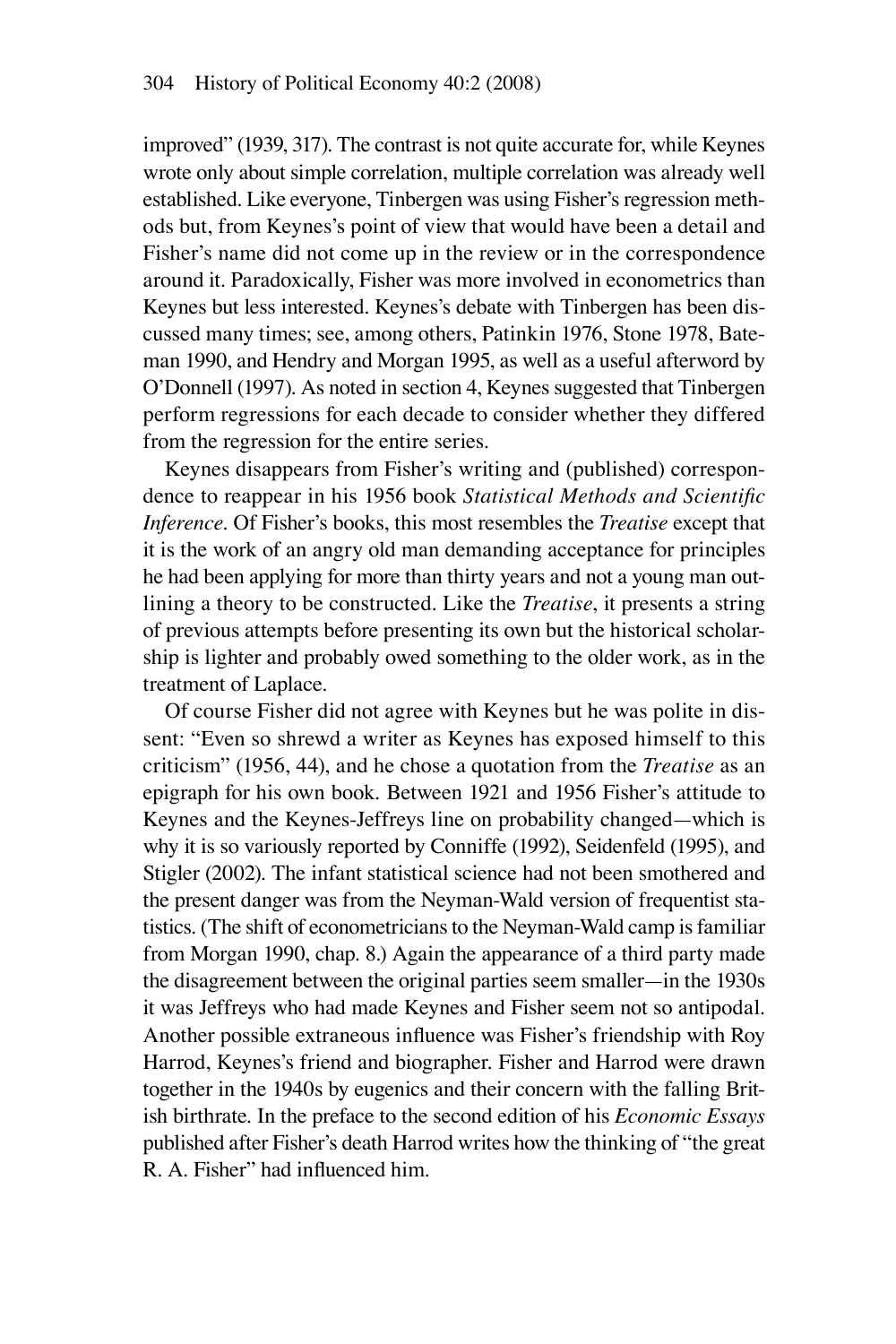#### **11. Keynes and the Statisticians**

In *The Principles of Probability* Keynes considered a number of problems in statistical theory. His approach was Bayesian and, though he brought his treatment of averages to a successful conclusion, correlation/association defeated him. He knew that the existing work did not meet his standards but he never had the time, technique, or inclination to produce a satisfying account. When he joined the Royal Statistical Society in 1909 he was drawn to three areas of statistics: index numbers, statistical methods, and the philosophy of statistics. Index numbers were part of the technique of traditional monetary theory and Keynes stayed with them as long as he stayed with that theory; the culmination, both high point and finish, was the "Value of Money," part 2 the *Treatise on Money* of 1930. In methods and philosophy the *Principles* gave him a flying start and this work promised to complement the new technique-driven statistics of Yule. Keynes did not continue with statistical methods but he had a more lasting relationship with the philosophy of modern statistics, working on the foundations of statistical inference in 1911 and again in 1920–21 when he was giving the *Treatise* a final polish. In the *Principles* Keynes had looked for a Bayesian grounding for correlation but in the *Treatise* he was more concerned with an inductive grounding for correlation.

Once the *Treatise* was out, author and work largely went separate ways—"I shall write no more philosophy having at the age of thirty-seven reached a time of life when the brain relents and easier subjects recommend themselves," he wrote in a draft preface (Moggridge 1992, 364). Because of Ramsey, his interest in probability was maintained but there was nobody in Keynes's circle with the same interest in statistical theory, not to say a "Circus" to develop its ideas. Ramsey was actually inclined to allow the statisticians their own probability—see Zabell 1991. After the publication of the *Treatise* Keynes contributed only one article to the *Journal*, a centenary tribute (1936) to Jevons. Yet, while he stopped working in statistics, he did not lose interest in the subject or feel he had become out of date; in reviews for the *Economic Journal* he indicated the kind of statistical work he thought worthwhile, as in his 1928 review of Mills and 1929 review of Warren and Pearson—in the latter Keynes went back to his youth and enthusiastically added median calculations of his own. Later he reviewed Funkhouser on the graphical representation of statistical data (1938) and wrote an essay on "Professor Tinbergen's method" (1939).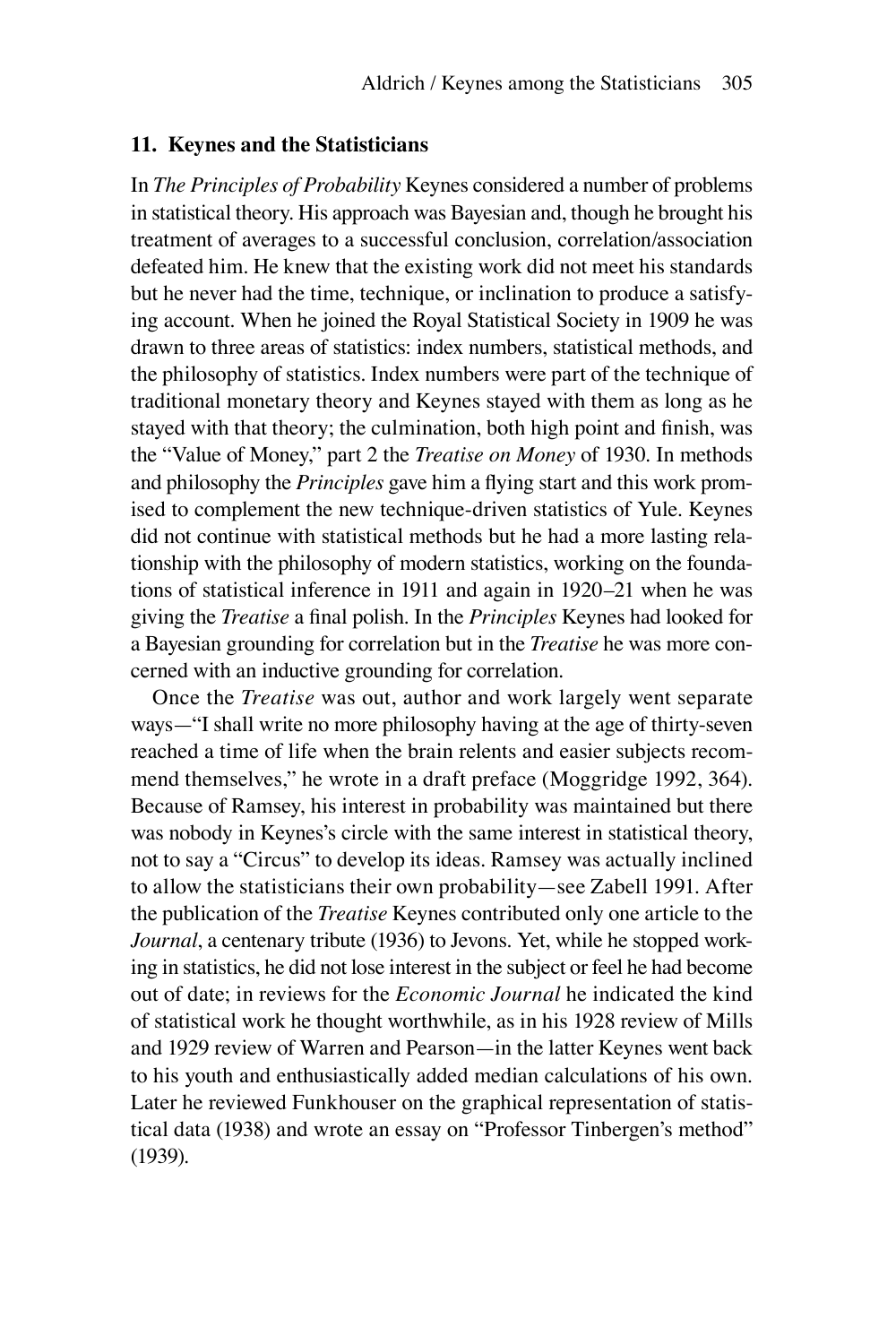The *Treatise* became a standard work on the "logical foundations of probability," but it was not a standard work in statistics or mathematics. Statisticians and mathematicians were aware of it but considered it not for them, as Coolidge (1925, 3) wrote early on: "It is perfectly evident that a line of reasoning which starts from the premiss that a certain subject is non-mathematical, is not a good introduction to a mathematical treatment of that subject." Maurice Kendall, a Cambridge mathematician who turned into a frequentist statistician with an interest in the foundations of probability, was just as unwelcoming in the *Advanced Theory of Statistics* (1943, 165):

Several writers have explored the more general problem, foreshadowed as early as Leibniz, of developing a logic of probabilities, and the reader who is interested may refer to the work of Keynes, F. P. Ramsey and Johnson. From the statistical viewpoint the interest of the subject centres on the numerical theory of probability, which alone will concern us in this book.

In the 1930s and 1940s Cambridge mathematics undergraduates, the successors of Keynes and Fisher, were drawn to logic and the foundations of mathematics and some of this interest extended to Keynes's book. Bartlett (1933) referred to it when he tried to arbitrate between Jeffreys and Fisher. I. J. Good "read it religiously even in queues for shows," remarks Howie (2002, 97). Good was unique in making a career of combining statistics and philosophy but Keynes's book was well known in the underworld of probability.

The logic of probabilities was visible to statisticians and "principal averages" became a very minor part of their subject. The part of the book that disappeared was the critique of statistics and the presentation of the "constructive theory." The "others" to whom Keynes (1921, 457) left the task of taking forward the analysis of statistical induction never came forward. Students of Keynes are sometimes puzzled by his failure to establish the problem of statistical induction and his method of treating it; for instance, Bradley Bateman (1990, 378) posed a string of questions that "need to be answered by historians of econometrics":

Why is the Keynes-Tinbergen debate the only part of Keynes's contribution with which we are widely familiar? Why were Keynes's criticisms in that debate largely ignored? Why did Keynes's original approach to examining inductive arguments not become more widely known?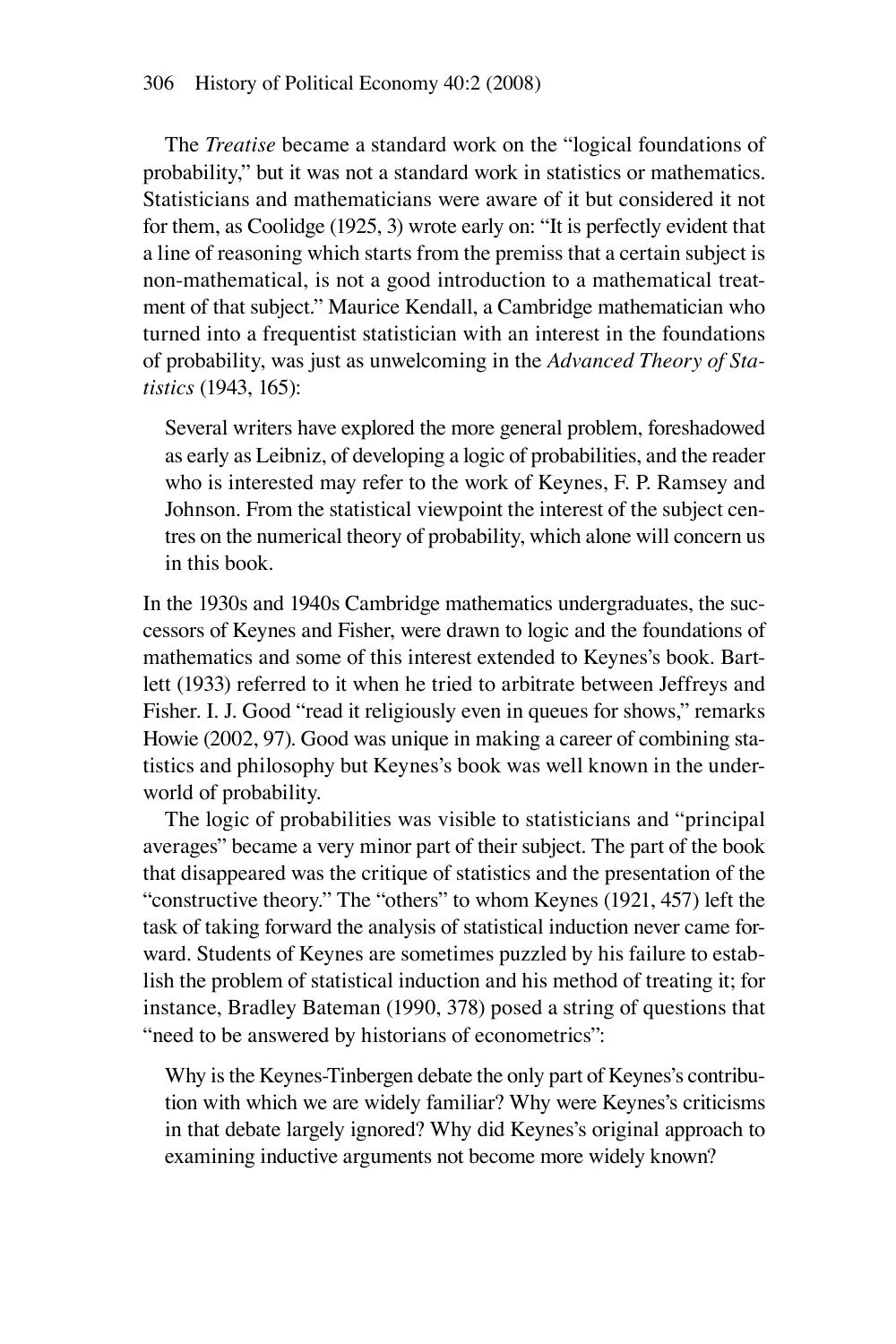We have seen how Keynes's original approach was met by the statistical reviewers with a mixture of indifference and hostility and why they did so; the approach was part of a wholesale attack on statistical method and, although Keynes served an apprenticeship as a statistician, his starting point was so far removed from theirs that he never treated what they considered problems. Only Bowley addressed Keynes's criticisms and he considered them irrelevant in the kind of work he did. They had a relevance for there is a problem of statistical induction that even the new Fisherian methods did not address: deciding that a manure was effective in a particular trial in a particular field at Rothamsted leaves open the question of its effectiveness on other fields at other times.

The *Treatise* has grown into another role, as historical reference work, especially on early probability, a companion to Todhunter's *History*, a book designed for quite a different purpose. E. S. Pearson (1925) mentioned the *Treatise* in connection with Bayes's theorem, and the only other reference in *Biometrika* before 1940 was when John Wishart (1927, 4) noted it for its bibliography on the same subject. When modern historians, like S. L. Zabell (1989) and Andrew Dale (1999), write on the topics covered in the *Treatise*, they take its scholarship seriously; even Stigler (2002, 161) recognizes Keynes's "wonderfully wide reading in the early history of probability."

This has been a long account of a career that wasn't, a Continental turn nobody followed and a critique that did not even become a footnote in the methodology of statistics. The career that was was in economics. Of course this had a statistical dimension; on Keynes's death, Ralph Hawtrey (1946, 169) recorded for the *Journal*, "No economist was ever more alive to the need for a statistical foundation for economic policy." Volume 2 of Keynes's *Treatise on Money* contains a "quantitative study of the facts"; this is a theoretically informed narrative of British monetary statistics rather than a study of regularities such as had been attempted by Irving Fisher. However, Keynes (1930b, 177–84) tried hard to explain one of Fisher's correlations: the "Gibson paradox" is "one of the most completely established empirical facts within the whole field of quantitative economics." Volume 2 of the *Treatise on Money* was Keynes's most extended exercise in doing things with figures. Hawtrey's theme has been developed by Don Patinkin (1976) and Stone (1978). Stone characterized Keynes as an applied economist who "liked to get a feel of the order of magnitude of the problems with which he was dealing" (64)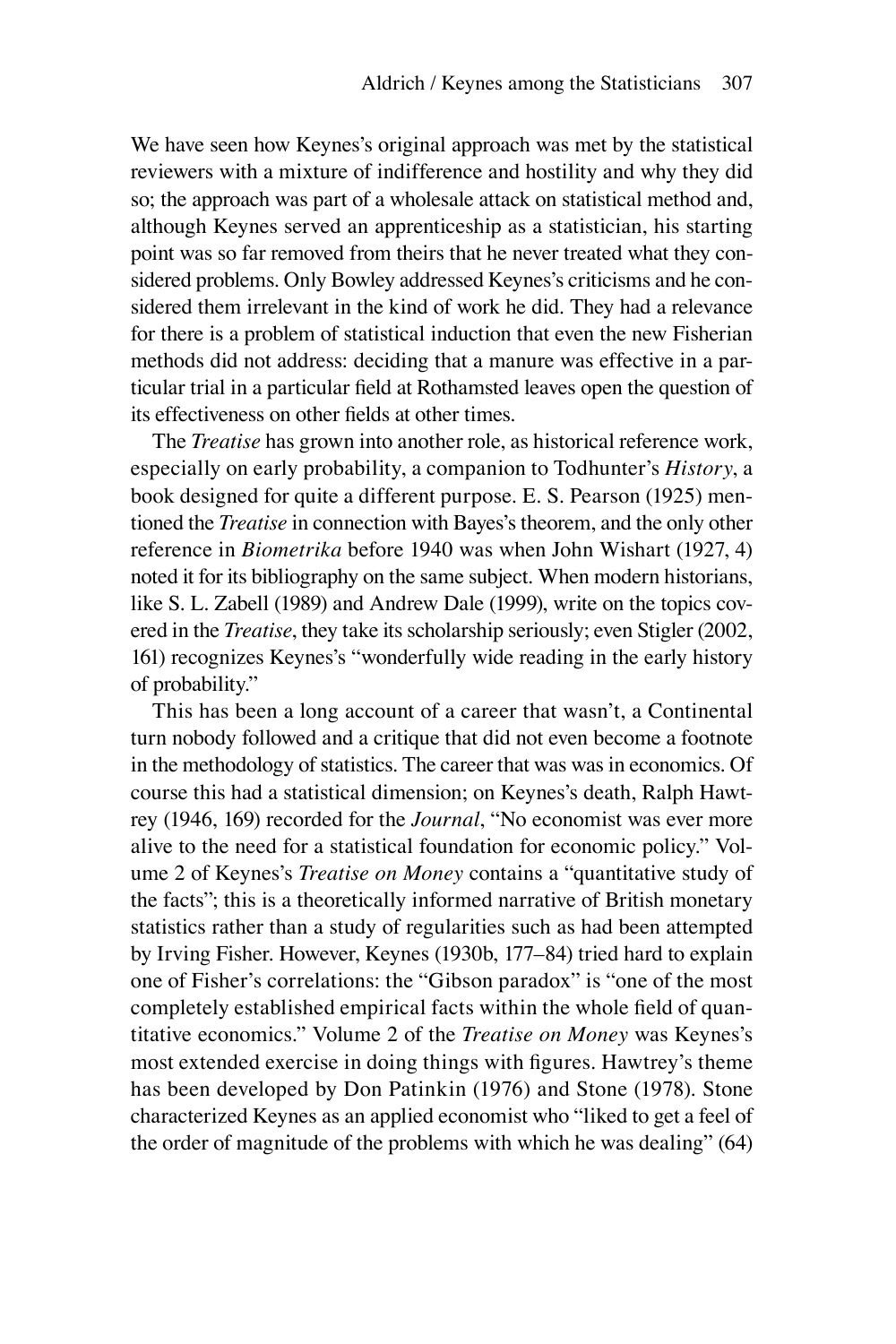and showed where this led him as a political arithmetician and as a campaigner for better economic statistics. Patinkin and Stone disagreed about the magnitude—possibly even the sign—of Keynes's contribution but not about his industry.

The treatment of Keynes in the standard reference works on statistics reflects his ambiguous position in the subject—and perhaps the ambiguous nature of the subject; in 1946 the Economic Society objected to the Royal Statistical Society's plan to organize examinations on the grounds that "the term 'statistician' is not a definite expression" (Plackett 1984, 141). There is no Keynes entry in the *Encyclopedia of Statistical Science*, and the one in the *International Encyclopedia of the Social Sciences* by the subjective Bayesian theorist D. V. Lindley (1968) concentrates on the probability system, casting it as Jeffreys without the numbers, and, like Jeffreys, seeing little gain in the generalization. Both encyclopedias are written from a modern post-1934 view of statistics. The *Statisticians of the Centuries* volume interprets "statistician" less narrowly and the Keynes entry, O'Donnell 2001, makes Keynes's role in the society and its recognition of his contribution more understandable.

#### **References**

- Aldrich, J. 1992. Probability and Depreciation: A History of the Stochastic Approach to Index Numbers. *HOPE* 24:657–86.
- ——. 1994. Haavelmo's Identification Theory. *Econometric Theory* 10:198-219.
- ———. 1995. Correlations Genuine and Spurious in Pearson and Yule. *Statistical Science* 10:364–76.
- ———. 1997. R. A. Fisher and the Making of Maximum Likelihood, 1912–22. *Statistical Science* 12:162–76.

———. 2000. Fisher's "Inverse Probability" of 1930. *International Statistical Review* 68:155–72.

- ———. 2001–5. *Karl Pearson: A Reader's Guide*. www.economics.soton.ac.uk/ staff/aldrich/kpreader.htm.
- ———. 2003. The Language of the English Biometric School. *International Statistical Review* 70:109–31.
- ———. 2003–5. *A Guide to R. A. Fisher*. www.economics.soton.ac.uk/staff/aldrich/ fi sherguide/rafreader.htm.
- ———. 2003–6. *Harold Jeffreys as a Statistician*. www.economics.soton.ac.uk/staff/ aldrich/jeffreysweb.htm.
- ———. 2005a. Fisher and Regression. *Statistical Science* 20:401–17.
- ———. 2005b. The Statistical Education of Harold Jeffreys. *International Statistical Review* 73:289–308.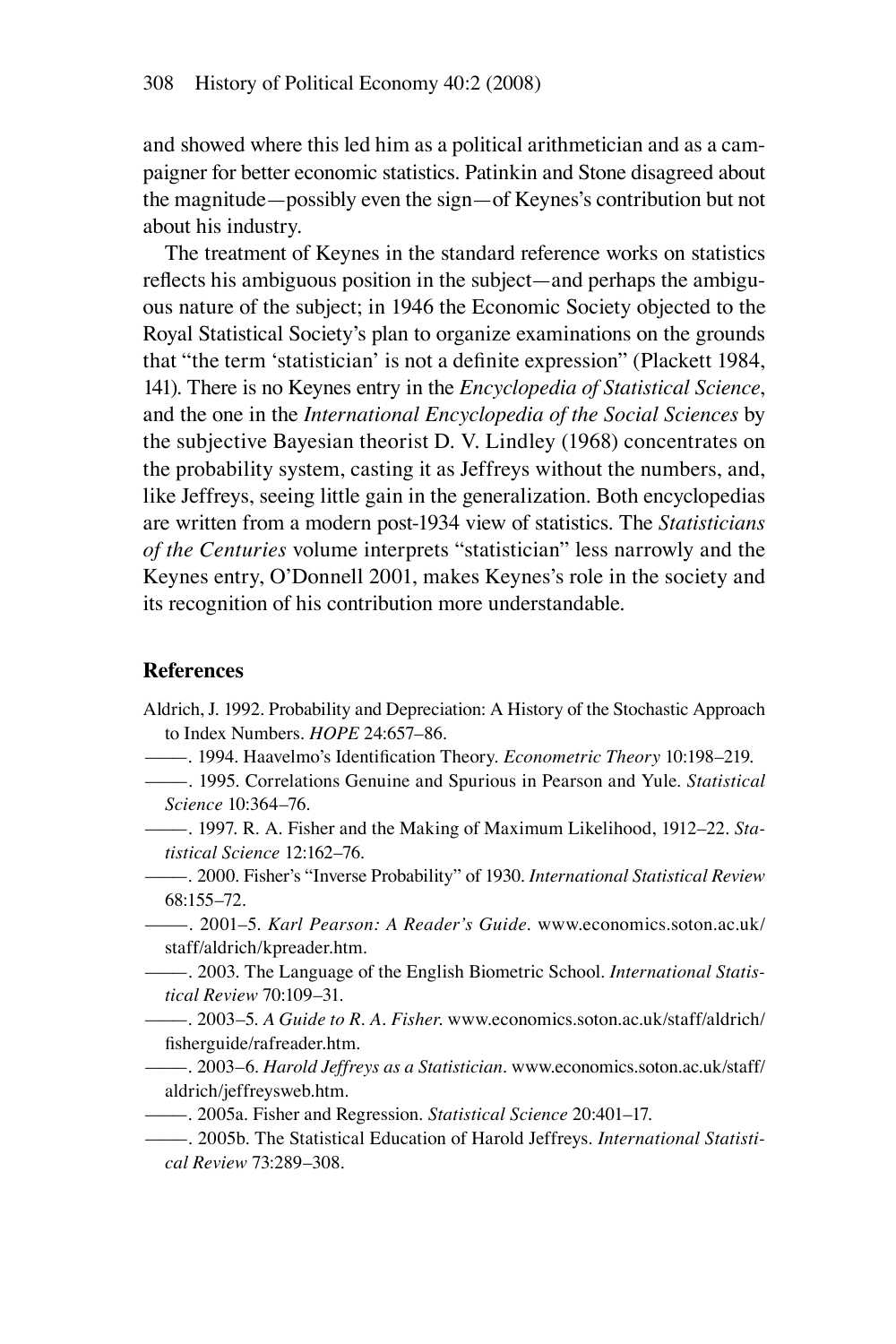- ———. 2006. Burnside and His Encounters with "Modern Statistical Theory." Southampton University, Department of Economics, discussion paper.
- ———. 2007a. The Econometricians' Statisticians, 1895–1945. Paper presented at the North American summer meeting of the Econometric Society, June.

———. 2007b. The Enigma of Karl Pearson and Bayesian Inference. Paper presented at the Karl Pearson Sesquicentenary Conference, the Royal Statistical Society, March.

- Bartlett, M. S. 1933. Probability and Chance in the Theory of Statistics. *Proceedings of the Royal Society of London*, A ser., 141:518–34.
- Bateman, B. W. 1990. Keynes, Induction, and Econometrics. *HOPE* 22:359–79.
- Bennett, J. H. 1983. *Natural Selection, Heredity, and Eugenics: Including Selected Correspondence of R. A. Fisher with Leonard Darwin and Others*. Oxford: Oxford University Press.
- ———. 1990. *Statistical Inference and Analysis: Selected Correspondence of R. A. Fisher*. Oxford: Oxford University Press.
- Bortkiewicz, L. v. 1931. The Relations between Stability and Homogeneity. *Annals of Mathematical Statistics* 2:1–22.
- Bowley, A. L. 1893. *A Short Account of England's Foreign Trade in the Nineteenth Century*. London: Sonnenschein.
- ———. 1897. Relations between the Accuracy of an Average and That of Its Constituent Parts. *Journal of the Royal Statistical Society* 60:855–66.
- ———. 1901. *Elements of Statistics*. London: King.
- ———. 1903. Review of *Abhandlungen zur Theorie der Bevolkerungs und Moral-*
- *statistik*, by W. Lexis. *Economic Journal* 13:233–35.
- ———. 1920. *Elements of Statistics*. 4th ed. London: King.
- ———. 1922. Studies in Probability. Pt. 2, The Logic of Probability and Statistics. *Economica*, no. 4:97–100.
- Bowley, A. L., and A. R. Burnett-Hurst. 1915. *Livelihood and Poverty*. London: Bell. Box, J. F. 1978. *R. A. Fisher: The Life of a Scientist*. New York: Wiley.
- Braithwaite, R. B. 1973. Editorial foreword to *A Treatise on Probability*, by J. M. Keynes. Vol. 18 of the *Collected Writings of John Maynard Keynes*. London: Macmillan.
- Broad, C. D. 1918. The Relation between Induction and Probability. Pt. 1. *Mind* 27:389–404.
- ———. 1922. A Treatise on Probability. *Mind* 31:72–85.
- Brunt, D. 1917. *The Combination of Observations*. Cambridge: Cambridge University Press.
- Carabelli, A. 1988. *On Keynes's Method*. London: Macmillan.
- Carnap, R. 1950. *Logical Foundations of Probability*. Chicago: University of Chicago Press.
- Conniffe, D. 1992. Keynes on Probability and Statistical Inference and the Links to Fisher. *Cambridge Journal of Economics* 16:475–89.
- Coolidge, J. L. 1925. *An Introduction to Mathematical Probability*. Oxford: Clarendon Press.
- Crum, W. L. 1923. *A Treatise on Probability*, by J. M. Keynes. *Journal of the American Statistical Association* 18:678–82.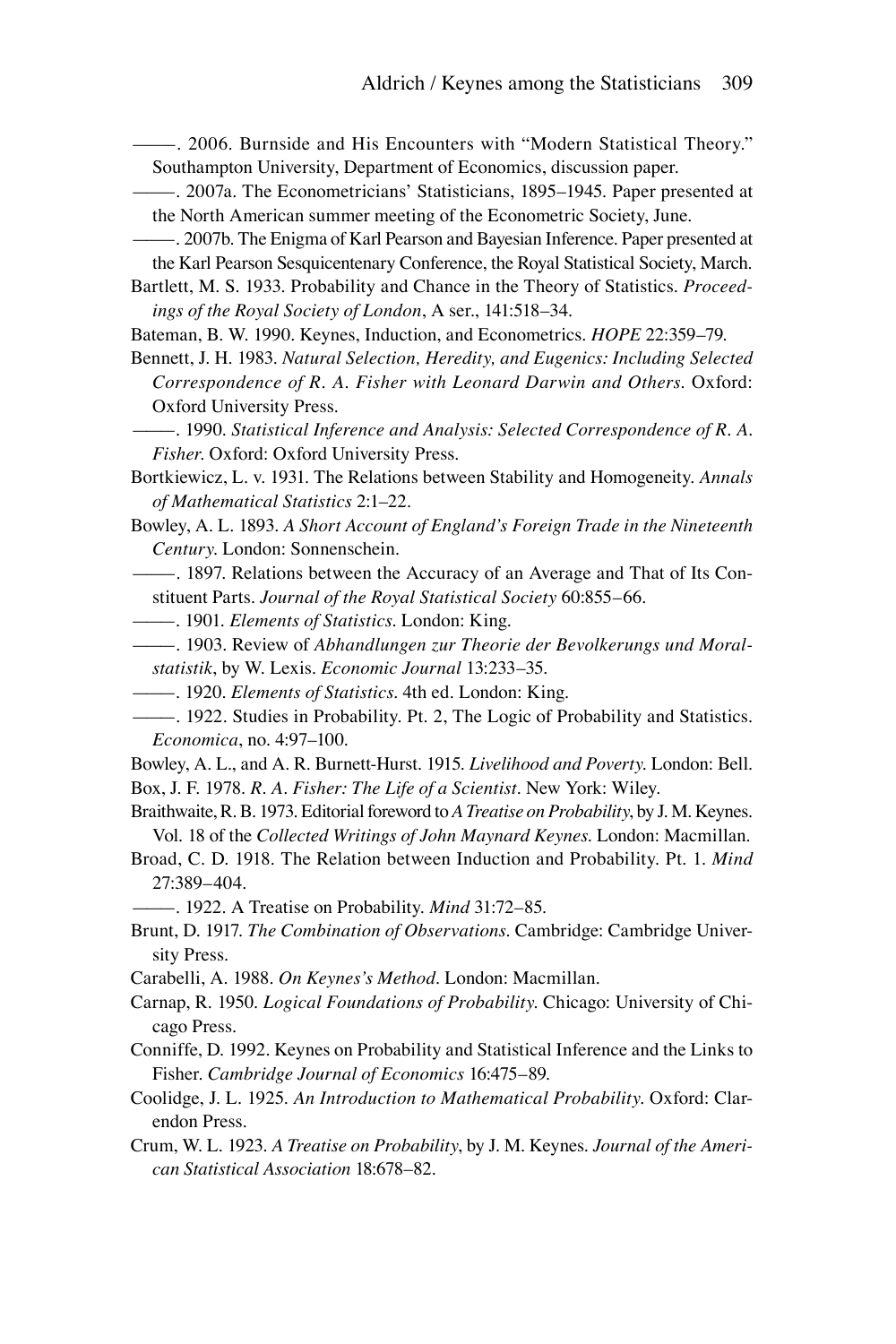- Dale, A. I. 1999. *A History of Inverse Probability from Thomas Bayes to Karl Pearson*. 2nd ed. New York: Springer-Verlag.
- Darnell, A. 1981. A. L. Bowley, 1869–1957. In *Pioneers of Modern Economics in Britain*, edited by D. P. O'Brien and J. R. Presley, 140–74. London: Macmillan.
- David, F. N. 1949. *Probability Theory for Statistical Methods*. Cambridge: Cambridge University Press.
- Edgeworth, F. Y. 1884. Philosophy of Chance. *Mind* 9:223–35.
- ———. 1905. The Law of Error. *Transactions of the Cambridge Philosophical Society* 20:36–65, 113–41.
- ———. 1908–9. On the Probable Errors of Frequency-Constants. *Journal of the Royal Statistical Society* 71:381–97, 499–512, 651–78; 72:81–90.
- ———. 1921. Molecular Statistics. *Journal of the Royal Statistical Society* 84:71–89.
- ———. 1922a. The Philosophy of Chance. *Mind*, new ser., 31:257–83.
- ———. 1922b. *A Treatise on Probability*, by John Maynard Keynes. *Journal of the Royal Statistical Society* 85:107–13.

Edwards, A. W. F. 2001. George Udny Yule. In *Statisticians of the Centuries*, edited by C. C. Heyde and E. Seneta, 292–94. New York: Springer.

- Elderton, E. M., with the assistance of Karl Pearson. 1910. *A First Study of the Infl uence of Parental Alcoholism on the Physique and Ability of the Offspring*. London: Dulau.
- Ezekiel, M. 1930. *Methods of Correlation Analysis*. New York: Wiley.

Farewell, V., T. Johnson, and P. Armitage. 2006. "A Memorandum on the Present Position and Prospects of Medical Statistics and Epidemiology," by Major Greenwood. *Statistics in Medicine* 25:2161–77.

- Fisher, A. 1922. *The Mathematical Theory of Probabilities and Its Application to Frequency Curves and Statistical Methods*. 2nd ed. New York: Macmillan.
- Fisher, I. 1911. *The Purchasing Power of Money*. New York: Macmillan.
- Fisher, R. A. 1912. On an Absolute Criterion for Fitting Frequency Curves. *Messenger of Mathematics* 41:155–60.

———. 1922. On the Mathematical Foundations of Theoretical Statistics. *Philosophical Transactions of the Royal Society*, A ser., 222:309–68.

- ———. 1923. Review of J. M. Keynes's *Treatise on Probability*. *Eugenics Review* 14:46–50.
- ———. 1925a. *Statistical Methods for Research Workers*. Edinburgh: Oliver & Boyd.

———. 1925b. Theory of Statistical Estimation. *Proceedings of the Cambridge Philosophical Society* 22:700–725.

- ———. 1928. On a Distribution Yielding the Error Functions of Several Well Known Statistics. *Proceedings of the International Congress of Mathematicians* 2:805–13.
- ———. 1934. Probability, Likelihood, and the Quantity of Information in the Logic of Uncertain Inference. *Proceedings of the Royal Society*, A ser., 146:1–8.

———. 1935. The Logic of Inductive Inference (with discussion). *Journal of the Royal Statistical Society* 98:39–82.

 $-$ . 1956. *Statistical Methods and Scientific Inference*. Edinburgh: Oliver & Boyd.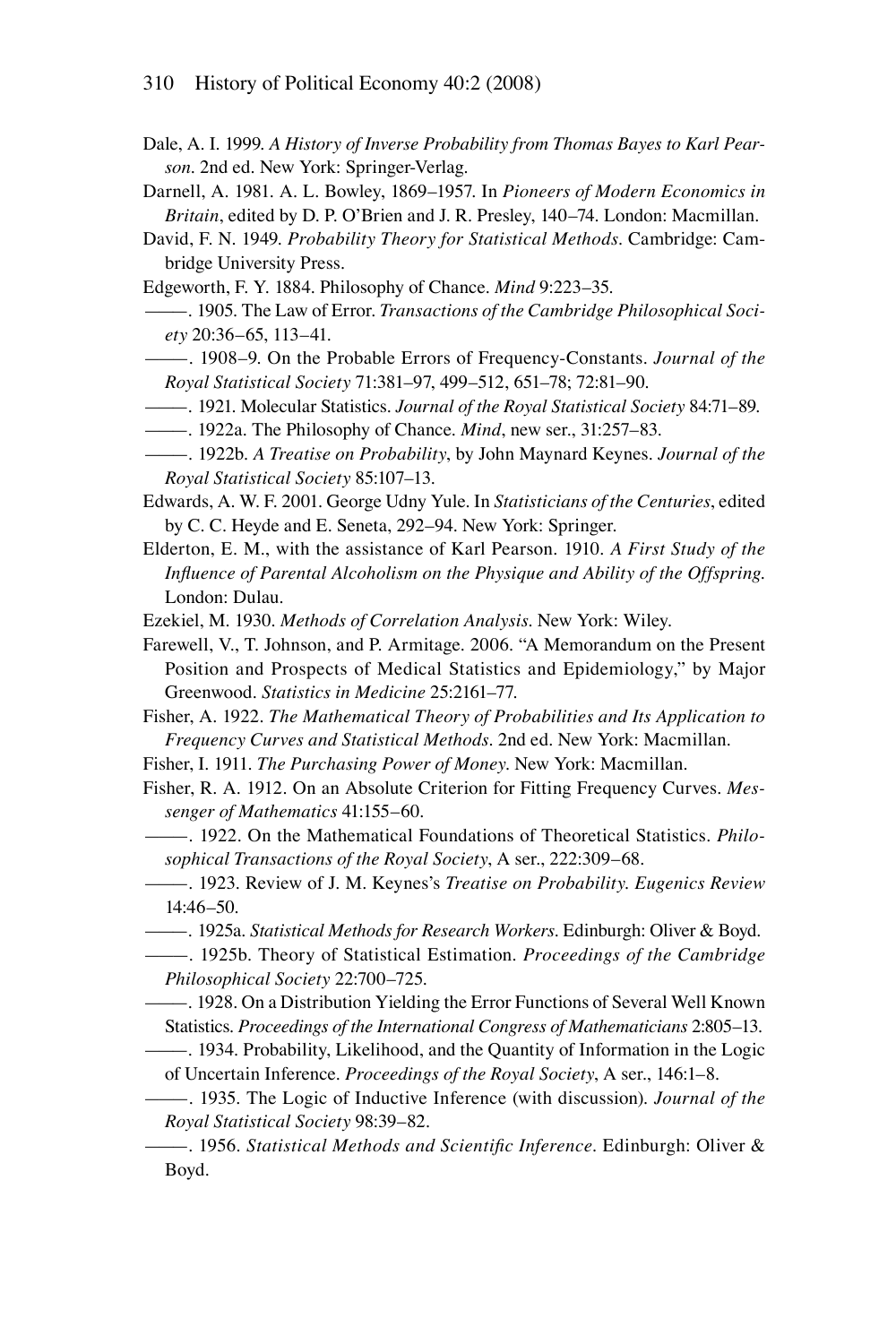- Fisher, R. A., H. G. Thornton, and W. A. Mackenzie. 1922. The Accuracy of the Plating Method of Estimating the Density of Bacterial Populations. *Annals of Applied Biology* 9:325–59.
- Gauss, C. F. [1809] 1963. *Theoria Motus Corporum Coelestium*. English translation by C. H. Davis. Reprint, New York: Dover.
- Gillies, D. 2000. *Philosophical Theories of Probability*. London: Routledge.
- Harrod, R. F. [1951] 1972. *The Life of John Maynard Keynes*. Reprint, Harmondsworth, Middlesex: Penguin.
- ———. 1972. *Economic Essays*. 2nd ed. London: Macmillan.
- Hawtrey, R. G. 1946. Obituary: Lord Keynes. *Journal of the Royal Statistical Society*  109:169.
- Hendry, D. F. 1995. *Dynamic Econometrics*. Oxford: Oxford University Press.
- Hendry, D. F., and M. S. Morgan, eds. 1995. *The Foundations of Econometric Analysis*. Cambridge: Cambridge University Press.
- Heyde, C. C., and E. Seneta. 1977. *I. J. Bienaymé: Statistical Theory Anticipated*. New York: Springer.
- Hill, I. D. 1984. Statistical Society of London—Royal Statistical Society. *Journal of the Royal Statistical Society*, A ser., 147:130–39.
- Hooker, R. H. 1901. On the Correlation of the Marriage-Rate with Trade. *Journal of the Royal Statistical Society* 64:485–92.
- Howie, D. 2002. *Interpreting Probability: Controversies and Developments in the Early Twentieth Century*. New York: Cambridge University Press.
- Hunsaker, J., and S. MacLane. 1973. Edwin Bidwell Wilson: Biographical Memoirs. *National Academy of Sciences* 43:285–320.
- Irwin, J. O. 1932. Recent Advances in Mathematical Statistics. *Journal of the Royal Statistical Society* 94:498–530.
- Jeffreys, H. 1922. The Theory of Probability. *Nature* 109:132–33.
- **-**——. 1931. *Scientific Inference*. Cambridge: Cambridge University Press.
- ———. 1933. Probability, Statistics, and the Theory of Errors. *Proceedings of the Royal Society*, A ser., 140:523–35.
- ———. 1939. *Theory of Probability*. Oxford: Oxford University Press.
- ———. 1948. *Theory of Probability*. 2nd ed. Oxford: Oxford University Press.
- Kendall, M. G. 1943. *The Advanced Theory of Statistics*. Vol. 1. London: Griffin.
- Kendall, M. G., and A. Stuart. 1967. *The Advanced Theory of Statistics*. Vol. 2. 2nd ed. London: Griffin.
- Keynes, J. M. 1907. *The Principles of Probability*. Submitted as a fellowship dissertation to King's College Cambridge, December 1907. Keynes Papers, King's College TP/A/1–2.
- ———. 1908a. *The Principles of Probability*. Submitted as a fellowship dissertation to King's College Cambridge, December 1908. Keynes Papers, King's College TP/A/1–2.
	- ———. 1908b. Review of *West Ham: A Study in Social and Industrial Problems*, by Edward G. Howarth and Mona Wilson. *Journal of the Royal Statistical Society* 71:769–73. In vol. 11 of the *Collected Writings* (1983).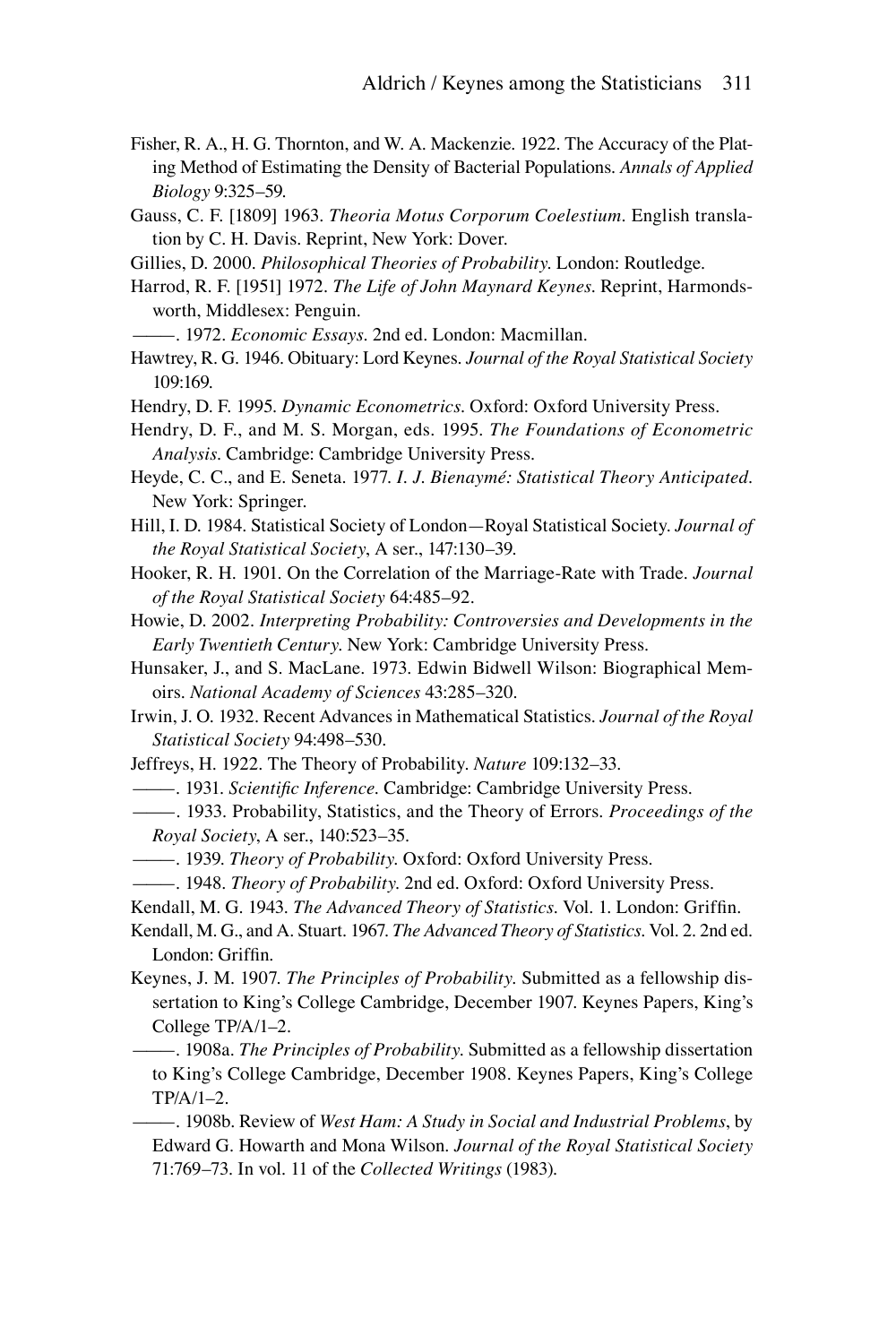———. 1909a. *The Method of Index Numbers with Special Reference to the Measurement of General Exchange Value*. Adam Smith Prize Essay. In vol. 11 of the *Collected Writings* (1983).

———. 1909b. Recent Economic Events in India. *Economic Journal* 19:51–67. In vol. 11 of the *Collected Writings* (1983).

———. 1910a. Review of *Éléments de la Théorie des Probabilités*, by Emile Borel. *Journal of the Royal Statistical Society* 73:171–72. In vol. 11 of the *Collected Writings* (1983).

**-**——. 1910b. Review of *A First Study of the Influence of Parental Alcoholism on the Physique and Ability of the Offspring*, by Ethel M. Elderton, with the assistance of Karl Pearson. *Journal of the Royal Statistical Society* 73:769–73. In vol. 11 of the *Collected Writings* (1983).

———. 1910c. Unpublished letter to the *Times*, 6 June 1910. In vol. 11 of the *Collected Writings* (1983).

———. 1911a. Discussion of "The Course of Prices at Home and Abroad, 1890–1910," by R. H. Hooker. *Journal of the Royal Statistical Society* 75:45–47. In vol. 11 of the *Collected Writings* (1983).

———. 1911b. The Principal Averages and the Laws of Error Which Lead to Them. *Journal of the Royal Statistical Society* 74:322–31. In vol. 11 of the *Collected Writings* (1983).

———. 1911c. Review of *The Purchasing Power of Money: Its Determination and Relation to Credit, Interest, and Crisis*, by Irving Fisher and Harry G. Brown. *Economic Journal* 21:393–98. In vol. 11 of the *Collected Writings* (1983).

———. 1911d. Review of *Wahrscheinlichkeitsrechnung und ihre Anwendung auf Fehlerausgleichung, Statistik, und Lebensversicherung*, by Emanuel Czuber. *Journal of the Royal Statistical Society* 74:643–47. In vol. 11 of the *Collected Writings* (1983).

———. 1912a. Review of *Calcul des probabilités*, by H. Poincare; *Calcul des probabilités*, by Louis Bachelier; *Le calcul des probabilités et ses applications*, by E. Carvallo; and *Wahrscheinlichkeitsrechnung*, by A. A. Markoff (translated by H. Liebmann). *Journal of the Royal Statistical Society* 76:113–16. In vol. 11 of the *Collected Writings* (1983).

———. 1912b. Review of *Ueber das Geschslechtsverhältnis bei Zwillingsgeburten*, by K. J. Horowicz. *Journal of the Royal Statistical Society* 76:116–17. In vol. 11 of the *Collected Writings* (1983).

———. 1914. Obituary—Wilhelm Lexis. *Economic Journal* 24:502–3. In vol. 10 of the *Collected Writings* (1972).

———. 1919. *The Economic Consequences of the Peace*. Vol. 2 of the *Collected Writings* (1973).

———. 1921. *A Treatise on Probability*. Vol. 18 of the *Collected Writings* (1973).

———. 1926a. A. A. Tschuprow. *Economic Journal* 36:517–18. In vol. 10 of the *Collected Writings* (1973).

———. 1926b. Francis Ysidro Edgeworth, 1845–1926. *Economic Journal* 36:140–53. In vol. 10 of the *Collected Writings* (1973).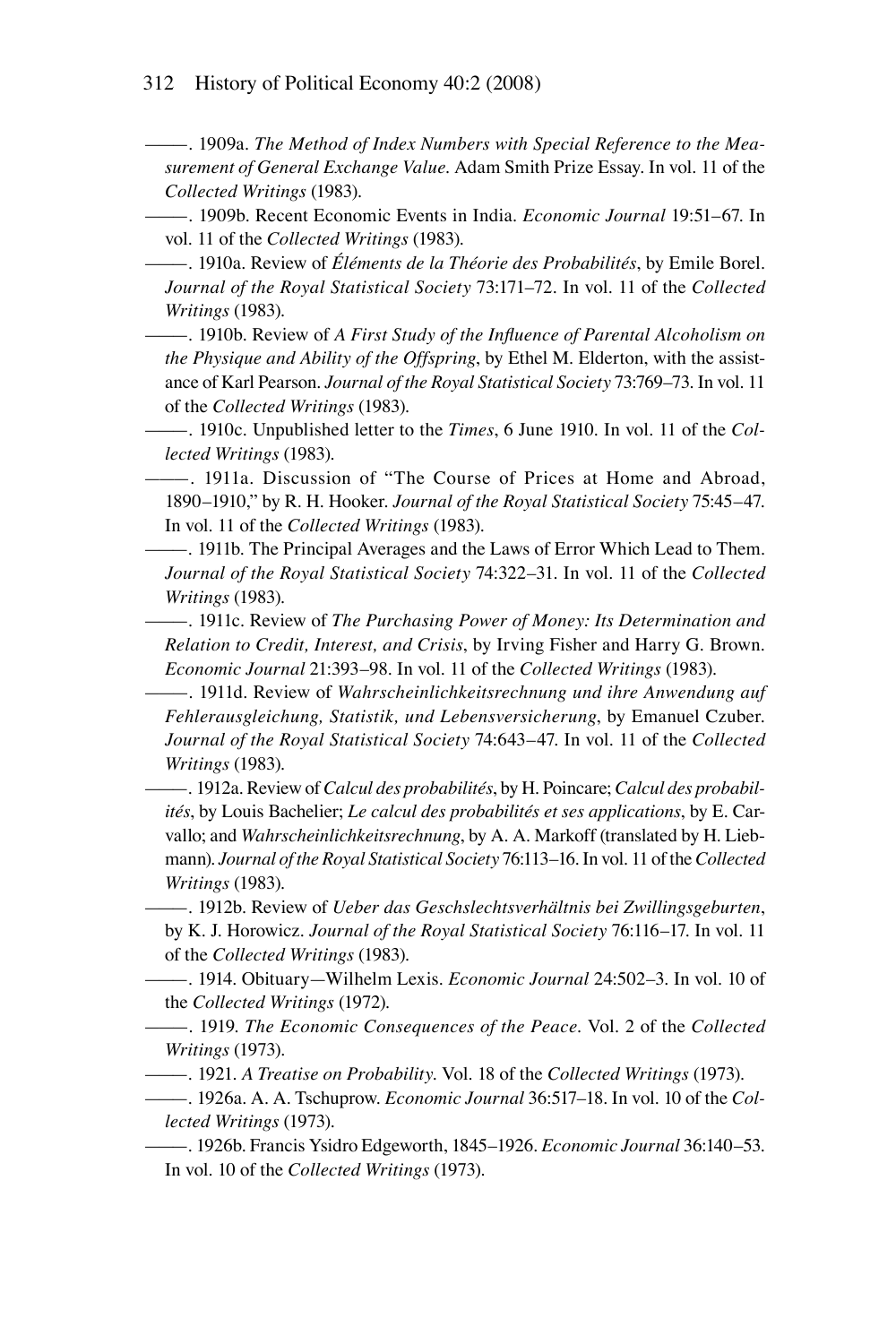———. 1928. Review of *The Behaviour of Prices*, by F. C. Mills. *Economic Journal* 38:606–8. In vol. 11 of the *Collected Writings* (1983).

———. 1929. Review of *Inter-Relationships of Supply and Prices*, by G. F. Warren and F. A. Pearson. *Economic Journal* 39:92–95. In vol. 11 of the *Collected Writings* (1983).

———. 1930a. C. P. Sanger. *Economic Journal* 40:154–55. In vol. 10 of the *Collected Writings* (1973).

———. 1930b. *A Treatise on Money*. 2 vols. Vols. 5–6 of the *Collected Writings* (1973).

———. 1934. Letter to the Assistant Secretary of the Royal Statistical Society regarding Fisher's Logic of Inductive Inference. Keynes Papers.

———. 1936. William Stanley Jevons, 1835–1882: A Centenary Allocution on His Life and Work as Economist and Statistician. *Journal of the Royal Statistical Society* 99:516–55. In vol. 10 of the *Collected Writings* (1973).

 $-$ . 1938. Historical Development of the Graphical Representation of Statisti*cal Data*, by H. Gray Funkhouser. *Economic Journal* 49:558–68. In vol. 11 of the *Collected Writings* (1983).

———. 1939. Professor Tinbergen's Method. *Economic Journal* 49:558–68. In vol. 14 of the *Collected Writings* (1973).

Klein, J. L. 1997. *Statistical Visions in Time*. Cambridge: Cambridge University Press.

- Koopmans, T. C. 1937. *Linear Regression Analysis of Economic Time Series*. Haarlem: Bohn.
- Koopmans, T. C., and O. Reiersøl. 1950. The Identification of Structural Characteristics. *Annals of Mathematical Statistics* 21:165–81.
- Lexis, W. 1903. *Abhandlungen zur Theorie der Bevolkerungs und Moralstatistik*. Jena: Fisher.

Lindley, D. V. 1968. John Maynard Keynes: Contributions to Statistics. In vol. 8 of the *International Encyclopedia of the Social Sciences*, 375–76. New York: Macmillan.

MacKenzie, D. A. 1981. *Statistics in Britain, 1865–1930: The Social Construction*  of Scientific Knowledge. Edinburgh: Edinburgh University Press.

Marshall, A. 1898. *Principles of Economics*. Vol. 1. 4th ed. London: Macmillan.

McCann, C. R. 1996. *F. Y. Edgeworth: Writings in Probability, Statistics, and Economics*. 3 vols. Cheltenham, U.K.: Elgar.

Mirowski, P., ed. 1994. *Edgeworth on Chance, Economic Hazard, and Statistics*. Lanham, Md.: Rowman & Littlefield.

Mizuhara, S., and J. Runde, eds. 2003. *The Philosophy of Keynes' Economics: Probability, Uncertainty, and Convention*. London: Routledge.

Moggridge, D. E. 1992. *Maynard Keynes: An Economist's Biography*. London: Routledge.

Morgan, M. S. 1990. *A History of Econometric Ideas*. New York: Cambridge University Press.

———. 1997. Searching for Causal Relations in Economic Statistics. In *Causality in Crisis*, edited by V. R. McKim and S. P. Turner. Notre Dame, Ind.: University of Notre Dame Press.

Myrdal, G. 1939. *Monetary Equilibrium*. London: Hodge.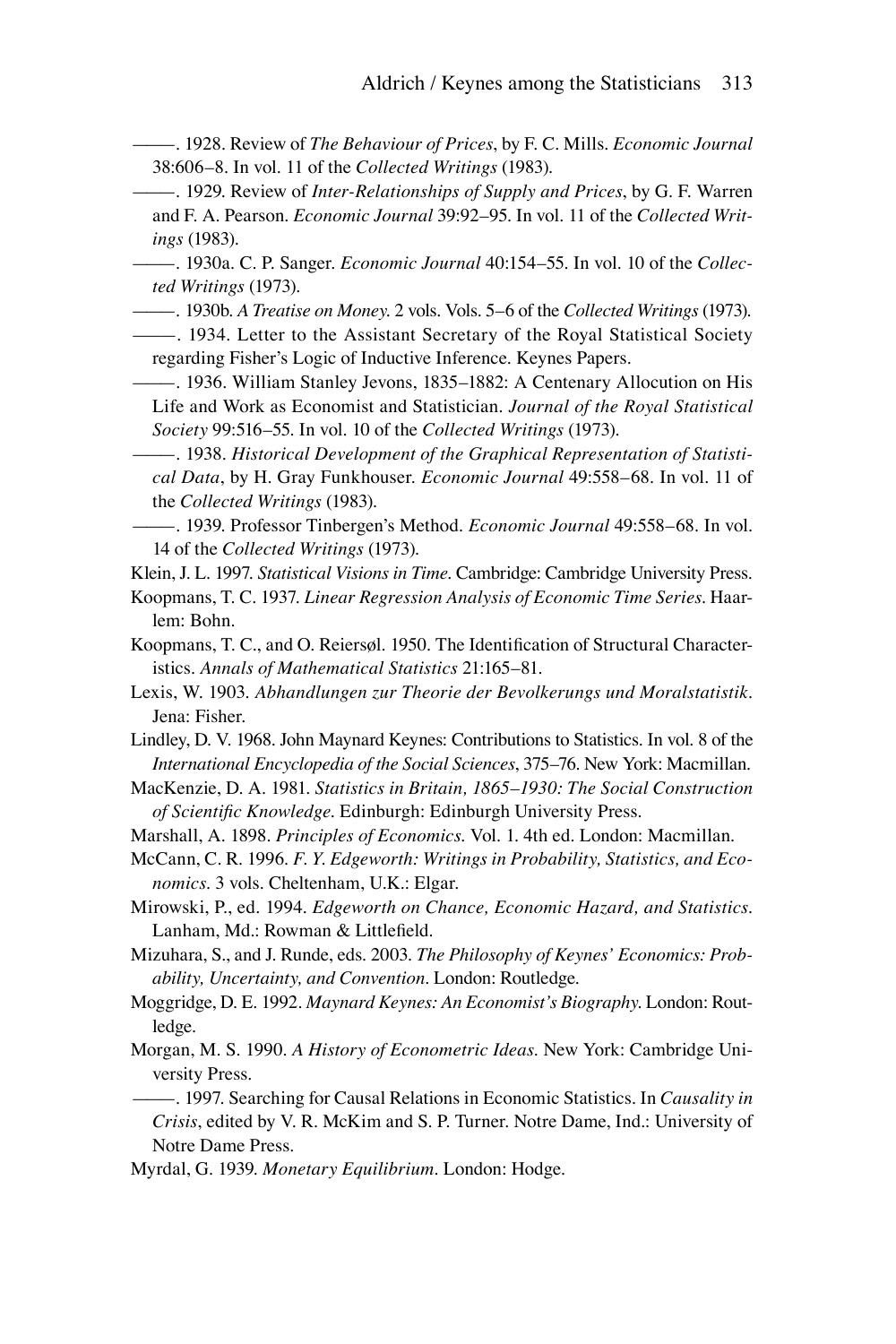O'Donnell, R. M. 1989. *Keynes: Philosophy, Economics, and Politics*. London: Macmillan.

- ———. 1992. The Unwritten Books and Papers of J. M. Keynes. *HOPE* 24:767–817.
- ———. 1997. Keynes and Formalism. In *A "Second Edition" of the General Theory*, edited by G. C. Harcourt. London: Routledge.

———. 2001. John Maynard Keynes. In *Statisticians of the Centuries*, edited by C. C. Heyde and E. Seneta, 358–63. New York: Springer.

Patinkin, D. 1976. Keynes and Econometrics: On the Interaction between the Macroeconomic Revolutions of the Interwar Period. *Econometrica* 44:1091–123.

- Pearl, R. 1923. Review of *The Mathematical Theory of Probabilities and Its Application to Frequency Curves and Statistical Methods*, by Arne Fisher; and *A Treatise on Probability*, by John Maynard Keynes. *Science* 58:51–52.
- Pearson, E. S. 1925. Bayes Theorem, Examined in the Light of Experimental Sampling. *Biometrika* 17:388–442.
- Pearson, K. 1896. Mathematical Contributions to the Theory of Evolution. Pt. 3, Regression, Heredity, and Panmixia. *Philosophical Transactions of the Royal Society of London*, A ser., 187:253–318.
- ———. 1900. On the Criterion That a Given System of Deviations from the Probable in the Case of Correlated System of Variables Is Such That It Can Be Reasonably Supposed to Have Arisen from Random Sampling. *Philosophical Magazine* 50:157–75.

———. 1904. On the Theory of Contingency and Its Relation to Association and Normal Correlation. In *Drapers' Company Research Memoirs*. Biometric Series 1. Cambridge: Cambridge University Press.

- 1907. On the Influence of Past Experience on Future Expectation. *Philosophical Magazine* 13:365–78.

- Pearson, K., and L. N. G. Filon. 1898. Mathematical Contributions to the Theory of Evolution. Pt. 4, On the Probable Errors of Frequency Constants and on the Influence of Random Selection on Variation and Correlation. *Philosophical Transactions of the Royal Society*, A ser., 191:229–311.
- Persons, W. M. 1924. Some Fundamental Concepts of Statistics. *Journal of the American Statistical Association* 19:1–8.
- Pigou, A. C. 1921. Reviewed Work(s): *A Treatise on Probability*, by J. M. Keynes. *Economic Journal* 31:507–12.
- Plackett, R. L. 1984. Royal Statistical Society: The Last Fifty Years; 1934–84. *Journal of the Royal Statistical Society,* A ser., 147:140–50.
- Porter, T. M. 1986. *The Rise of Statistical Thinking, 1820–1900*. Princeton: Princeton University Press.
- Pratt, J. W. 1976. F. Y. Edgeworth and R. A. Fisher on the Efficiency of Maximum Likelihood Estimation. *Annals of Statistics* 4:501–14.

Ramsey, F. P. 1922. Mr. Keynes on Probability. *Cambridge Magazine* 11:3–5. ———. 1926. Truth and Probability. In *The Foundations of Mathematics and Other* 

*Logical Essays*, edited by R. B. Braithwaite, 156–98. London: Routledge.

Russell, B. 1922. Review of *A Treatise on Probability*, by J. M. Keynes. *Mathematical Gazette* 119–25.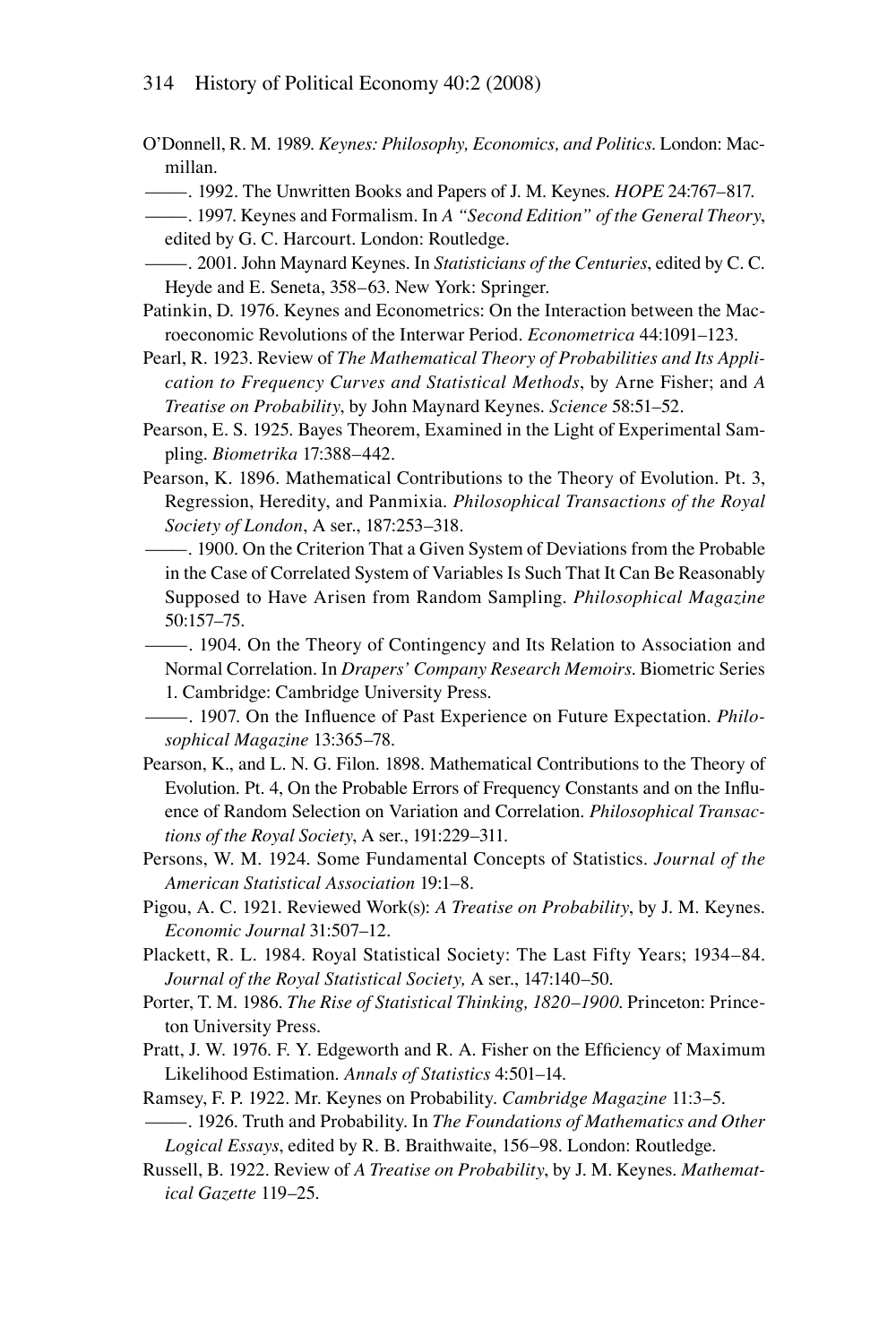Sanger, C. P. 1901. Review of *Elements of Statistics*, by A. L. Bowley. *Economic Journal* 11:193–97.

———. 1921. Probability: A Treatise on Probability by John Maynard Keynes. *New Station and Nation*, 17 September, 652.

Schultz, H. 1930. The Standard Error of a Forecast from a Curve. *Journal of the American Statistical Association* 25:139–85.

Schumpeter, J. A. 1932. Ladislaus von Bortkiewicz. *Economic Journal* 42:338–40.

Seidenfeld, T. 1995. Jeffreys, Fisher, and Keynes: Predicting the Third Observation, Given the First Two. In *New Perspectives on Keynes*, edited by A. F. Cottrell and M. S. Lawlor. *HOPE* 27 (supplement): 39–52.

- Sheynin, O. 2005. *Theory of Probability: A Historical Essay*. www.sheynin.de/ download/double.pdf.
- Skidelsky, R. 1983. *John Maynard Keynes*. Vol. 1, *Hopes Betrayed: 1883–1920*. London: Macmillan.
- ———. 1992. *John Maynard Keynes*. Vol. 2, *The Economist as Saviour: 1920–1937*. London: Macmillan.
- Stigler, S. M. 1978. Francis Ysidro Edgeworth, Statistician (with discussion). *Journal of the Royal Statistical Society* 141:287–322.
	- ———. 1986. *The History of Statistics: The Measurement of Uncertainty before 1900*. Cambridge: Belknap Press of Harvard University Press.

———. 1999. Karl Pearson and the Cambridge Economists. In *Statistics on the Table*. Cambridge: Harvard University Press.

———. 2002. Statisticians and the History of Economics. *Journal of the History of Economic Thought* 24:155–64.

- ———. 2005. Fisher in 1921. *Statistical Science* 20:32–49.
- Stone, R. 1978. Keynes, Political Arithmetic, and Econometrics. *Proceedings of the British Academy* 64:55–92.
- Student. 1908. The Probable Error of a Mean. *Biometrika* 6:1–25.

Todhunter, I. 1865. *A History of the Mathematical Theory of Probability: From the Time of Pascal to That of Laplace*. London: Macmillan.

- Toye, J. 2000. *Keynes on Population*. Oxford: Oxford University Press.
- Venn, J. 1866. *The Logic of Chance*. London: Macmillan.
- ———. 1876. *The Logic of Chance*. 2nd ed. London: Macmillan.
- ———. 1888. *The Logic of Chance*. 3rd ed. London: Macmillan.

Whitaker, J. K., ed. 1996. *The Correspondence of Alfred Marshall, Economist*. 3 vols. Cambridge: Cambridge University Press.

- Wilson, E. B. 1923. Keynes on Probability. *Bulletin of the American Mathematical Society* 29:319–22.
- Wishart, J. 1927. On the Approximate Quadrature of Certain Skew Curves, with an Account of the Researches of Thomas Bayes. *Biometrika* 19:1–38.

Working, H., and H. Hotelling. 1929. Applications of the Theory of Error to the Interpretation of Trends. *Journal of the American Statistical Association, Supplement: Proceedings of the American Statistical Association* 24:73–85.

Wrinch, D., and H. Jeffreys. 1919. On Some Aspects of the Theory of Probability. *Philosophical Magazine* 38:715–31.